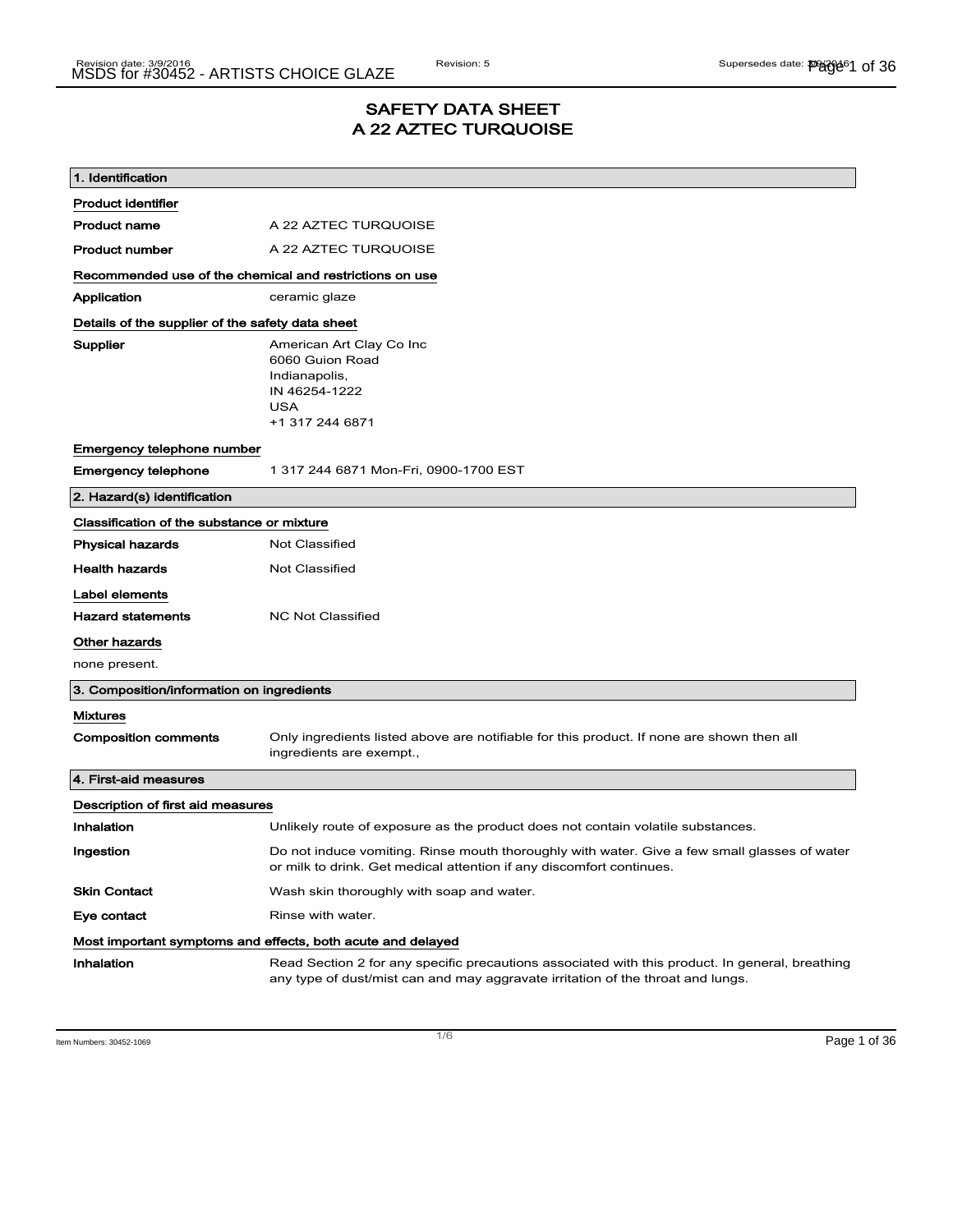| Ingestion                                                    | Read Section 2 for any specific precautions associated with the use of this product. Products<br>with specific warnings about ingestion will give guidance there.                                                                                                                                           |
|--------------------------------------------------------------|-------------------------------------------------------------------------------------------------------------------------------------------------------------------------------------------------------------------------------------------------------------------------------------------------------------|
| Skin contact                                                 | Read Section 2 for any specific precautions associated with the use of this product. In general<br>most ceramic glazes, clays and special products will tend to have a drying effect on the skin<br>and may cause some sensitivity to users with sensitive skin.                                            |
| Eye contact                                                  | Read Section 2 for any specific precautions associated with the use of this product. In general<br>most ceramic and special products contain materials that maybe abrasive to eyes. Keeping<br>materials from contacting the eyes is prudent. If contact does occur, flush with clean water, do<br>not rub. |
|                                                              | Indication of immediate medical attention and special treatment needed                                                                                                                                                                                                                                      |
| Notes for the doctor                                         | Treat symptomatically.                                                                                                                                                                                                                                                                                      |
| 5.Fire-fighting measures                                     |                                                                                                                                                                                                                                                                                                             |
| Extinguishing media                                          |                                                                                                                                                                                                                                                                                                             |
| Suitable extinguishing media                                 | Use fire-extinguishing media suitable for the surrounding fire.                                                                                                                                                                                                                                             |
| Special hazards arising from the substance or mixture        |                                                                                                                                                                                                                                                                                                             |
| <b>Specific hazards</b>                                      | The product is not believed to present a hazard due to its physical nature.                                                                                                                                                                                                                                 |
| <b>Advice for firefighters</b>                               |                                                                                                                                                                                                                                                                                                             |
| Special protective equipment<br>for firefighters             | Use protective equipment appropriate for surrounding materials.                                                                                                                                                                                                                                             |
| 6. Accidental release measures                               |                                                                                                                                                                                                                                                                                                             |
|                                                              | Personal precautions, protective equipment and emergency procedures                                                                                                                                                                                                                                         |
| <b>Personal precautions</b>                                  | For personal protection, see Section 8.                                                                                                                                                                                                                                                                     |
| <b>Environmental precautions</b>                             |                                                                                                                                                                                                                                                                                                             |
| <b>Environmental precautions</b>                             | Please read Section 2 completely. If any environmental warnings such as; H411 or H412 are<br>listed in Section 2, please use appropriate procedures when disposing of product and<br>container. Do not put materials into waterways or sewers.                                                              |
| Methods and material for containment and cleaning up         |                                                                                                                                                                                                                                                                                                             |
| Methods for cleaning up                                      | Collect spillage for reclamation or absorb in vermiculite, dry sand or similar material.                                                                                                                                                                                                                    |
| Reference to other sections                                  | For waste disposal, see Section 13. For personal protection, see Section 8.                                                                                                                                                                                                                                 |
| 7. Handling and storage                                      |                                                                                                                                                                                                                                                                                                             |
| Precautions for safe handling                                |                                                                                                                                                                                                                                                                                                             |
| Usage precautions                                            | Read label before use. Do not eat, drink or smoke when using this product. Good personal<br>hygiene procedures should be implemented. Wash hands and any other contaminated areas<br>of the body with soap and water before leaving the work site.                                                          |
| Conditions for safe storage, including any incompatibilities |                                                                                                                                                                                                                                                                                                             |
| Storage precautions                                          | Store in tightly-closed, original container in a dry and cool place.                                                                                                                                                                                                                                        |
| Specific end uses(s)                                         |                                                                                                                                                                                                                                                                                                             |
| Specific end use(s)                                          | The identified uses for this product are detailed in Section 1.2.                                                                                                                                                                                                                                           |
| 8. Exposure Controls/personal protection                     |                                                                                                                                                                                                                                                                                                             |

Item Numbers:  $30452-1069$   $Page 2 of 36$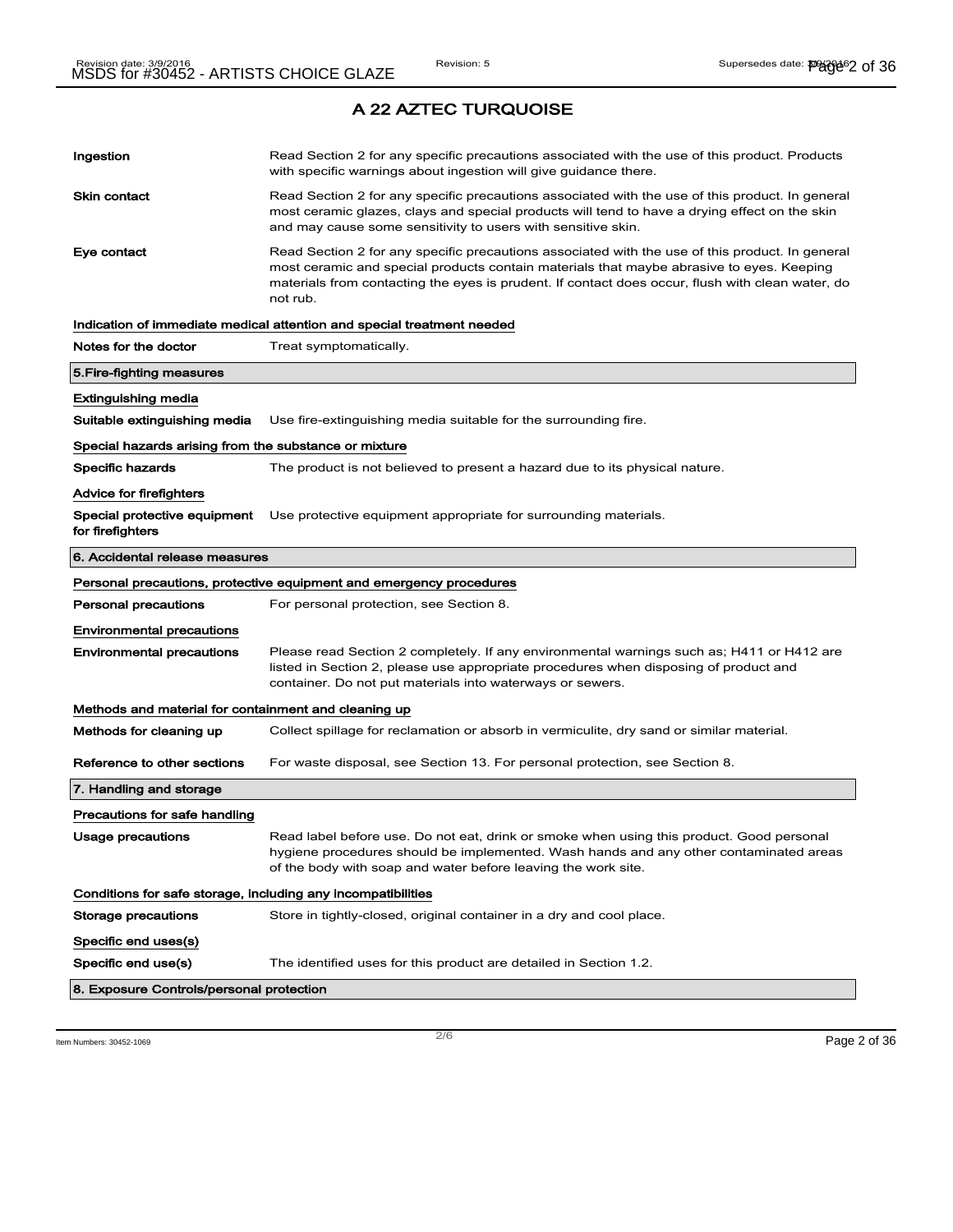| Ingredient comments                 | Only ingredients listed n Section 3 are notifiable for this product. If none are shown then all<br>ingredients are exempt.                                                                                           |
|-------------------------------------|----------------------------------------------------------------------------------------------------------------------------------------------------------------------------------------------------------------------|
| <b>Exposure controls</b>            |                                                                                                                                                                                                                      |
| Appropriate engineering<br>controls | No specific ventilations requirements unless the "FAN" pictogram is shown above or specified<br>in Section 2.                                                                                                        |
| Eye/face protection                 | No specific eye protection required unless the "EYE PROTECTION" pictogram is shown<br>above or specified in Section 2.                                                                                               |
| <b>Hand protection</b>              | No specific hand protection required unless the "HAND PROTECTION" pictogram is shown<br>above or specified in Section 2.                                                                                             |
| Hygiene measures                    | Using good personal hygiene practices is always appropriate. Keeping a clean work space,<br>cleaning up properly when done, and not eating, drinking or smoking when using this product.                             |
| <b>Respiratory protection</b>       | No specific respiratory protection required unless the "RESPIRATOR" pictogram is shown<br>above or specified in Section 2. Using the appropriate certified protection for the operation is<br>important if required. |

#### 9. Physical and Chemical Properties

### Information on basic physical and chemical properties

| Appearance                                      | Colored liquid.           |
|-------------------------------------------------|---------------------------|
| Color                                           | Various colors.           |
| Odor                                            | Almost odorless.          |
| Odor threshold                                  | No information available. |
| рH                                              | $6 - 8$                   |
| <b>Melting point</b>                            | No information available. |
| Initial boiling point and range                 | No information available. |
| <b>Flash point</b>                              | No information available. |
| <b>Evaporation rate</b>                         | No information available. |
| Flammability (solid, gas)                       | No information available. |
| Upper/lower flammability or<br>explosive limits | No information available. |
| Vapour pressure                                 | No information available. |
| <b>Relative density</b>                         | Greater than 1.0          |
| Solubility(ies)                                 | Not applicable.           |
| <b>Partition coefficient</b>                    | No information available. |
| Auto-ignition temperature                       | Not applicable.           |
| <b>Decomposition Temperature</b>                | No information available. |
| <b>Viscosity</b>                                | No information available. |
| <b>Explosive properties</b>                     | none                      |
| Oxidising properties                            | none                      |
| Other information                               | Not applicable.           |

Item Numbers:  $30452-1069$   $Page 3 of 36$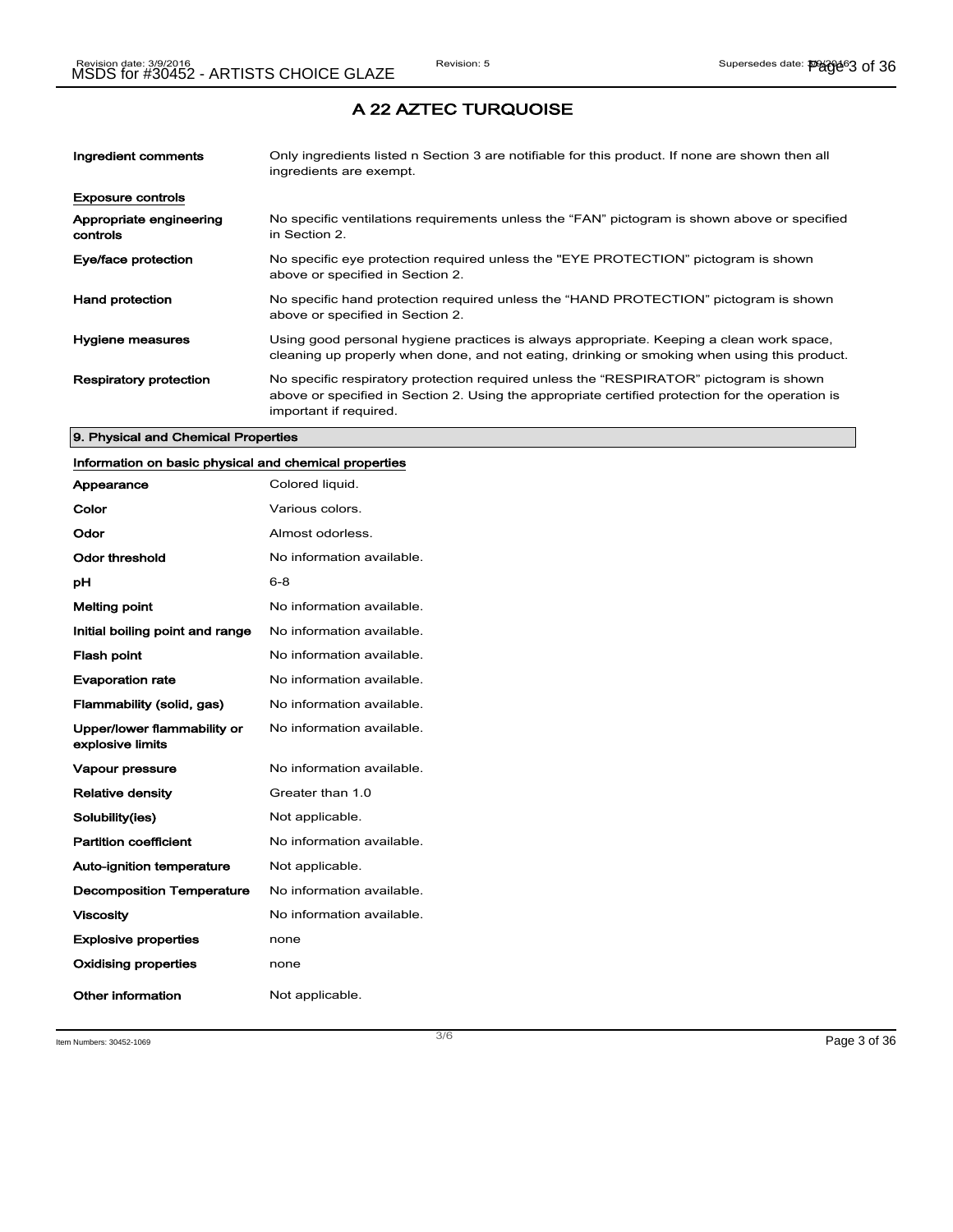| 10. Stability and reactivity              |                                                                                                                                                                                                                                                |
|-------------------------------------------|------------------------------------------------------------------------------------------------------------------------------------------------------------------------------------------------------------------------------------------------|
| Reactivity                                | There are no known reactivity hazards associated with this product.                                                                                                                                                                            |
| <b>Stability</b>                          | No particular stability concerns.                                                                                                                                                                                                              |
| Possibility of hazardous<br>reactions     | None known.                                                                                                                                                                                                                                    |
| Conditions to avoid                       | None known.                                                                                                                                                                                                                                    |
| <b>Materials to avoid</b>                 | None known.                                                                                                                                                                                                                                    |
| Hazardous decomposition<br>products       | None known.                                                                                                                                                                                                                                    |
| 11. Toxicological information             |                                                                                                                                                                                                                                                |
| Information on toxicological effects      |                                                                                                                                                                                                                                                |
| <b>Toxicological effects</b>              | Please read Section 2 thoroughly to understand the toxicological risks, (if any) and<br>precautions for safe use (if any).                                                                                                                     |
| Skin corrosion/irritation                 |                                                                                                                                                                                                                                                |
| <b>Skin sensitization</b>                 |                                                                                                                                                                                                                                                |
| <b>Skin sensitisation</b>                 | Based on available data the classification criteria are not met.                                                                                                                                                                               |
| Eye contact                               | May cause temporary eye irritation.                                                                                                                                                                                                            |
| 12. Ecological Information                |                                                                                                                                                                                                                                                |
| Ecotoxicity                               | Please read Section 2 completely. If any environmental warnings such as; H411 or H412 are<br>listed in Section 2, please use appropriate procedures when disposing of product and<br>container. Do not put materials into waterways or sewers. |
| Toxicity                                  |                                                                                                                                                                                                                                                |
| Toxicity                                  | Please read Section 2 completely. If any environmental warnings such as; H411 or H412 are<br>listed in Section 2, please use appropriate procedures when disposing of product and<br>container. Do not put materials into waterways or sewers. |
| Persistence and degradability             |                                                                                                                                                                                                                                                |
| Persistence and degradability             | No data available.                                                                                                                                                                                                                             |
| <b>Biodegradation</b>                     | Not inherently biodegradable.                                                                                                                                                                                                                  |
| Bioaccumulative potential                 |                                                                                                                                                                                                                                                |
| <b>Partition coefficient</b>              | No information available.                                                                                                                                                                                                                      |
| Mobility in soil                          |                                                                                                                                                                                                                                                |
| <b>Mobility</b>                           | Semi-mobile.                                                                                                                                                                                                                                   |
| <b>Results of PBT and vPvB assessment</b> |                                                                                                                                                                                                                                                |
| Results of PBT and vPvB<br>assessment     | This product does not contain any substances classified as PBT or vPvB.                                                                                                                                                                        |
| Other adverse effects                     |                                                                                                                                                                                                                                                |

Item Numbers: 30452-1069 Page 4 of 36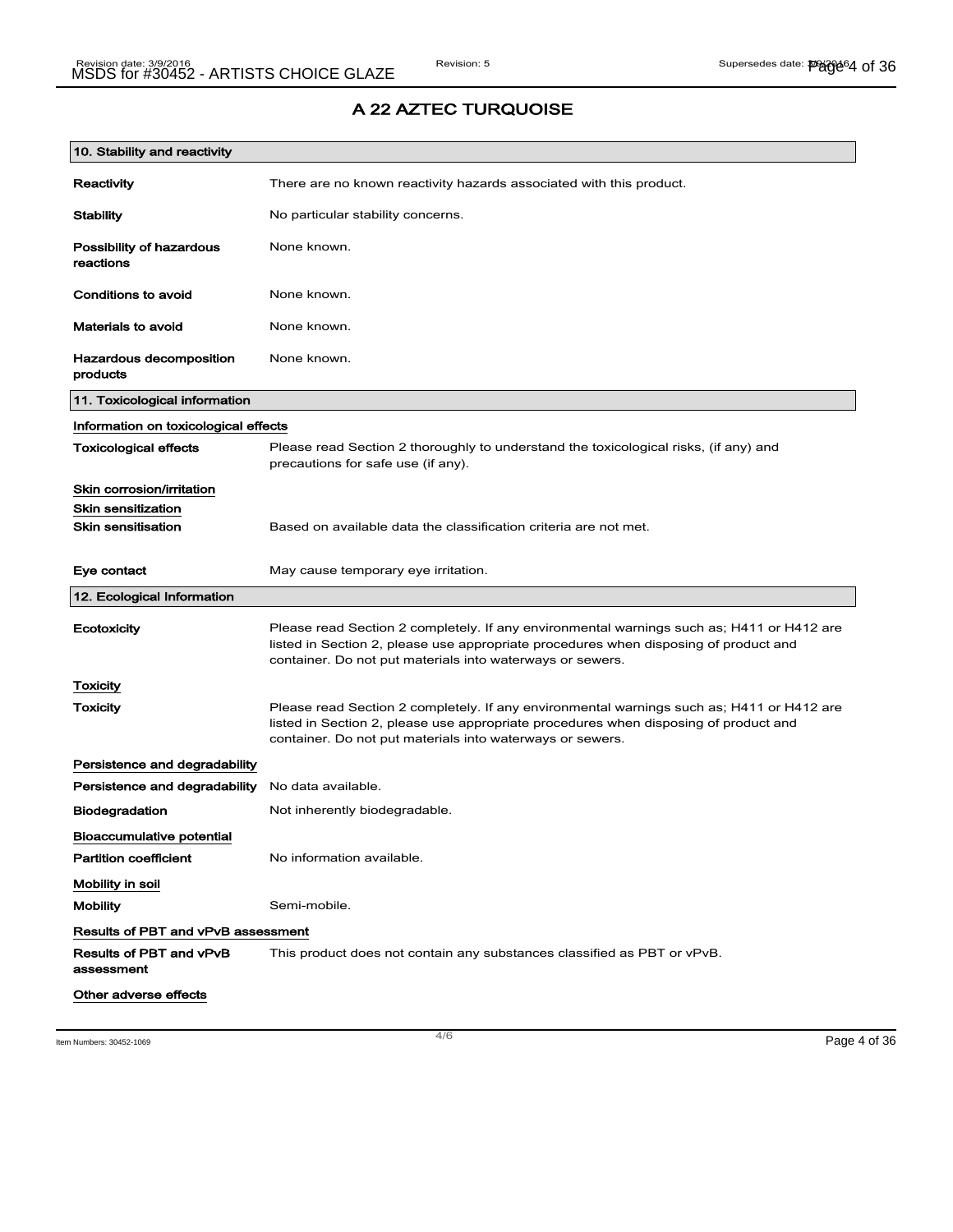| Other adverse effects                                                                                 | None known.                                                                                                                                                                                         |
|-------------------------------------------------------------------------------------------------------|-----------------------------------------------------------------------------------------------------------------------------------------------------------------------------------------------------|
| 13. Disposal considerations                                                                           |                                                                                                                                                                                                     |
| Waste treatment methods                                                                               |                                                                                                                                                                                                     |
| <b>General information</b>                                                                            | Dispose of waste product or used containers in accordance with local regulations When<br>handling waste, the safety precautions applying to handling of the product should be<br>considered.        |
| 14. Transport information                                                                             |                                                                                                                                                                                                     |
| General                                                                                               | The product is not covered by international regulations on the transport of dangerous goods<br>(IMDG, IATA, DoT).                                                                                   |
| UN Number                                                                                             |                                                                                                                                                                                                     |
| Not applicable.                                                                                       |                                                                                                                                                                                                     |
| UN proper shipping name                                                                               |                                                                                                                                                                                                     |
| Not applicable.                                                                                       |                                                                                                                                                                                                     |
| Transport hazard class(es)                                                                            |                                                                                                                                                                                                     |
| No transport warning sign required.                                                                   |                                                                                                                                                                                                     |
| Packing group                                                                                         |                                                                                                                                                                                                     |
| Not applicable.                                                                                       |                                                                                                                                                                                                     |
| <b>Environmental hazards</b>                                                                          |                                                                                                                                                                                                     |
| <b>Environmentally Hazardous Substance</b>                                                            |                                                                                                                                                                                                     |
|                                                                                                       | Please refer to Section 2 for any environmental hazards associated with this product. If H411/H412 warnings are shown then<br>please verify packaging and labeling requirements for larger volumes. |
| Special precautions for user                                                                          |                                                                                                                                                                                                     |
| Not applicable.                                                                                       |                                                                                                                                                                                                     |
| <b>Transport in bulk according to</b> Not applicable.<br>Annex II of MARPOL 73/78<br>and the IBC Code |                                                                                                                                                                                                     |
| 15. Regulatory information                                                                            |                                                                                                                                                                                                     |
| US State Regulations                                                                                  |                                                                                                                                                                                                     |
| None of the ingredients are listed or exempt.                                                         | California Proposition 65 Carcinogens and Reproductive Toxins                                                                                                                                       |

#### Inventories

 $\overline{\phantom{a}}$ 

Canada - DSL/NDSL

All the ingredients are listed or exempt.

US - TSCA All the ingredients are listed or exempt.

US - TSCA 12(b) Export Notification

All the ingredients are listed or exempt.

#### 16. Other information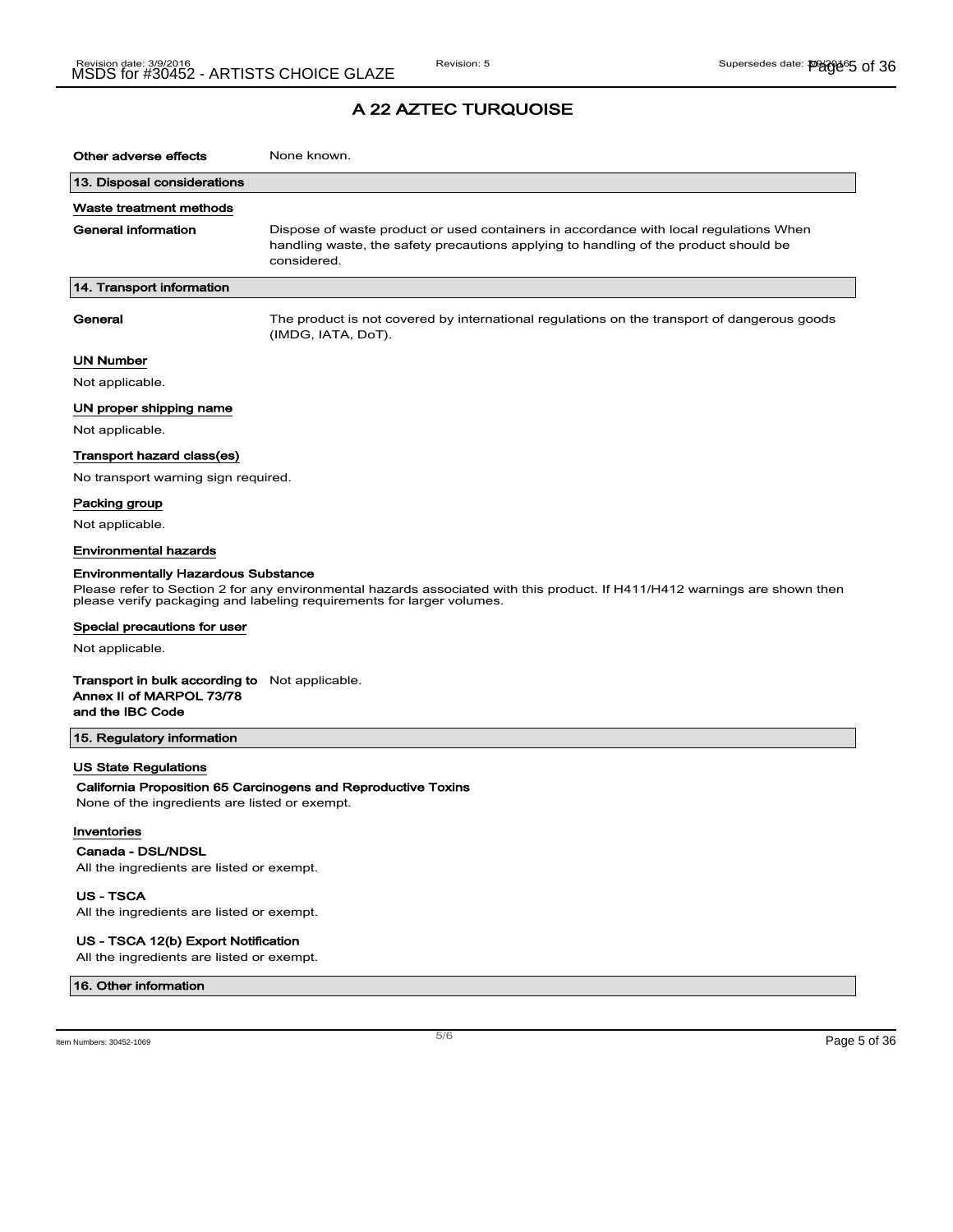| General information  | The following are the top 5 materials by weight listed for New Jersey (if applicable):- Water<br>7732-18-5, Non Lead Frit65997-18-4, Crystalline Silica14808-60-7, Calcium Carbonate471-<br>$34-1.$<br>Hydrated Aluminum Silicate 1332-58-7 |
|----------------------|---------------------------------------------------------------------------------------------------------------------------------------------------------------------------------------------------------------------------------------------|
| <b>Revision date</b> | 3/9/2016                                                                                                                                                                                                                                    |
| Revision             | 5                                                                                                                                                                                                                                           |
| Supersedes date      | 3/9/2016                                                                                                                                                                                                                                    |
| SDS No.              | 4890                                                                                                                                                                                                                                        |

# This information relates only to the specific material designated and may not be valid for such material used in combination<br>with any other materials or in any process. Such information is, to the best of the company's kn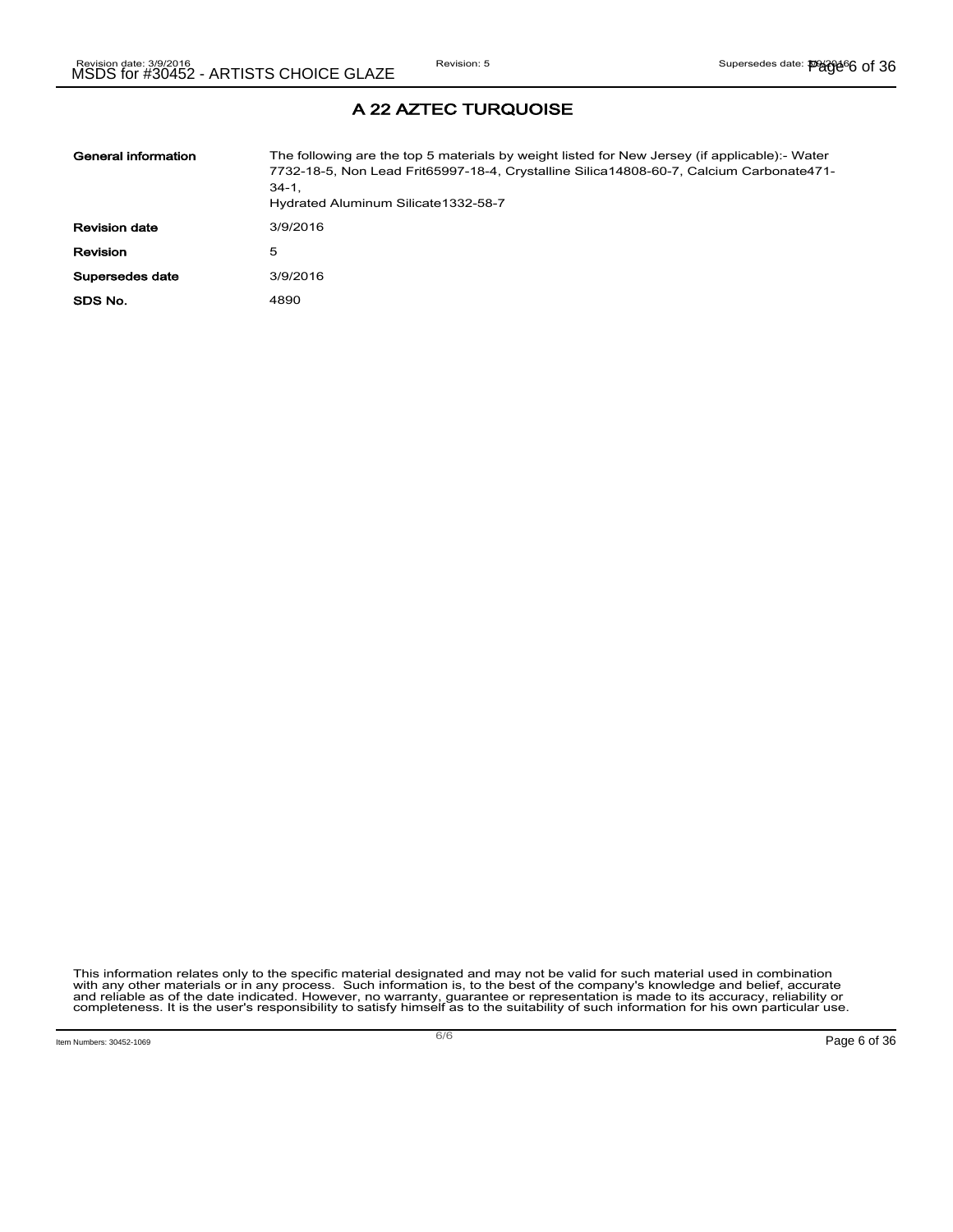### SAFETY DATA SHEET A 24 EXOTIC BLUE

| 1. Identification                                       |                                                                                                                                                                                    |  |  |
|---------------------------------------------------------|------------------------------------------------------------------------------------------------------------------------------------------------------------------------------------|--|--|
| <b>Product identifier</b>                               |                                                                                                                                                                                    |  |  |
| <b>Product name</b>                                     | A 24 EXOTIC BLUE                                                                                                                                                                   |  |  |
| <b>Product number</b>                                   | A 24 EXOTIC BLUE                                                                                                                                                                   |  |  |
| Recommended use of the chemical and restrictions on use |                                                                                                                                                                                    |  |  |
| Application                                             | ceramic glaze                                                                                                                                                                      |  |  |
|                                                         | Details of the supplier of the safety data sheet                                                                                                                                   |  |  |
| Supplier                                                | American Art Clay Co Inc<br>6060 Guion Road<br>Indianapolis,<br>IN 46254-1222<br><b>USA</b><br>+1 317 244 6871                                                                     |  |  |
| Emergency telephone number                              |                                                                                                                                                                                    |  |  |
| <b>Emergency telephone</b>                              | 1 317 244 6871 Mon-Fri, 0900-1700 EST                                                                                                                                              |  |  |
| 2. Hazard(s) identification                             |                                                                                                                                                                                    |  |  |
| Classification of the substance or mixture              |                                                                                                                                                                                    |  |  |
| <b>Physical hazards</b>                                 | <b>Not Classified</b>                                                                                                                                                              |  |  |
| <b>Health hazards</b>                                   | <b>Not Classified</b>                                                                                                                                                              |  |  |
| <b>Environmental hazards</b>                            | Not Classified                                                                                                                                                                     |  |  |
| Label elements                                          |                                                                                                                                                                                    |  |  |
| <b>Hazard statements</b>                                | <b>NC Not Classified</b>                                                                                                                                                           |  |  |
| Other hazards                                           |                                                                                                                                                                                    |  |  |
| none present.                                           |                                                                                                                                                                                    |  |  |
| 3. Composition/information on ingredients               |                                                                                                                                                                                    |  |  |
| <b>Mixtures</b>                                         |                                                                                                                                                                                    |  |  |
| <b>Composition comments</b>                             | Only ingredients listed above are notifiable for this product. If none are shown then all<br>ingredients are exempt.,                                                              |  |  |
| 4. First-aid measures                                   |                                                                                                                                                                                    |  |  |
| Description of first aid measures                       |                                                                                                                                                                                    |  |  |
| Inhalation                                              | Unlikely route of exposure as the product does not contain volatile substances.                                                                                                    |  |  |
| Ingestion                                               | Do not induce vomiting. Rinse mouth thoroughly with water. Give a few small glasses of water<br>or milk to drink. Get medical attention if any discomfort continues.               |  |  |
| <b>Skin Contact</b>                                     | Wash skin thoroughly with soap and water.                                                                                                                                          |  |  |
| Eye contact                                             | Rinse with water.                                                                                                                                                                  |  |  |
|                                                         | Most important symptoms and effects, both acute and delayed                                                                                                                        |  |  |
| Inhalation                                              | Read Section 2 for any specific precautions associated with this product. In general, breathing<br>any type of dust/mist can and may aggravate irritation of the throat and lungs. |  |  |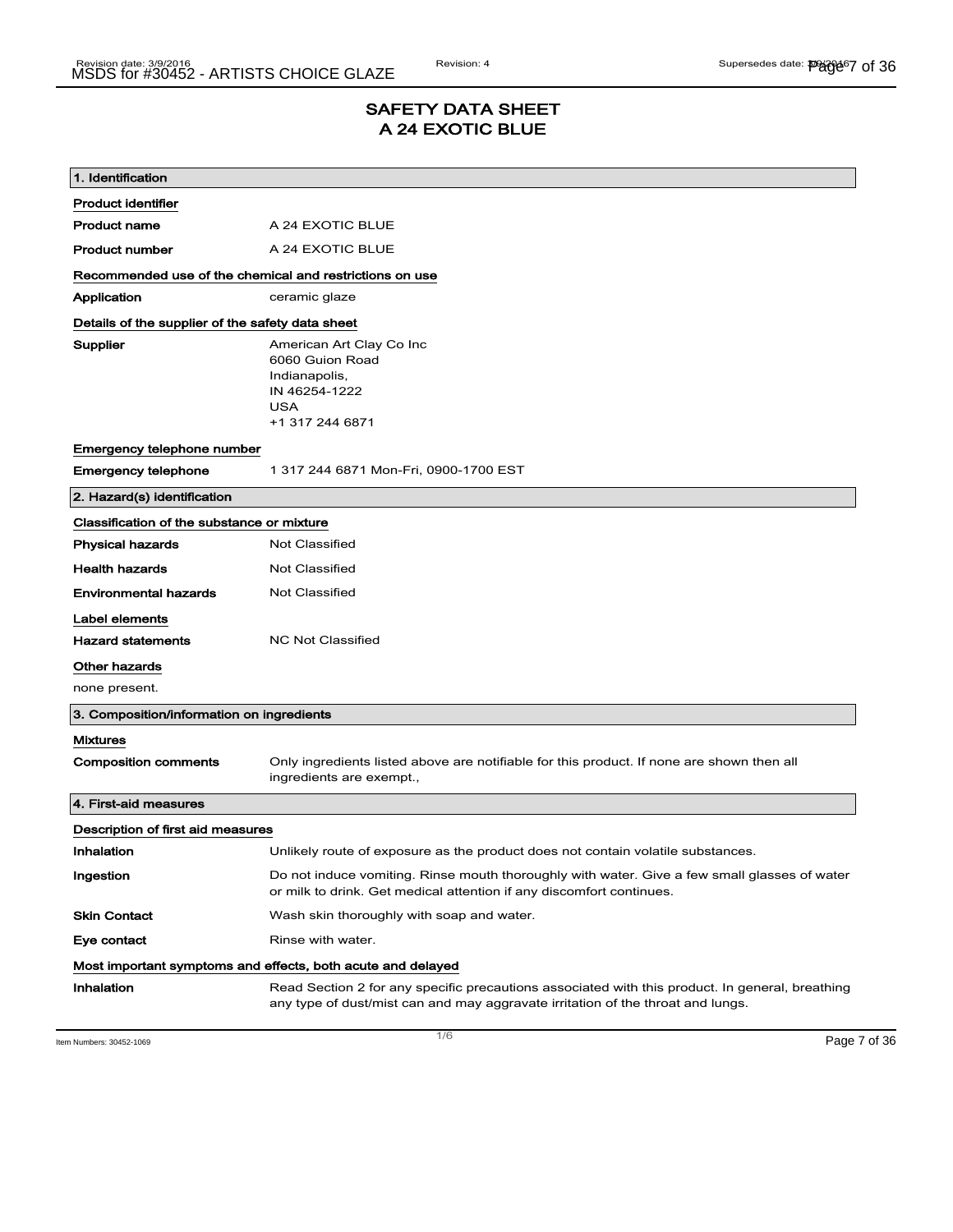| Ingestion                                                    | Read Section 2 for any specific precautions associated with the use of this product. Products<br>with specific warnings about ingestion will give guidance there.                                                                                                                                           |  |
|--------------------------------------------------------------|-------------------------------------------------------------------------------------------------------------------------------------------------------------------------------------------------------------------------------------------------------------------------------------------------------------|--|
| <b>Skin contact</b>                                          | Read Section 2 for any specific precautions associated with the use of this product. In general<br>most ceramic glazes, clays and special products will tend to have a drying effect on the skin<br>and may cause some sensitivity to users with sensitive skin.                                            |  |
| Eye contact                                                  | Read Section 2 for any specific precautions associated with the use of this product. In general<br>most ceramic and special products contain materials that maybe abrasive to eyes. Keeping<br>materials from contacting the eyes is prudent. If contact does occur, flush with clean water, do<br>not rub. |  |
|                                                              | Indication of immediate medical attention and special treatment needed                                                                                                                                                                                                                                      |  |
| Notes for the doctor                                         | Treat symptomatically.                                                                                                                                                                                                                                                                                      |  |
| 5.Fire-fighting measures                                     |                                                                                                                                                                                                                                                                                                             |  |
| Extinguishing media                                          |                                                                                                                                                                                                                                                                                                             |  |
| Suitable extinguishing media                                 | Use fire-extinguishing media suitable for the surrounding fire.                                                                                                                                                                                                                                             |  |
| Special hazards arising from the substance or mixture        |                                                                                                                                                                                                                                                                                                             |  |
| <b>Specific hazards</b>                                      | The product is not believed to present a hazard due to its physical nature.                                                                                                                                                                                                                                 |  |
| Advice for firefighters                                      |                                                                                                                                                                                                                                                                                                             |  |
| for firefighters                                             | <b>Special protective equipment</b> Use protective equipment appropriate for surrounding materials.                                                                                                                                                                                                         |  |
| 6. Accidental release measures                               |                                                                                                                                                                                                                                                                                                             |  |
|                                                              | Personal precautions, protective equipment and emergency procedures                                                                                                                                                                                                                                         |  |
| Personal precautions                                         | For personal protection, see Section 8.                                                                                                                                                                                                                                                                     |  |
| Environmental precautions                                    |                                                                                                                                                                                                                                                                                                             |  |
| Environmental precautions                                    | Please read Section 2 completely. If any environmental warnings such as; H411 or H412 are<br>listed in Section 2, please use appropriate procedures when disposing of product and<br>container. Do not put materials into waterways or sewers.                                                              |  |
| Methods and material for containment and cleaning up         |                                                                                                                                                                                                                                                                                                             |  |
| Methods for cleaning up                                      | Collect spillage for reclamation or absorb in vermiculite, dry sand or similar material.                                                                                                                                                                                                                    |  |
| Reference to other sections                                  | For waste disposal, see Section 13. For personal protection, see Section 8.                                                                                                                                                                                                                                 |  |
| 7. Handling and storage                                      |                                                                                                                                                                                                                                                                                                             |  |
| Precautions for safe handling                                |                                                                                                                                                                                                                                                                                                             |  |
| Usage precautions                                            | Read label before use. Do not eat, drink or smoke when using this product. Good personal<br>hygiene procedures should be implemented. Wash hands and any other contaminated areas<br>of the body with soap and water before leaving the work site.                                                          |  |
| Conditions for safe storage, including any incompatibilities |                                                                                                                                                                                                                                                                                                             |  |
| Storage precautions                                          | Store in tightly-closed, original container in a dry and cool place.                                                                                                                                                                                                                                        |  |
| Specific end uses(s)                                         |                                                                                                                                                                                                                                                                                                             |  |
| Specific end use(s)                                          | The identified uses for this product are detailed in Section 1.2.                                                                                                                                                                                                                                           |  |
| 8. Exposure Controls/personal protection                     |                                                                                                                                                                                                                                                                                                             |  |

Item Numbers:  $30452-1069$   $Page 8 of 36$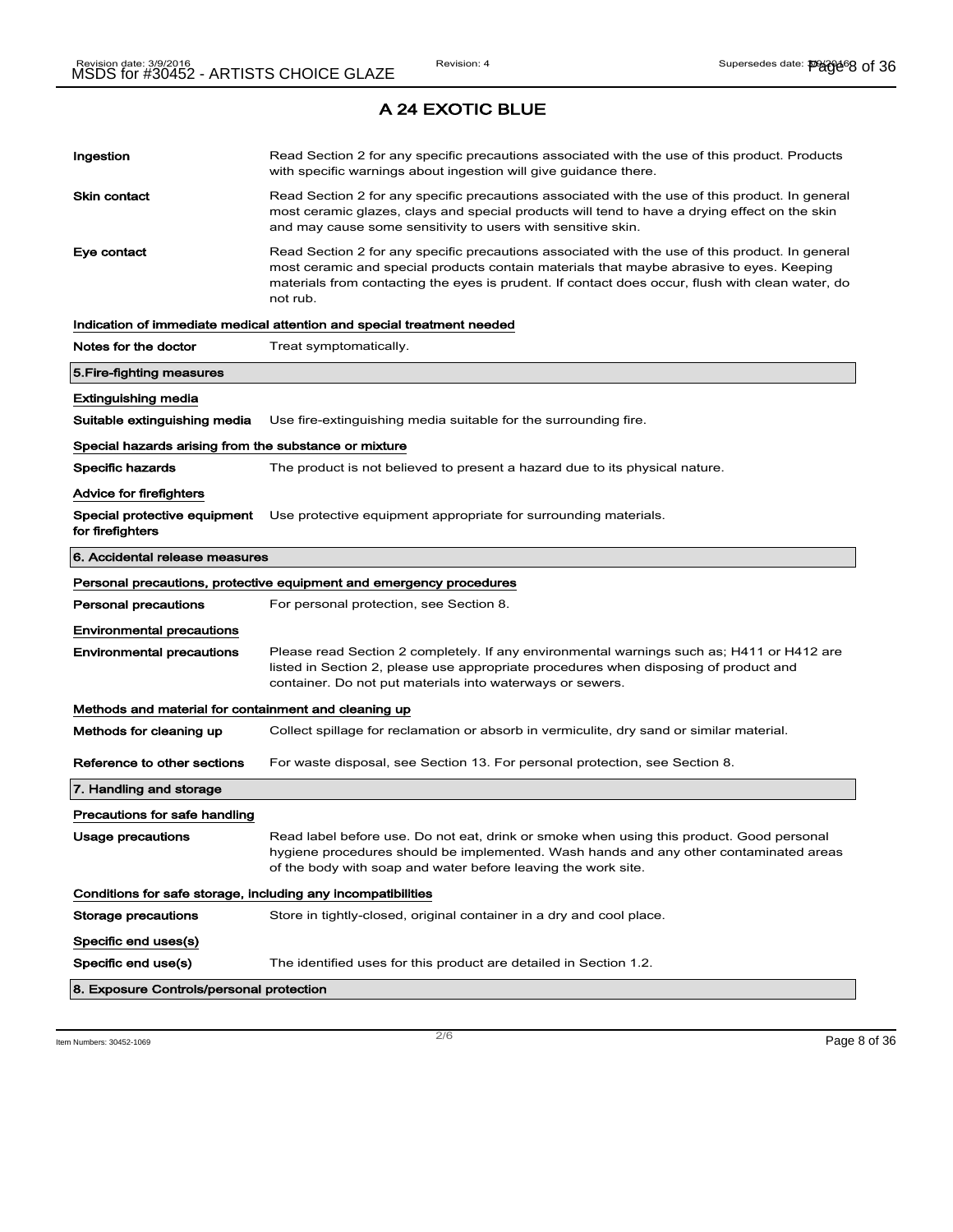| Ingredient comments                 | Only ingredients listed n Section 3 are notifiable for this product. If none are shown then all<br>ingredients are exempt.                                                                                           |
|-------------------------------------|----------------------------------------------------------------------------------------------------------------------------------------------------------------------------------------------------------------------|
| <b>Exposure controls</b>            |                                                                                                                                                                                                                      |
| Appropriate engineering<br>controls | No specific ventilations requirements unless the "FAN" pictogram is shown above or specified<br>in Section 2.                                                                                                        |
| Eye/face protection                 | No specific eye protection required unless the "EYE PROTECTION" pictogram is shown<br>above or specified in Section 2.                                                                                               |
| <b>Hand protection</b>              | No specific hand protection required unless the "HAND PROTECTION" pictogram is shown<br>above or specified in Section 2.                                                                                             |
| Hygiene measures                    | Using good personal hygiene practices is always appropriate. Keeping a clean work space,<br>cleaning up properly when done, and not eating, drinking or smoking when using this product.                             |
| <b>Respiratory protection</b>       | No specific respiratory protection required unless the "RESPIRATOR" pictogram is shown<br>above or specified in Section 2. Using the appropriate certified protection for the operation is<br>important if required. |

#### 9. Physical and Chemical Properties

### Information on basic physical and chemical properties

| Appearance                                      | Colored liquid.           |
|-------------------------------------------------|---------------------------|
| Color                                           | Various colors.           |
| Odor                                            | Almost odorless.          |
| Odor threshold                                  | No information available. |
| рH                                              | $6 - 8$                   |
| <b>Melting point</b>                            | No information available. |
| Initial boiling point and range                 | No information available. |
| <b>Flash point</b>                              | No information available. |
| <b>Evaporation rate</b>                         | No information available. |
| Flammability (solid, gas)                       | No information available. |
| Upper/lower flammability or<br>explosive limits | No information available. |
| <b>Vapour pressure</b>                          | No information available. |
| <b>Relative density</b>                         | Greater than 1.0          |
| Solubility(ies)                                 | Not applicable.           |
| <b>Partition coefficient</b>                    | No information available. |
| <b>Auto-ignition temperature</b>                | Not applicable.           |
| <b>Decomposition Temperature</b>                | No information available. |
| <b>Viscosity</b>                                | No information available. |
| <b>Explosive properties</b>                     | none                      |
| <b>Oxidising properties</b>                     | none                      |
| Other information                               | Not applicable.           |

Item Numbers:  $30452-1069$   $Page 9 of 36$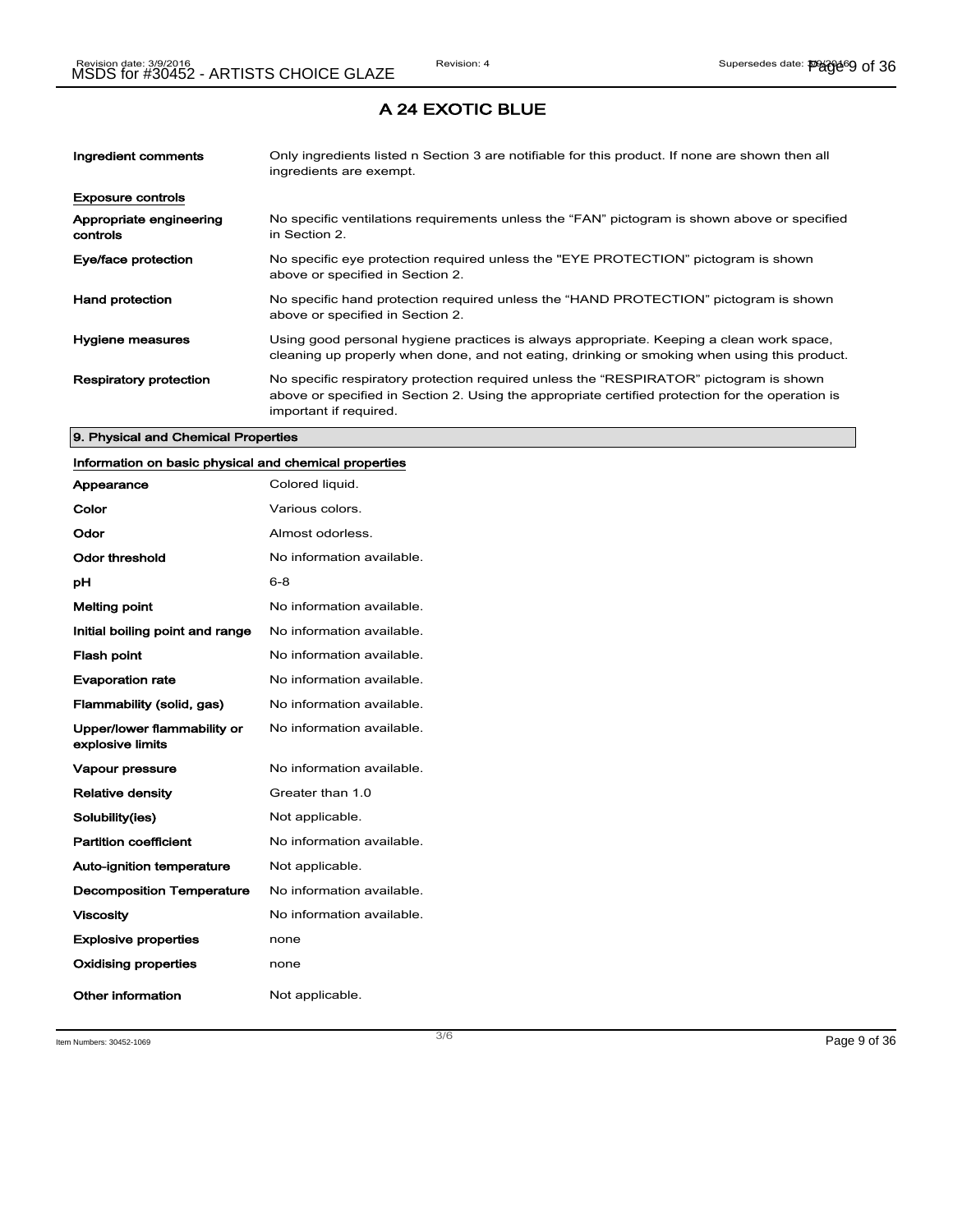| 10. Stability and reactivity              |                                                                                                                                                                                                                                                |
|-------------------------------------------|------------------------------------------------------------------------------------------------------------------------------------------------------------------------------------------------------------------------------------------------|
| Reactivity                                | There are no known reactivity hazards associated with this product.                                                                                                                                                                            |
| <b>Stability</b>                          | No particular stability concerns.                                                                                                                                                                                                              |
| Possibility of hazardous<br>reactions     | None known.                                                                                                                                                                                                                                    |
| Conditions to avoid                       | None known.                                                                                                                                                                                                                                    |
| <b>Materials to avoid</b>                 | None known.                                                                                                                                                                                                                                    |
| Hazardous decomposition<br>products       | None known.                                                                                                                                                                                                                                    |
| 11. Toxicological information             |                                                                                                                                                                                                                                                |
| Information on toxicological effects      |                                                                                                                                                                                                                                                |
| <b>Toxicological effects</b>              | Please read Section 2 thoroughly to understand the toxicological risks, (if any) and<br>precautions for safe use (if any).                                                                                                                     |
| Skin corrosion/irritation                 |                                                                                                                                                                                                                                                |
| <b>Skin sensitization</b>                 |                                                                                                                                                                                                                                                |
| <b>Skin sensitisation</b>                 | Based on available data the classification criteria are not met.                                                                                                                                                                               |
| Eye contact                               | May cause temporary eye irritation.                                                                                                                                                                                                            |
| 12. Ecological Information                |                                                                                                                                                                                                                                                |
| Ecotoxicity                               | Please read Section 2 completely. If any environmental warnings such as; H411 or H412 are<br>listed in Section 2, please use appropriate procedures when disposing of product and<br>container. Do not put materials into waterways or sewers. |
| Toxicity                                  |                                                                                                                                                                                                                                                |
| Toxicity                                  | Please read Section 2 completely. If any environmental warnings such as; H411 or H412 are<br>listed in Section 2, please use appropriate procedures when disposing of product and<br>container. Do not put materials into waterways or sewers. |
| Persistence and degradability             |                                                                                                                                                                                                                                                |
| Persistence and degradability             | No data available.                                                                                                                                                                                                                             |
| <b>Biodegradation</b>                     | Not inherently biodegradable.                                                                                                                                                                                                                  |
| <b>Bioaccumulative potential</b>          |                                                                                                                                                                                                                                                |
| <b>Partition coefficient</b>              | No information available.                                                                                                                                                                                                                      |
| Mobility in soil                          |                                                                                                                                                                                                                                                |
| <b>Mobility</b>                           | Semi-mobile.                                                                                                                                                                                                                                   |
| <b>Results of PBT and vPvB assessment</b> |                                                                                                                                                                                                                                                |
| Results of PBT and vPvB<br>assessment     | This product does not contain any substances classified as PBT or vPvB.                                                                                                                                                                        |
| Other adverse effects                     |                                                                                                                                                                                                                                                |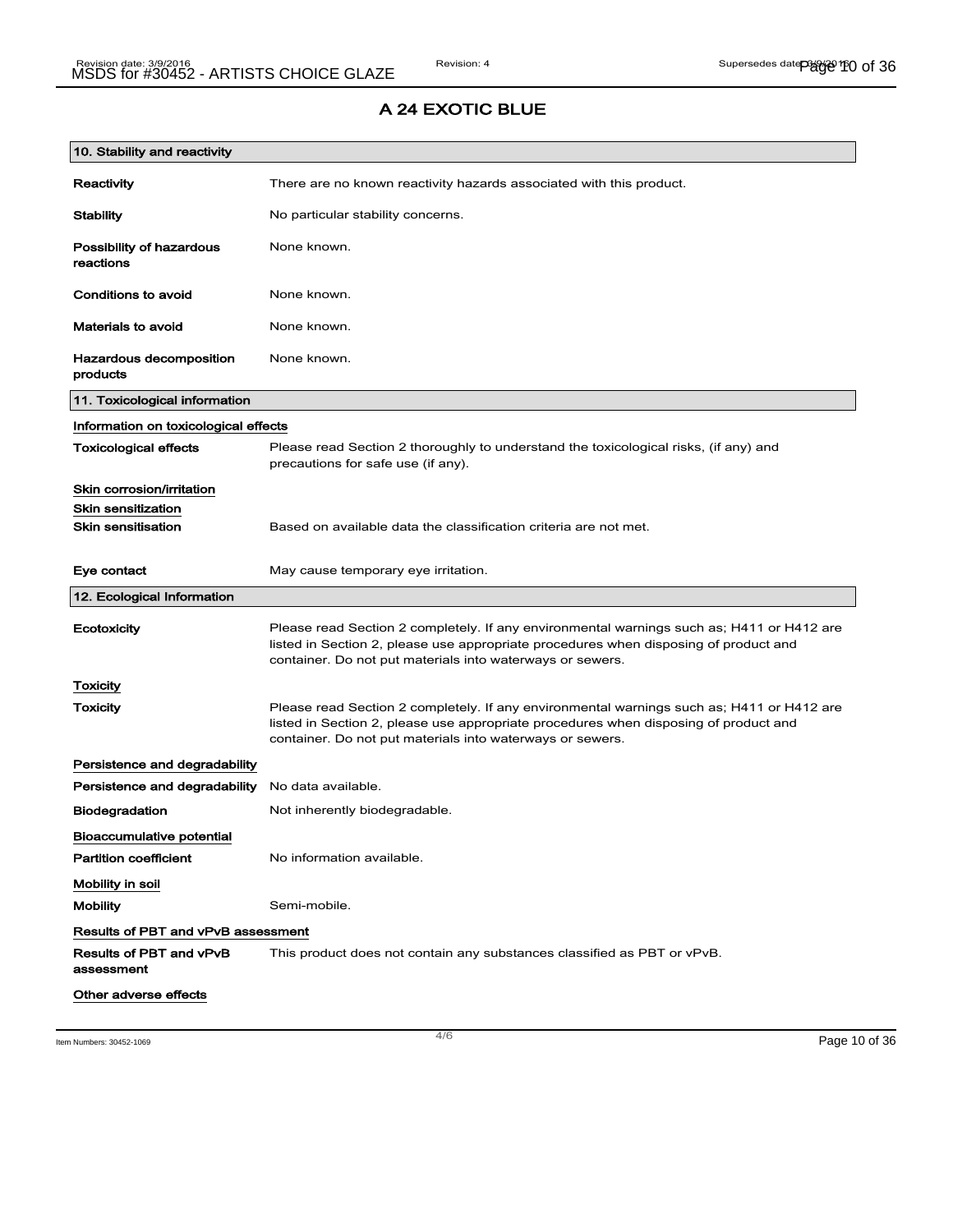| Other adverse effects                                                                                 | None known.                                                                                                                                                                                         |
|-------------------------------------------------------------------------------------------------------|-----------------------------------------------------------------------------------------------------------------------------------------------------------------------------------------------------|
| 13. Disposal considerations                                                                           |                                                                                                                                                                                                     |
| Waste treatment methods                                                                               |                                                                                                                                                                                                     |
| General information                                                                                   | Dispose of waste product or used containers in accordance with local regulations When<br>handling waste, the safety precautions applying to handling of the product should be<br>considered.        |
| 14. Transport information                                                                             |                                                                                                                                                                                                     |
| General                                                                                               | The product is not covered by international regulations on the transport of dangerous goods<br>(IMDG, IATA, DoT).                                                                                   |
| UN Number                                                                                             |                                                                                                                                                                                                     |
| Not applicable.                                                                                       |                                                                                                                                                                                                     |
| UN proper shipping name                                                                               |                                                                                                                                                                                                     |
| Not applicable.                                                                                       |                                                                                                                                                                                                     |
| Transport hazard class(es)                                                                            |                                                                                                                                                                                                     |
| No transport warning sign required.                                                                   |                                                                                                                                                                                                     |
| Packing group                                                                                         |                                                                                                                                                                                                     |
| Not applicable.                                                                                       |                                                                                                                                                                                                     |
| Environmental hazards                                                                                 |                                                                                                                                                                                                     |
| <b>Environmentally Hazardous Substance</b>                                                            |                                                                                                                                                                                                     |
|                                                                                                       | Please refer to Section 2 for any environmental hazards associated with this product. If H411/H412 warnings are shown then<br>please verify packaging and labeling requirements for larger volumes. |
| Special precautions for user                                                                          |                                                                                                                                                                                                     |
| Not applicable.                                                                                       |                                                                                                                                                                                                     |
| <b>Transport in bulk according to</b> Not applicable.<br>Annex II of MARPOL 73/78<br>and the IBC Code |                                                                                                                                                                                                     |
| 15. Regulatory information                                                                            |                                                                                                                                                                                                     |
| US State Regulations<br>None of the ingredients are listed or exempt.<br>Inventories                  | California Proposition 65 Carcinogens and Reproductive Toxins                                                                                                                                       |

#### Canada - DSL/NDSL

All the ingredients are listed or exempt.

US - TSCA

All the ingredients are listed or exempt.

#### US - TSCA 12(b) Export Notification

All the ingredients are listed or exempt.

#### 16. Other information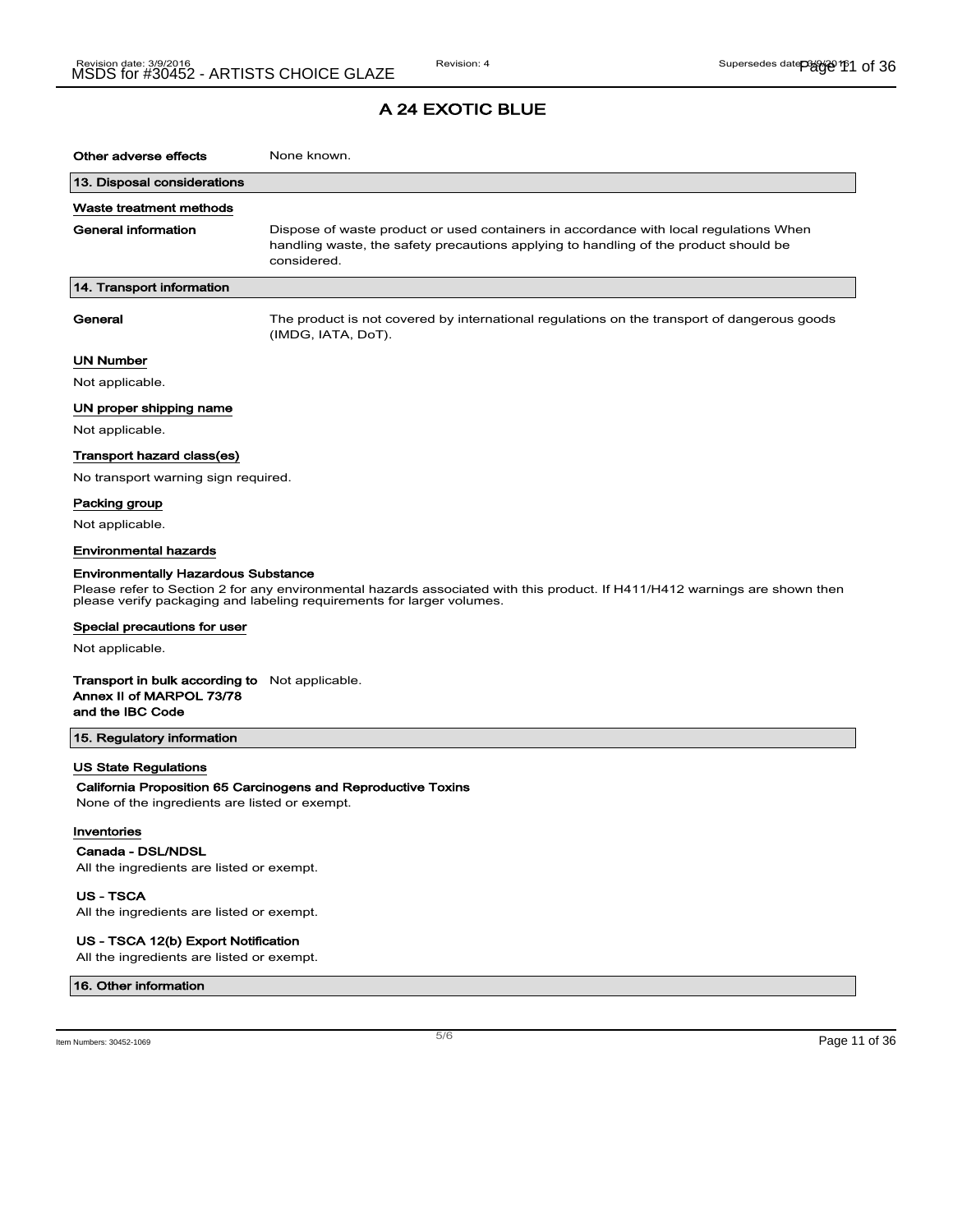| General information  | The following are the top 5 materials by weight listed for New Jersey (if applicable):- Water<br>7732-18-5, Non Lead Frit65997-18-4, Crystalline Silica14808-60-7, Calcium Carbonate471-<br>$34-1.$<br>Hydrated Aluminum Silicate 1332-58-7 |
|----------------------|---------------------------------------------------------------------------------------------------------------------------------------------------------------------------------------------------------------------------------------------|
| <b>Revision date</b> | 3/9/2016                                                                                                                                                                                                                                    |
| <b>Revision</b>      | 4                                                                                                                                                                                                                                           |
| Supersedes date      | 3/9/2016                                                                                                                                                                                                                                    |
| SDS No.              | 4891                                                                                                                                                                                                                                        |

This information relates only to the specific material designated and may not be valid for such material used in combination<br>with any other materials or in any process. Such information is, to the best of the company's kn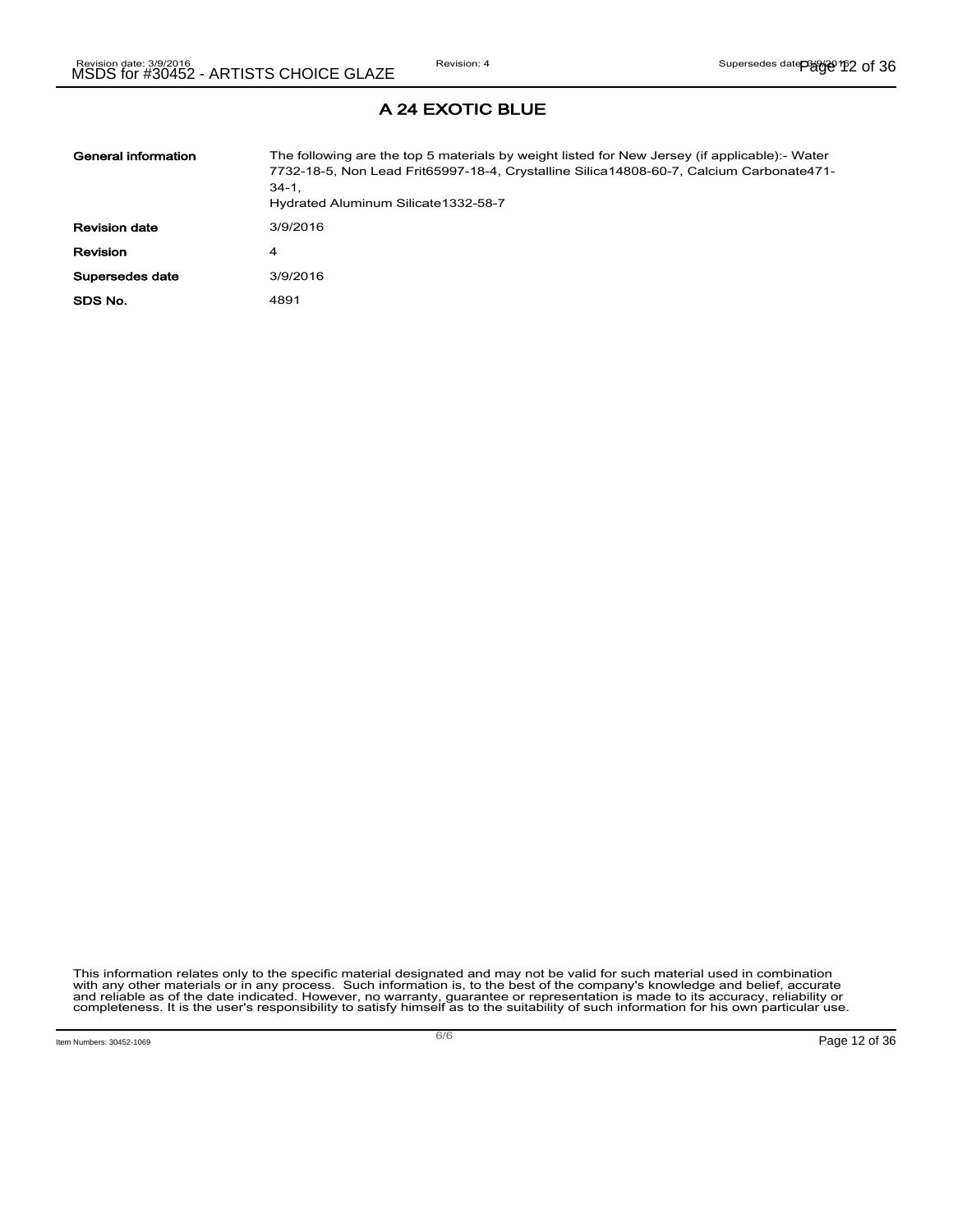### SAFETY DATA SHEET A 28 PEACOCK

| 1. Identification                                       |                                                                                                                                                                                    |
|---------------------------------------------------------|------------------------------------------------------------------------------------------------------------------------------------------------------------------------------------|
| <b>Product identifier</b>                               |                                                                                                                                                                                    |
| <b>Product name</b>                                     | A 28 PEACOCK                                                                                                                                                                       |
| <b>Product number</b>                                   | A 28 PEACOCK                                                                                                                                                                       |
| Recommended use of the chemical and restrictions on use |                                                                                                                                                                                    |
| Application                                             | ceramic glaze                                                                                                                                                                      |
| Details of the supplier of the safety data sheet        |                                                                                                                                                                                    |
| Supplier                                                | American Art Clay Co Inc<br>6060 Guion Road<br>Indianapolis,<br>IN 46254-1222<br><b>USA</b><br>+1 317 244 6871                                                                     |
| Emergency telephone number                              |                                                                                                                                                                                    |
| <b>Emergency telephone</b>                              | 1 317 244 6871 Mon-Fri, 0900-1700 EST                                                                                                                                              |
| 2. Hazard(s) identification                             |                                                                                                                                                                                    |
| Classification of the substance or mixture              |                                                                                                                                                                                    |
| <b>Physical hazards</b>                                 | <b>Not Classified</b>                                                                                                                                                              |
| <b>Health hazards</b>                                   | <b>Not Classified</b>                                                                                                                                                              |
| <b>Environmental hazards</b>                            | Not Classified                                                                                                                                                                     |
| Label elements                                          |                                                                                                                                                                                    |
| <b>Hazard statements</b>                                | <b>NC Not Classified</b>                                                                                                                                                           |
| Other hazards                                           |                                                                                                                                                                                    |
| none present.                                           |                                                                                                                                                                                    |
| 3. Composition/information on ingredients               |                                                                                                                                                                                    |
| <b>Mixtures</b>                                         |                                                                                                                                                                                    |
| <b>Composition comments</b>                             | Only ingredients listed above are notifiable for this product. If none are shown then all<br>ingredients are exempt.,                                                              |
| 4. First-aid measures                                   |                                                                                                                                                                                    |
| Description of first aid measures                       |                                                                                                                                                                                    |
| Inhalation                                              | Unlikely route of exposure as the product does not contain volatile substances.                                                                                                    |
| Ingestion                                               | Do not induce vomiting. Rinse mouth thoroughly with water. Give a few small glasses of water<br>or milk to drink. Get medical attention if any discomfort continues.               |
| <b>Skin Contact</b>                                     | Wash skin thoroughly with soap and water.                                                                                                                                          |
| Eye contact                                             | Rinse with water.                                                                                                                                                                  |
|                                                         | Most important symptoms and effects, both acute and delayed                                                                                                                        |
| Inhalation                                              | Read Section 2 for any specific precautions associated with this product. In general, breathing<br>any type of dust/mist can and may aggravate irritation of the throat and lungs. |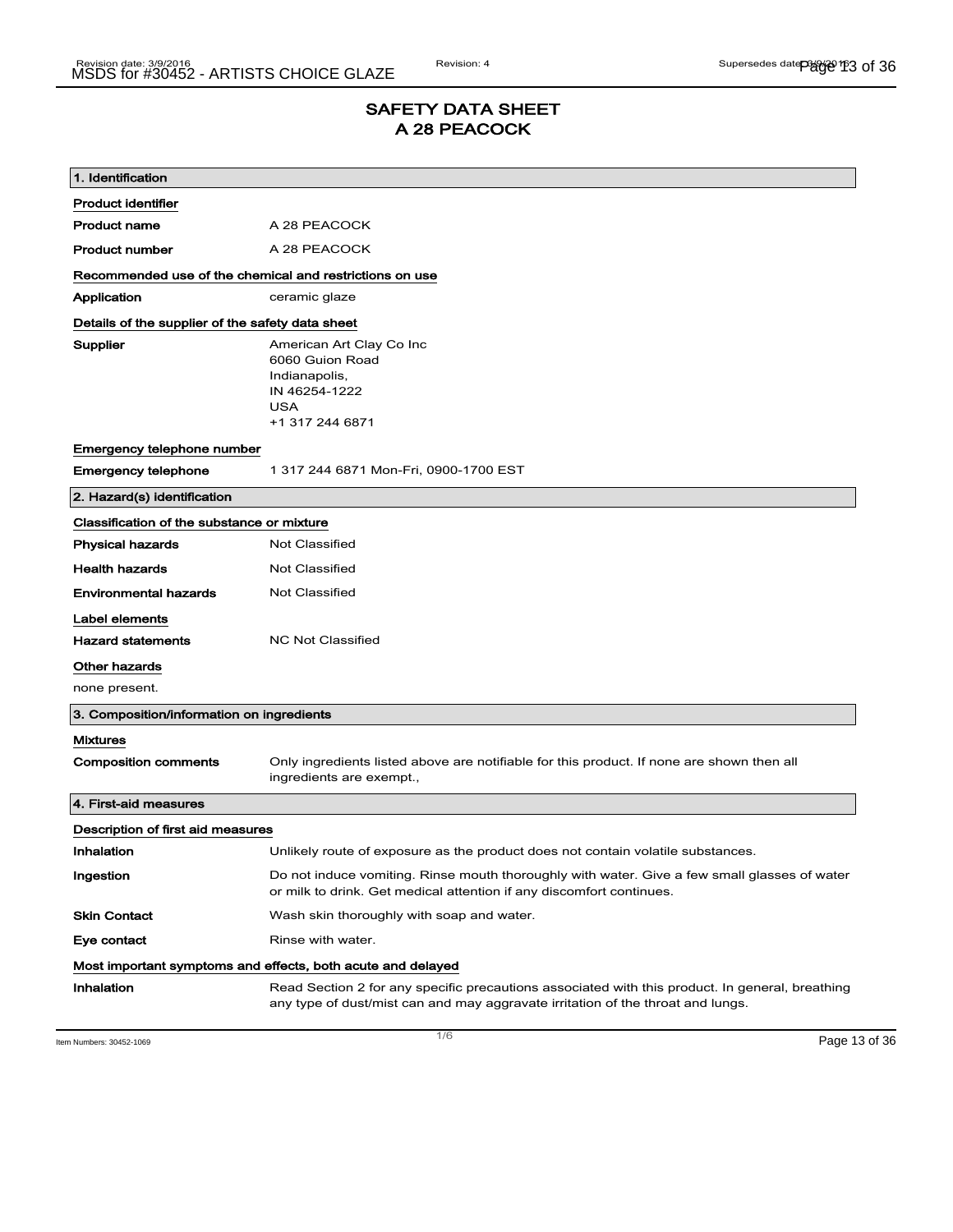| Ingestion                                                    | Read Section 2 for any specific precautions associated with the use of this product. Products<br>with specific warnings about ingestion will give guidance there.                                                                                                                                           |
|--------------------------------------------------------------|-------------------------------------------------------------------------------------------------------------------------------------------------------------------------------------------------------------------------------------------------------------------------------------------------------------|
| <b>Skin contact</b>                                          | Read Section 2 for any specific precautions associated with the use of this product. In general<br>most ceramic glazes, clays and special products will tend to have a drying effect on the skin<br>and may cause some sensitivity to users with sensitive skin.                                            |
| Eye contact                                                  | Read Section 2 for any specific precautions associated with the use of this product. In general<br>most ceramic and special products contain materials that maybe abrasive to eyes. Keeping<br>materials from contacting the eyes is prudent. If contact does occur, flush with clean water, do<br>not rub. |
|                                                              | Indication of immediate medical attention and special treatment needed                                                                                                                                                                                                                                      |
| Notes for the doctor                                         | Treat symptomatically.                                                                                                                                                                                                                                                                                      |
| 5. Fire-fighting measures                                    |                                                                                                                                                                                                                                                                                                             |
| Extinguishing media                                          |                                                                                                                                                                                                                                                                                                             |
| Suitable extinguishing media                                 | Use fire-extinguishing media suitable for the surrounding fire.                                                                                                                                                                                                                                             |
| Special hazards arising from the substance or mixture        |                                                                                                                                                                                                                                                                                                             |
| Specific hazards                                             | The product is not believed to present a hazard due to its physical nature.                                                                                                                                                                                                                                 |
| <b>Advice for firefighters</b>                               |                                                                                                                                                                                                                                                                                                             |
| Special protective equipment<br>for firefighters             | Use protective equipment appropriate for surrounding materials.                                                                                                                                                                                                                                             |
| 6. Accidental release measures                               |                                                                                                                                                                                                                                                                                                             |
|                                                              | Personal precautions, protective equipment and emergency procedures                                                                                                                                                                                                                                         |
| <b>Personal precautions</b>                                  | For personal protection, see Section 8.                                                                                                                                                                                                                                                                     |
| <b>Environmental precautions</b>                             |                                                                                                                                                                                                                                                                                                             |
| <b>Environmental precautions</b>                             | Please read Section 2 completely. If any environmental warnings such as; H411 or H412 are<br>listed in Section 2, please use appropriate procedures when disposing of product and<br>container. Do not put materials into waterways or sewers.                                                              |
| Methods and material for containment and cleaning up         |                                                                                                                                                                                                                                                                                                             |
| Methods for cleaning up                                      | Collect spillage for reclamation or absorb in vermiculite, dry sand or similar material.                                                                                                                                                                                                                    |
| Reference to other sections                                  | For waste disposal, see Section 13. For personal protection, see Section 8.                                                                                                                                                                                                                                 |
| 7. Handling and storage                                      |                                                                                                                                                                                                                                                                                                             |
| Precautions for safe handling                                |                                                                                                                                                                                                                                                                                                             |
| Usage precautions                                            | Read label before use. Do not eat, drink or smoke when using this product. Good personal<br>hygiene procedures should be implemented. Wash hands and any other contaminated areas<br>of the body with soap and water before leaving the work site.                                                          |
| Conditions for safe storage, including any incompatibilities |                                                                                                                                                                                                                                                                                                             |
| Storage precautions                                          | Store in tightly-closed, original container in a dry and cool place.                                                                                                                                                                                                                                        |
| Specific end uses(s)                                         |                                                                                                                                                                                                                                                                                                             |
| Specific end use(s)                                          | The identified uses for this product are detailed in Section 1.2.                                                                                                                                                                                                                                           |
| 8. Exposure Controls/personal protection                     |                                                                                                                                                                                                                                                                                                             |

 $2/6$  Item Numbers: 30452-1069 **Page 14 of 36**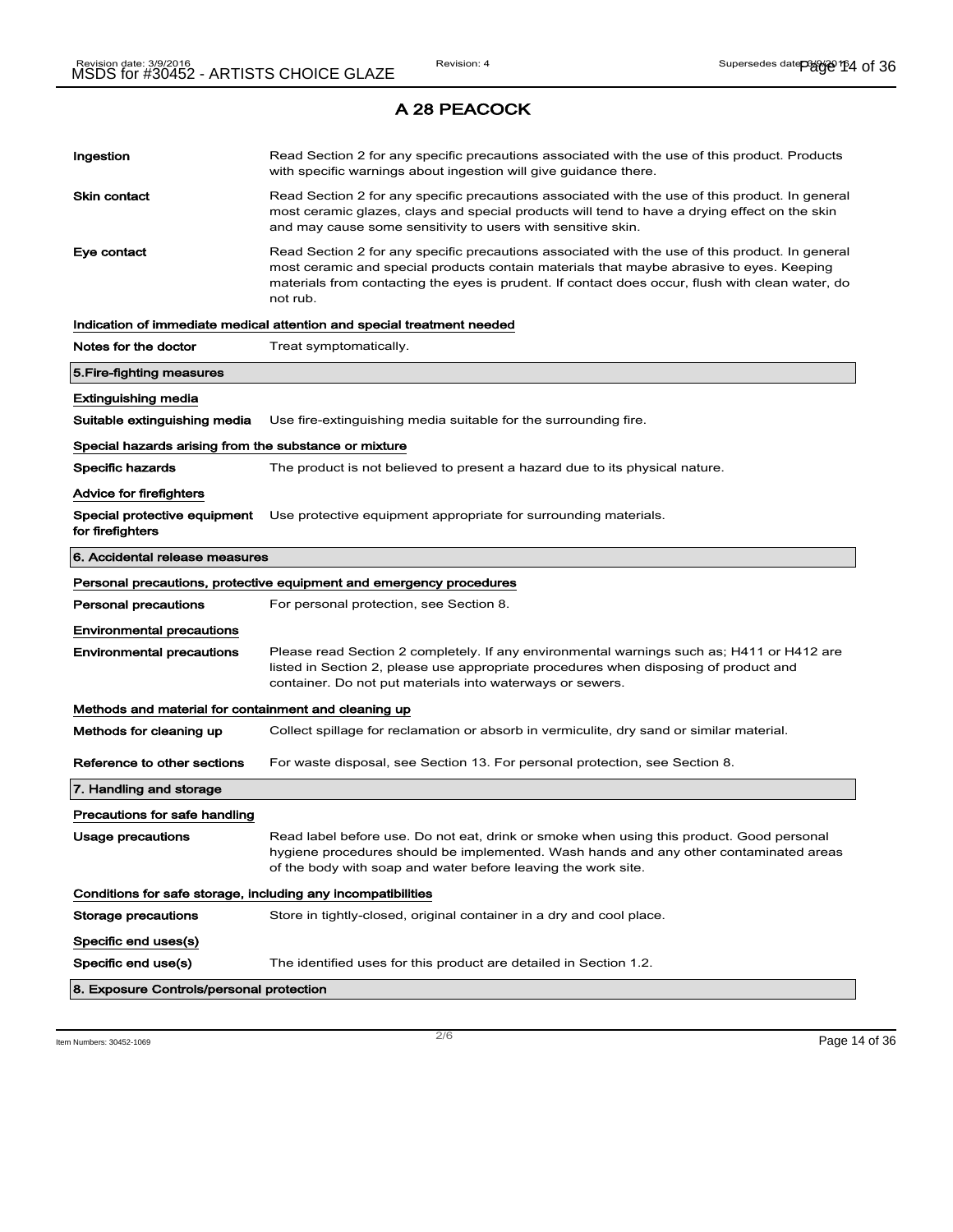| Ingredient comments                 | Only ingredients listed n Section 3 are notifiable for this product. If none are shown then all<br>ingredients are exempt.                                                                                           |
|-------------------------------------|----------------------------------------------------------------------------------------------------------------------------------------------------------------------------------------------------------------------|
| <b>Exposure controls</b>            |                                                                                                                                                                                                                      |
| Appropriate engineering<br>controls | No specific ventilations requirements unless the "FAN" pictogram is shown above or specified<br>in Section 2.                                                                                                        |
| Eye/face protection                 | No specific eye protection required unless the "EYE PROTECTION" pictogram is shown<br>above or specified in Section 2.                                                                                               |
| <b>Hand protection</b>              | No specific hand protection required unless the "HAND PROTECTION" pictogram is shown<br>above or specified in Section 2.                                                                                             |
| Hygiene measures                    | Using good personal hygiene practices is always appropriate. Keeping a clean work space,<br>cleaning up properly when done, and not eating, drinking or smoking when using this product.                             |
| <b>Respiratory protection</b>       | No specific respiratory protection required unless the "RESPIRATOR" pictogram is shown<br>above or specified in Section 2. Using the appropriate certified protection for the operation is<br>important if required. |

#### 9. Physical and Chemical Properties

### Information on basic physical and chemical properties

| Appearance                                      | Colored liquid.           |
|-------------------------------------------------|---------------------------|
| Color                                           | Various colors.           |
| Odor                                            | Almost odorless.          |
| Odor threshold                                  | No information available. |
| рH                                              | $6 - 8$                   |
| <b>Melting point</b>                            | No information available. |
| Initial boiling point and range                 | No information available. |
| <b>Flash point</b>                              | No information available. |
| <b>Evaporation rate</b>                         | No information available. |
| Flammability (solid, gas)                       | No information available. |
| Upper/lower flammability or<br>explosive limits | No information available. |
| Vapour pressure                                 | No information available. |
| <b>Relative density</b>                         | Greater than 1.0          |
| Solubility(ies)                                 | Not applicable.           |
| <b>Partition coefficient</b>                    | No information available. |
| Auto-ignition temperature                       | Not applicable.           |
| <b>Decomposition Temperature</b>                | No information available. |
| <b>Viscosity</b>                                | No information available. |
| <b>Explosive properties</b>                     | none                      |
| Oxidising properties                            | none                      |
| Other information                               | Not applicable.           |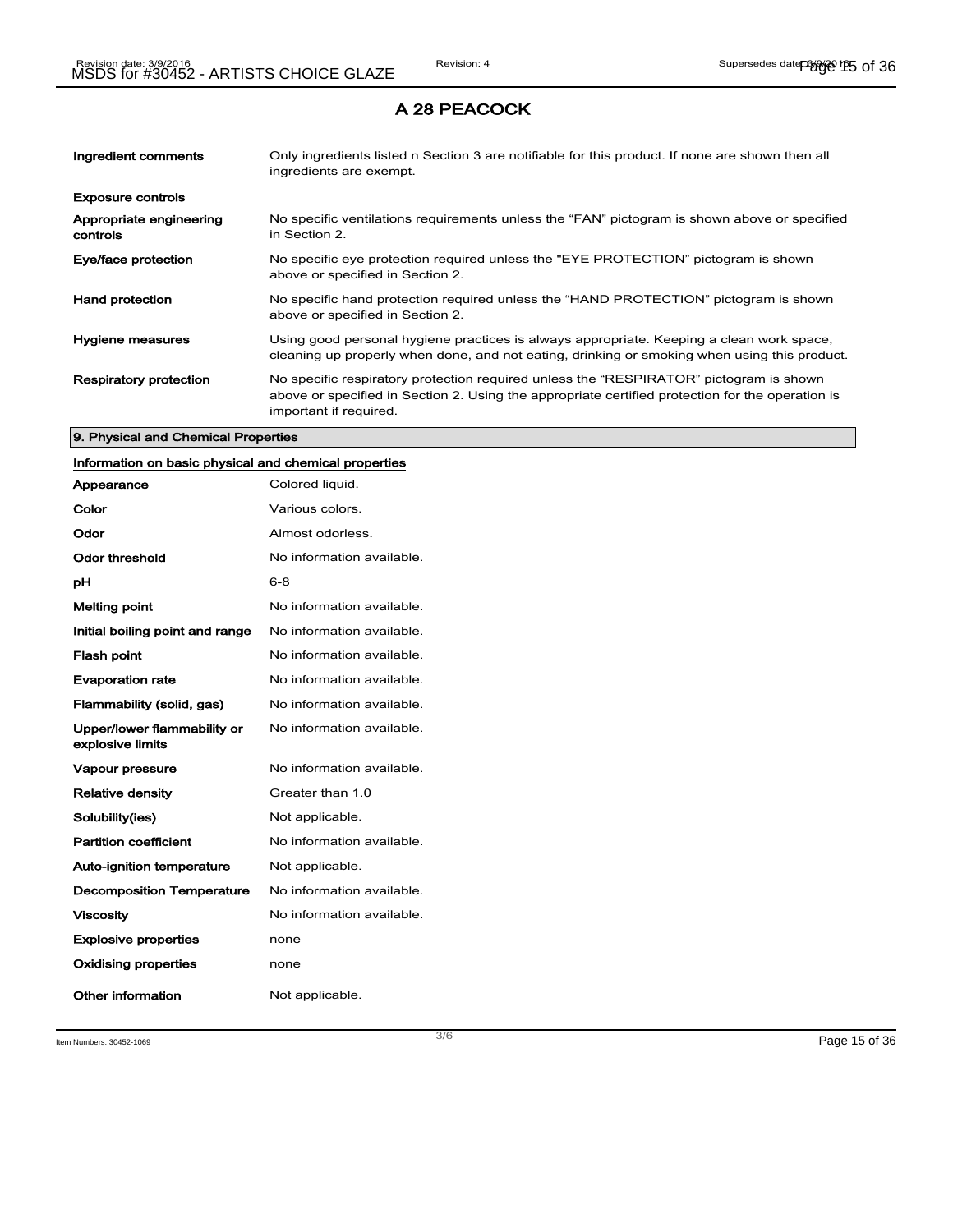| 10. Stability and reactivity               |                                                                                                                                                                                                                                                |
|--------------------------------------------|------------------------------------------------------------------------------------------------------------------------------------------------------------------------------------------------------------------------------------------------|
| Reactivity                                 | There are no known reactivity hazards associated with this product.                                                                                                                                                                            |
| <b>Stability</b>                           | No particular stability concerns.                                                                                                                                                                                                              |
| Possibility of hazardous<br>reactions      | None known.                                                                                                                                                                                                                                    |
| <b>Conditions to avoid</b>                 | None known.                                                                                                                                                                                                                                    |
| <b>Materials to avoid</b>                  | None known.                                                                                                                                                                                                                                    |
| <b>Hazardous decomposition</b><br>products | None known.                                                                                                                                                                                                                                    |
| 11. Toxicological information              |                                                                                                                                                                                                                                                |
| Information on toxicological effects       |                                                                                                                                                                                                                                                |
| <b>Toxicological effects</b>               | Please read Section 2 thoroughly to understand the toxicological risks, (if any) and<br>precautions for safe use (if any).                                                                                                                     |
| Skin corrosion/irritation                  |                                                                                                                                                                                                                                                |
| <b>Skin sensitization</b>                  |                                                                                                                                                                                                                                                |
| <b>Skin sensitisation</b>                  | Based on available data the classification criteria are not met.                                                                                                                                                                               |
| Eye contact                                | May cause temporary eye irritation.                                                                                                                                                                                                            |
| 12. Ecological Information                 |                                                                                                                                                                                                                                                |
| Ecotoxicity                                | Please read Section 2 completely. If any environmental warnings such as; H411 or H412 are<br>listed in Section 2, please use appropriate procedures when disposing of product and<br>container. Do not put materials into waterways or sewers. |
| Toxicity                                   |                                                                                                                                                                                                                                                |
| Toxicity                                   | Please read Section 2 completely. If any environmental warnings such as; H411 or H412 are<br>listed in Section 2, please use appropriate procedures when disposing of product and<br>container. Do not put materials into waterways or sewers. |
| Persistence and degradability              |                                                                                                                                                                                                                                                |
| Persistence and degradability              | No data available.                                                                                                                                                                                                                             |
| <b>Biodegradation</b>                      | Not inherently biodegradable.                                                                                                                                                                                                                  |
| Bioaccumulative potential                  |                                                                                                                                                                                                                                                |
| <b>Partition coefficient</b>               | No information available.                                                                                                                                                                                                                      |
| Mobility in soil                           |                                                                                                                                                                                                                                                |
| <b>Mobility</b>                            | Semi-mobile.                                                                                                                                                                                                                                   |
| <b>Results of PBT and vPvB assessment</b>  |                                                                                                                                                                                                                                                |
| Results of PBT and vPvB<br>assessment      | This product does not contain any substances classified as PBT or vPvB.                                                                                                                                                                        |
| Other adverse effects                      |                                                                                                                                                                                                                                                |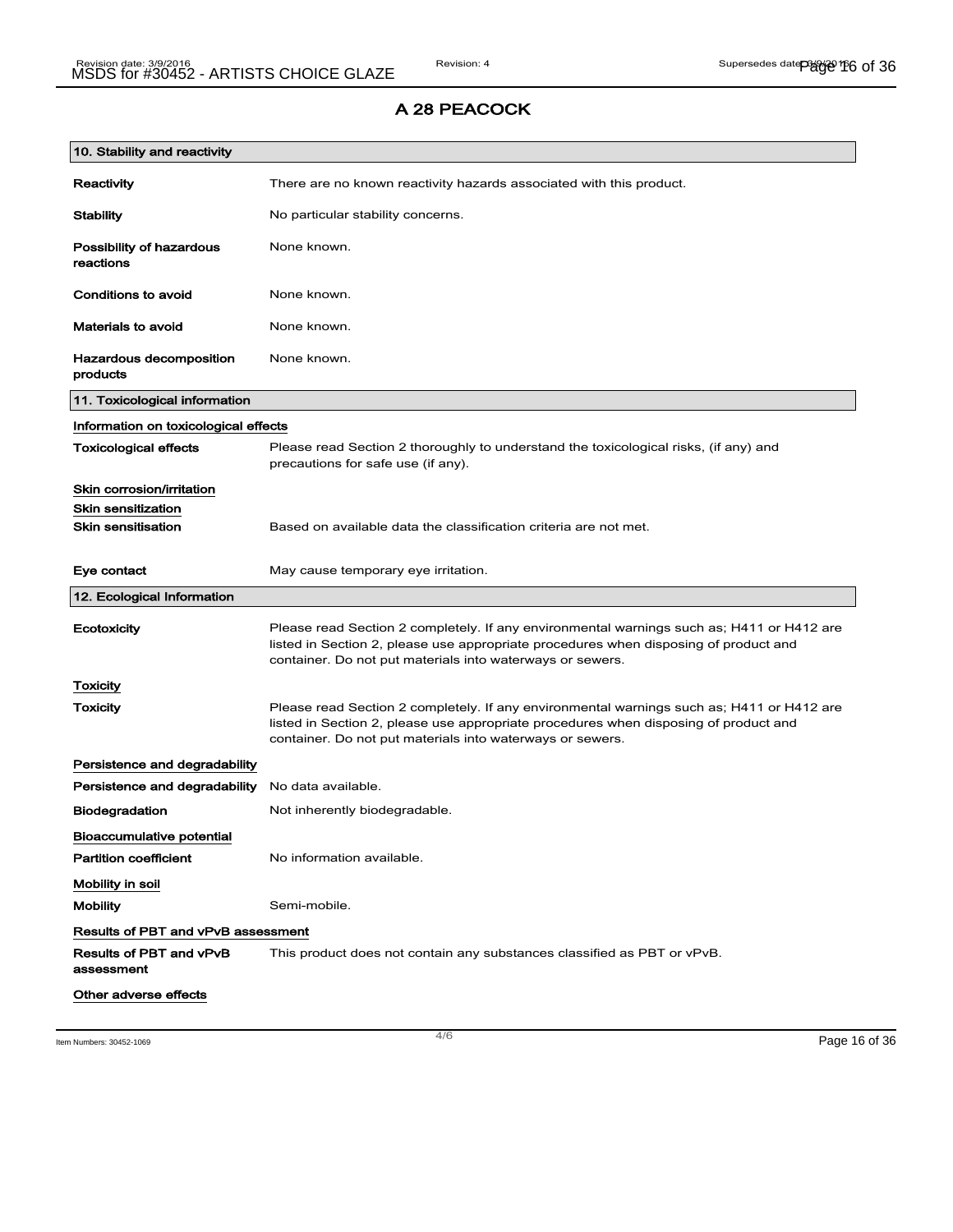| Other adverse effects                                                          | None known.                                                                                                                                                                                         |
|--------------------------------------------------------------------------------|-----------------------------------------------------------------------------------------------------------------------------------------------------------------------------------------------------|
| 13. Disposal considerations                                                    |                                                                                                                                                                                                     |
| Waste treatment methods                                                        |                                                                                                                                                                                                     |
| <b>General information</b>                                                     | Dispose of waste product or used containers in accordance with local regulations When<br>handling waste, the safety precautions applying to handling of the product should be<br>considered.        |
| 14. Transport information                                                      |                                                                                                                                                                                                     |
| General                                                                        | The product is not covered by international regulations on the transport of dangerous goods<br>(IMDG, IATA, DoT).                                                                                   |
| <b>UN Number</b>                                                               |                                                                                                                                                                                                     |
| Not applicable.                                                                |                                                                                                                                                                                                     |
| UN proper shipping name                                                        |                                                                                                                                                                                                     |
| Not applicable.                                                                |                                                                                                                                                                                                     |
| Transport hazard class(es)                                                     |                                                                                                                                                                                                     |
| No transport warning sign required.                                            |                                                                                                                                                                                                     |
| Packing group                                                                  |                                                                                                                                                                                                     |
| Not applicable.                                                                |                                                                                                                                                                                                     |
| <b>Environmental hazards</b>                                                   |                                                                                                                                                                                                     |
| <b>Environmentally Hazardous Substance</b>                                     |                                                                                                                                                                                                     |
|                                                                                | Please refer to Section 2 for any environmental hazards associated with this product. If H411/H412 warnings are shown then<br>please verify packaging and labeling requirements for larger volumes. |
| Special precautions for user                                                   |                                                                                                                                                                                                     |
| Not applicable.                                                                |                                                                                                                                                                                                     |
| Transport in bulk according to<br>Annex II of MARPOL 73/78<br>and the IBC Code | Not applicable.                                                                                                                                                                                     |
| 15. Regulatory information                                                     |                                                                                                                                                                                                     |
| <b>US State Regulations</b>                                                    |                                                                                                                                                                                                     |

#### California Proposition 65 Carcinogens and Reproductive Toxins

None of the ingredients are listed or exempt.

#### Inventories

Canada - DSL/NDSL

All the ingredients are listed or exempt.

US - TSCA

All the ingredients are listed or exempt.

#### US - TSCA 12(b) Export Notification

All the ingredients are listed or exempt.

#### 16. Other information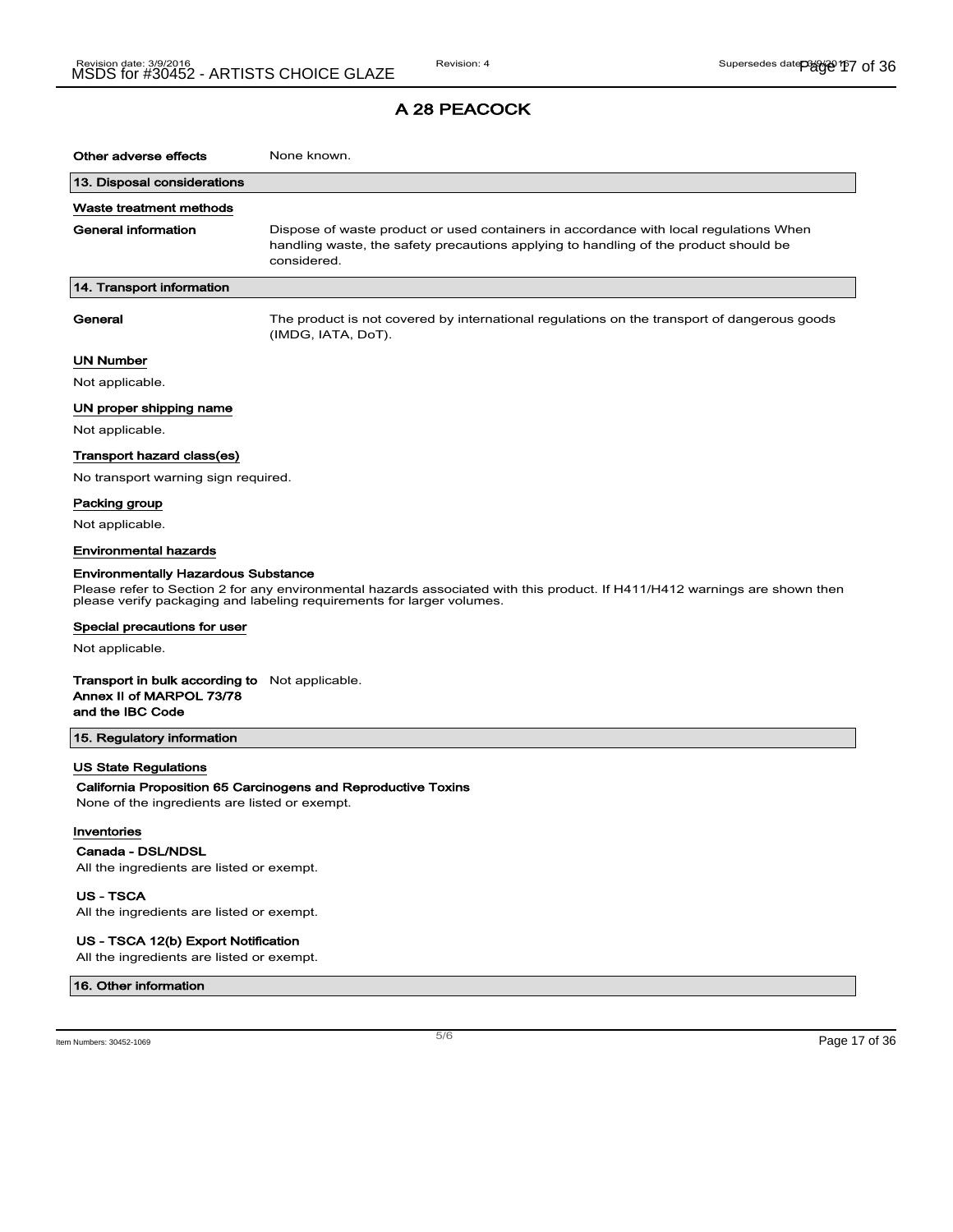| General information  | The following are the top 5 materials by weight listed for New Jersey (if applicable):- Water<br>7732-18-5, Non Lead Frit65997-18-4, Crystalline Silica14808-60-7, Calcium Carbonate471-<br>$34-1.$<br>Hydrated Aluminum Silicate 1332-58-7 |
|----------------------|---------------------------------------------------------------------------------------------------------------------------------------------------------------------------------------------------------------------------------------------|
| <b>Revision date</b> | 3/9/2016                                                                                                                                                                                                                                    |
| Revision             | 4                                                                                                                                                                                                                                           |
| Supersedes date      | 3/9/2016                                                                                                                                                                                                                                    |
| SDS No.              | 4892                                                                                                                                                                                                                                        |

This information relates only to the specific material designated and may not be valid for such material used in combination<br>with any other materials or in any process. Such information is, to the best of the company's kn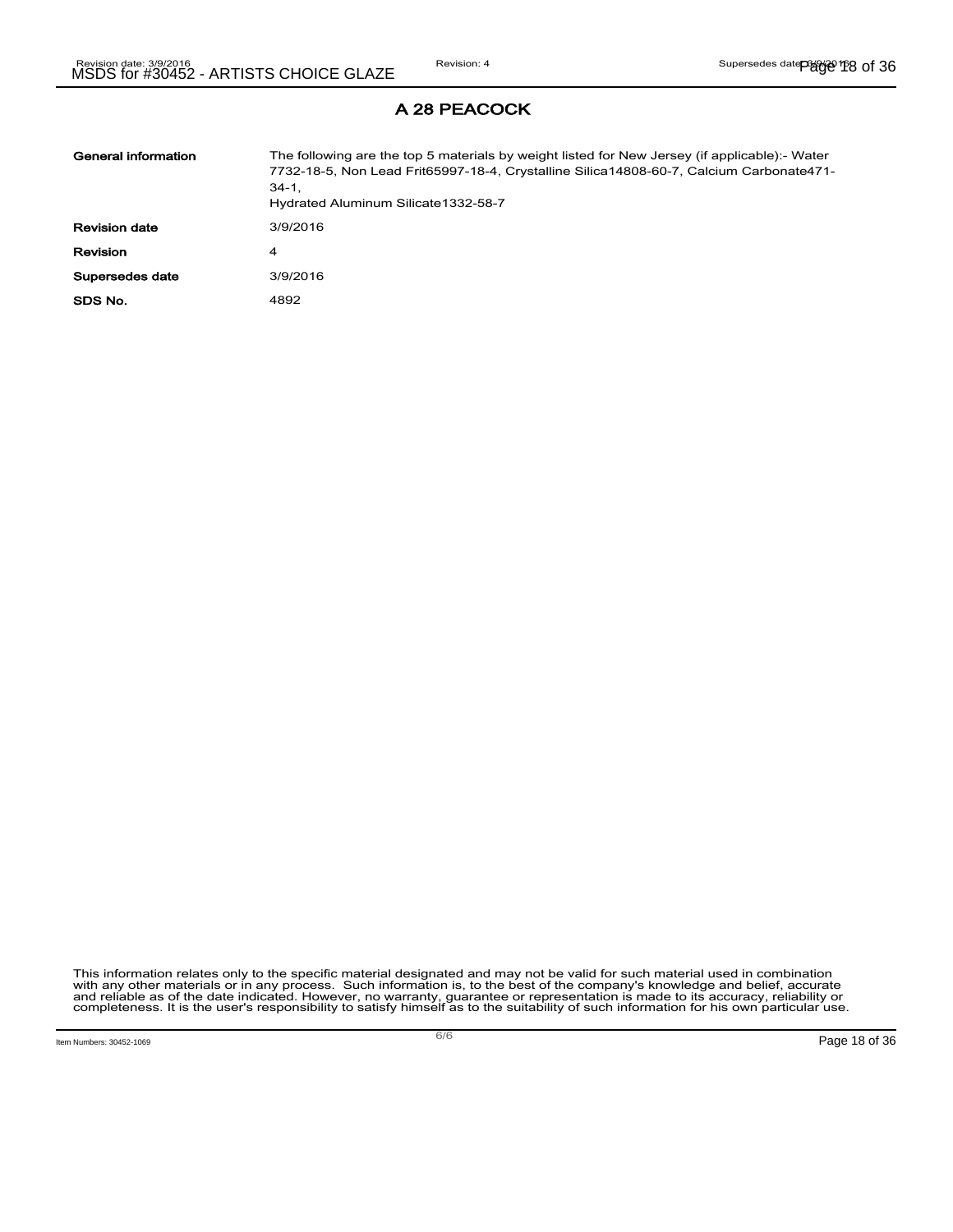### SAFETY DATA SHEET A 32 IRON SATURATE

| 1. Identification                                       |                                                                                                                                                                                                                                                                                                                                                                                                                                             |
|---------------------------------------------------------|---------------------------------------------------------------------------------------------------------------------------------------------------------------------------------------------------------------------------------------------------------------------------------------------------------------------------------------------------------------------------------------------------------------------------------------------|
| <b>Product identifier</b>                               |                                                                                                                                                                                                                                                                                                                                                                                                                                             |
| <b>Product name</b>                                     | A 32 IRON SATURATE                                                                                                                                                                                                                                                                                                                                                                                                                          |
| <b>Product number</b>                                   | A 32 IRON SATURATE                                                                                                                                                                                                                                                                                                                                                                                                                          |
| Recommended use of the chemical and restrictions on use |                                                                                                                                                                                                                                                                                                                                                                                                                                             |
| Application                                             | ceramic glaze                                                                                                                                                                                                                                                                                                                                                                                                                               |
| Details of the supplier of the safety data sheet        |                                                                                                                                                                                                                                                                                                                                                                                                                                             |
| Supplier                                                | American Art Clay Co Inc<br>6060 Guion Road<br>Indianapolis,<br>IN 46254-1222<br><b>USA</b><br>+1 317 244 6871                                                                                                                                                                                                                                                                                                                              |
| Emergency telephone number                              |                                                                                                                                                                                                                                                                                                                                                                                                                                             |
| <b>Emergency telephone</b>                              | 1 317 244 6871 Mon-Fri, 0900-1700 EST                                                                                                                                                                                                                                                                                                                                                                                                       |
| 2. Hazard(s) identification                             |                                                                                                                                                                                                                                                                                                                                                                                                                                             |
| Classification of the substance or mixture              |                                                                                                                                                                                                                                                                                                                                                                                                                                             |
| <b>Physical hazards</b>                                 | Not Classified                                                                                                                                                                                                                                                                                                                                                                                                                              |
| <b>Health hazards</b>                                   | Acute Tox. 4 - H302                                                                                                                                                                                                                                                                                                                                                                                                                         |
| <b>Environmental hazards</b>                            | <b>Not Classified</b>                                                                                                                                                                                                                                                                                                                                                                                                                       |
| Label elements<br>Pictogram                             |                                                                                                                                                                                                                                                                                                                                                                                                                                             |
| Signal word                                             | Warning                                                                                                                                                                                                                                                                                                                                                                                                                                     |
| <b>Hazard statements</b>                                | H302 Harmful if swallowed.                                                                                                                                                                                                                                                                                                                                                                                                                  |
| <b>Precautionary statements</b>                         | P264 Wash contaminated skin thoroughly after handling.<br>P270 Do not eat, drink or smoke when using this product.<br>P301+P310 If swallowed: Immediately call a poison center/doctor.<br>P330 Rinse mouth.<br>P501 Dispose of contents/container in accordance with national regulations.                                                                                                                                                  |
| Supplemental label<br>information                       | WARNING: MAY BE HARMFUL IF SWALLOWED. Contains: COPPER. PRECAUTIONS:<br>Keep in original container. Wash hands immediately after use. When using do not eat, drink or<br>smoke. NOT FOR SPRAY APPLICATION. NOT FOR USE IN HEALTH CARE FACILITIES.<br>KEEP OUT OF REACH OF CHILDREN. FIRST AID TREATMENT: If swallowed get prompt<br>medical attention. For further information, contact a national poison control number; 800-222-<br>1222. |
| <b>Other hazards</b>                                    |                                                                                                                                                                                                                                                                                                                                                                                                                                             |
| none present.                                           |                                                                                                                                                                                                                                                                                                                                                                                                                                             |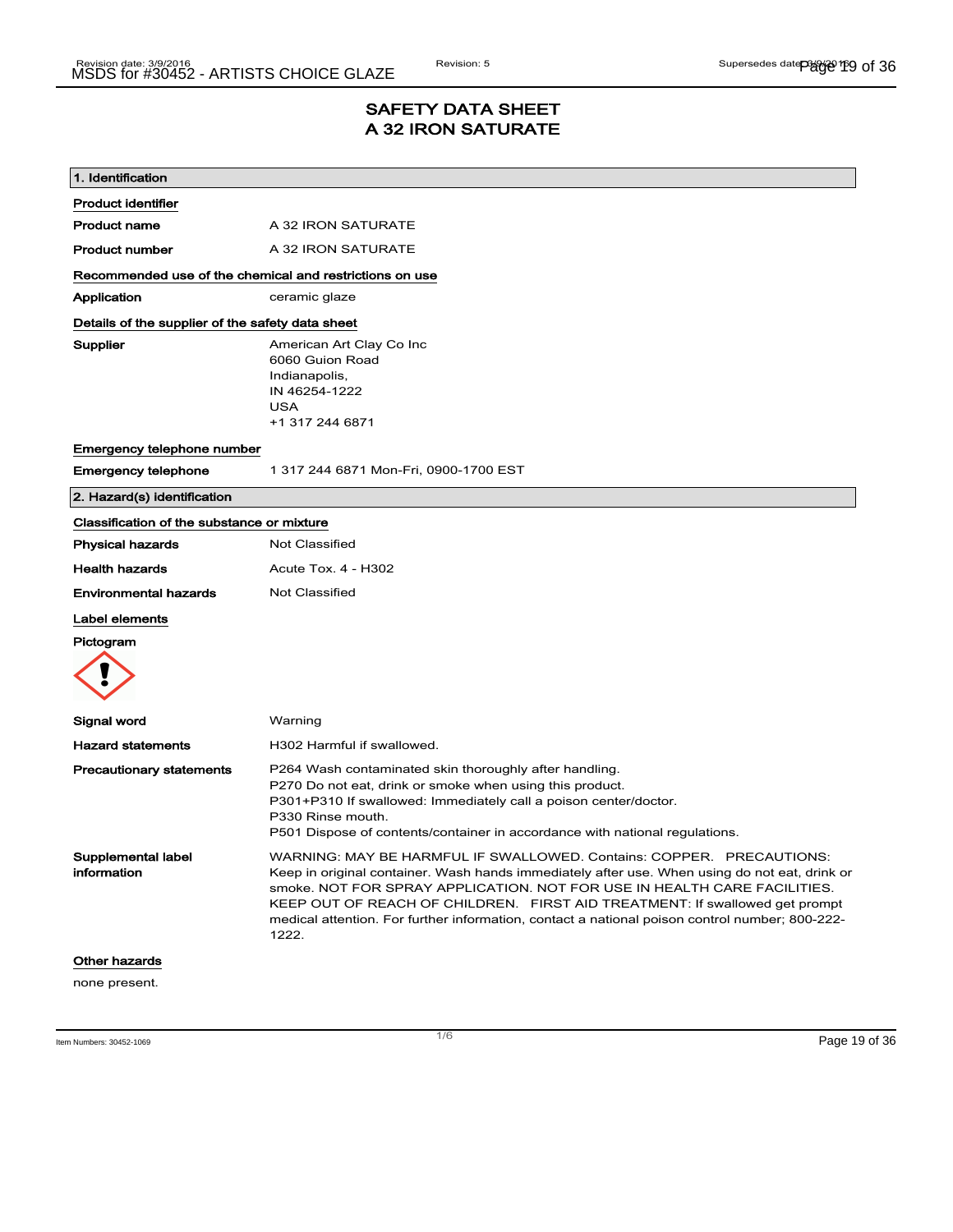| 3. Composition/information on ingredients                                                 |                                                                                                                                                                                                                                                                                                             |
|-------------------------------------------------------------------------------------------|-------------------------------------------------------------------------------------------------------------------------------------------------------------------------------------------------------------------------------------------------------------------------------------------------------------|
| <b>Mixtures</b>                                                                           |                                                                                                                                                                                                                                                                                                             |
| copper carb                                                                               | 1-5%                                                                                                                                                                                                                                                                                                        |
| CAS number: 7492-68-4                                                                     |                                                                                                                                                                                                                                                                                                             |
| Classification<br>Skin Irrit. 2 - H315<br>Eye Irrit. 2A - H319<br><b>STOT SE 3 - H335</b> |                                                                                                                                                                                                                                                                                                             |
|                                                                                           | The Full Text for all Hazard Statements are Displayed in Section 16.                                                                                                                                                                                                                                        |
| <b>Composition comments</b>                                                               | Only ingredients listed above are notifiable for this product. If none are shown then all<br>ingredients are exempt.,                                                                                                                                                                                       |
| 4. First-aid measures                                                                     |                                                                                                                                                                                                                                                                                                             |
| Description of first aid measures                                                         |                                                                                                                                                                                                                                                                                                             |
| Inhalation                                                                                | Unlikely route of exposure as the product does not contain volatile substances.                                                                                                                                                                                                                             |
| Ingestion                                                                                 | Do not induce vomiting. Rinse mouth thoroughly with water. Give a few small glasses of water<br>or milk to drink. Get medical attention if any discomfort continues.                                                                                                                                        |
| <b>Skin Contact</b>                                                                       | Wash skin thoroughly with soap and water.                                                                                                                                                                                                                                                                   |
| Eye contact                                                                               | Rinse with water.                                                                                                                                                                                                                                                                                           |
|                                                                                           | Most important symptoms and effects, both acute and delayed                                                                                                                                                                                                                                                 |
| Inhalation                                                                                | Read Section 2 for any specific precautions associated with this product. In general, breathing<br>any type of dust/mist can and may aggravate irritation of the throat and lungs.                                                                                                                          |
| Ingestion                                                                                 | Read Section 2 for any specific precautions associated with the use of this product. Products<br>with specific warnings about ingestion will give guidance there.                                                                                                                                           |
| <b>Skin contact</b>                                                                       | Read Section 2 for any specific precautions associated with the use of this product. In general<br>most ceramic glazes, clays and special products will tend to have a drying effect on the skin<br>and may cause some sensitivity to users with sensitive skin.                                            |
| Eye contact                                                                               | Read Section 2 for any specific precautions associated with the use of this product. In general<br>most ceramic and special products contain materials that maybe abrasive to eyes. Keeping<br>materials from contacting the eyes is prudent. If contact does occur, flush with clean water, do<br>not rub. |
|                                                                                           | Indication of immediate medical attention and special treatment needed                                                                                                                                                                                                                                      |
| Notes for the doctor                                                                      | Treat symptomatically.                                                                                                                                                                                                                                                                                      |
| 5. Fire-fighting measures                                                                 |                                                                                                                                                                                                                                                                                                             |
| Extinguishing media                                                                       |                                                                                                                                                                                                                                                                                                             |
| Suitable extinguishing media                                                              | Use fire-extinguishing media suitable for the surrounding fire.                                                                                                                                                                                                                                             |
| Special hazards arising from the substance or mixture                                     |                                                                                                                                                                                                                                                                                                             |
| Specific hazards                                                                          | The product is not believed to present a hazard due to its physical nature.                                                                                                                                                                                                                                 |
| Advice for firefighters                                                                   |                                                                                                                                                                                                                                                                                                             |
| Special protective equipment<br>for firefighters                                          | Use protective equipment appropriate for surrounding materials.                                                                                                                                                                                                                                             |

Item Numbers:  $30452-1069$   $Page\ 20 of\ 36$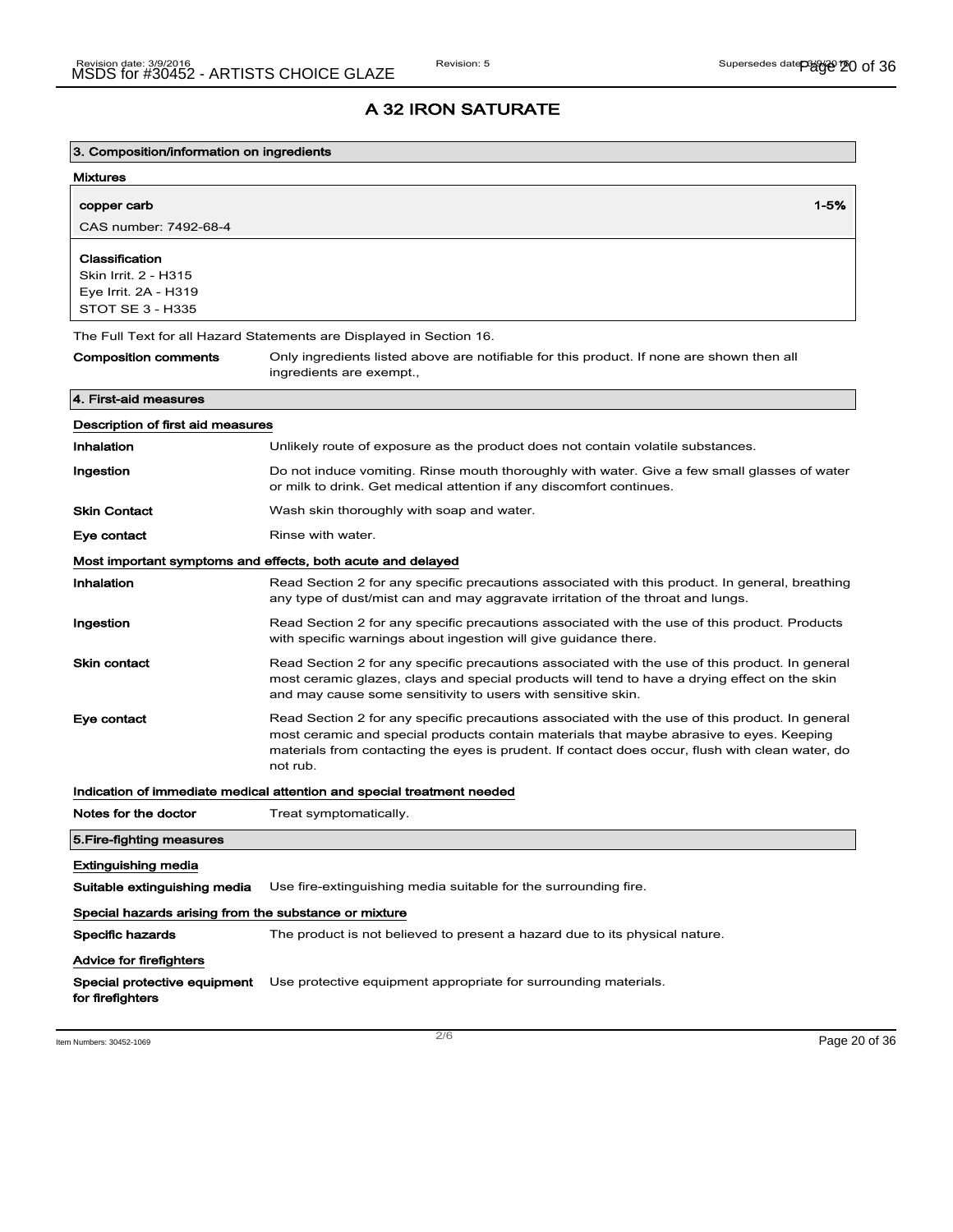| 6. Accidental release measures                               |                                                                                                                                                                                                                                                    |
|--------------------------------------------------------------|----------------------------------------------------------------------------------------------------------------------------------------------------------------------------------------------------------------------------------------------------|
|                                                              | Personal precautions, protective equipment and emergency procedures                                                                                                                                                                                |
| <b>Personal precautions</b>                                  | For personal protection, see Section 8.                                                                                                                                                                                                            |
| <b>Environmental precautions</b>                             |                                                                                                                                                                                                                                                    |
| <b>Environmental precautions</b>                             | Please read Section 2 completely. If any environmental warnings such as; H411 or H412 are<br>listed in Section 2, please use appropriate procedures when disposing of product and<br>container. Do not put materials into waterways or sewers.     |
| Methods and material for containment and cleaning up         |                                                                                                                                                                                                                                                    |
| Methods for cleaning up                                      | Collect spillage for reclamation or absorb in vermiculite, dry sand or similar material.                                                                                                                                                           |
| Reference to other sections                                  | For waste disposal, see Section 13. For personal protection, see Section 8.                                                                                                                                                                        |
| 7. Handling and storage                                      |                                                                                                                                                                                                                                                    |
| Precautions for safe handling                                |                                                                                                                                                                                                                                                    |
| Usage precautions                                            | Read label before use. Do not eat, drink or smoke when using this product. Good personal<br>hygiene procedures should be implemented. Wash hands and any other contaminated areas<br>of the body with soap and water before leaving the work site. |
| Conditions for safe storage, including any incompatibilities |                                                                                                                                                                                                                                                    |
| <b>Storage precautions</b>                                   | Store in tightly-closed, original container in a dry and cool place.                                                                                                                                                                               |
| Specific end uses(s)                                         |                                                                                                                                                                                                                                                    |
| Specific end use(s)                                          | The identified uses for this product are detailed in Section 1.2.                                                                                                                                                                                  |
|                                                              |                                                                                                                                                                                                                                                    |
| 8. Exposure Controls/personal protection                     |                                                                                                                                                                                                                                                    |
| Ingredient comments                                          | Only ingredients listed n Section 3 are notifiable for this product. If none are shown then all<br>ingredients are exempt.                                                                                                                         |
| <b>Exposure controls</b>                                     |                                                                                                                                                                                                                                                    |
| Appropriate engineering<br>controls                          | No specific ventilations requirements unless the "FAN" pictogram is shown above or specified<br>in Section 2.                                                                                                                                      |
| Eye/face protection                                          | No specific eye protection required unless the "EYE PROTECTION" pictogram is shown<br>above or specified in Section 2.                                                                                                                             |
| <b>Hand protection</b>                                       | No specific hand protection required unless the "HAND PROTECTION" pictogram is shown<br>above or specified in Section 2.                                                                                                                           |
| <b>Hygiene measures</b>                                      | Using good personal hygiene practices is always appropriate. Keeping a clean work space,<br>cleaning up properly when done, and not eating, drinking or smoking when using this product.                                                           |
| <b>Respiratory protection</b>                                | No specific respiratory protection required unless the "RESPIRATOR" pictogram is shown<br>above or specified in Section 2. Using the appropriate certified protection for the operation is<br>important if required.                               |
| 9. Physical and Chemical Properties                          |                                                                                                                                                                                                                                                    |
| Information on basic physical and chemical properties        |                                                                                                                                                                                                                                                    |
| Appearance                                                   | Colored liquid.                                                                                                                                                                                                                                    |
| Color                                                        | Various colors.                                                                                                                                                                                                                                    |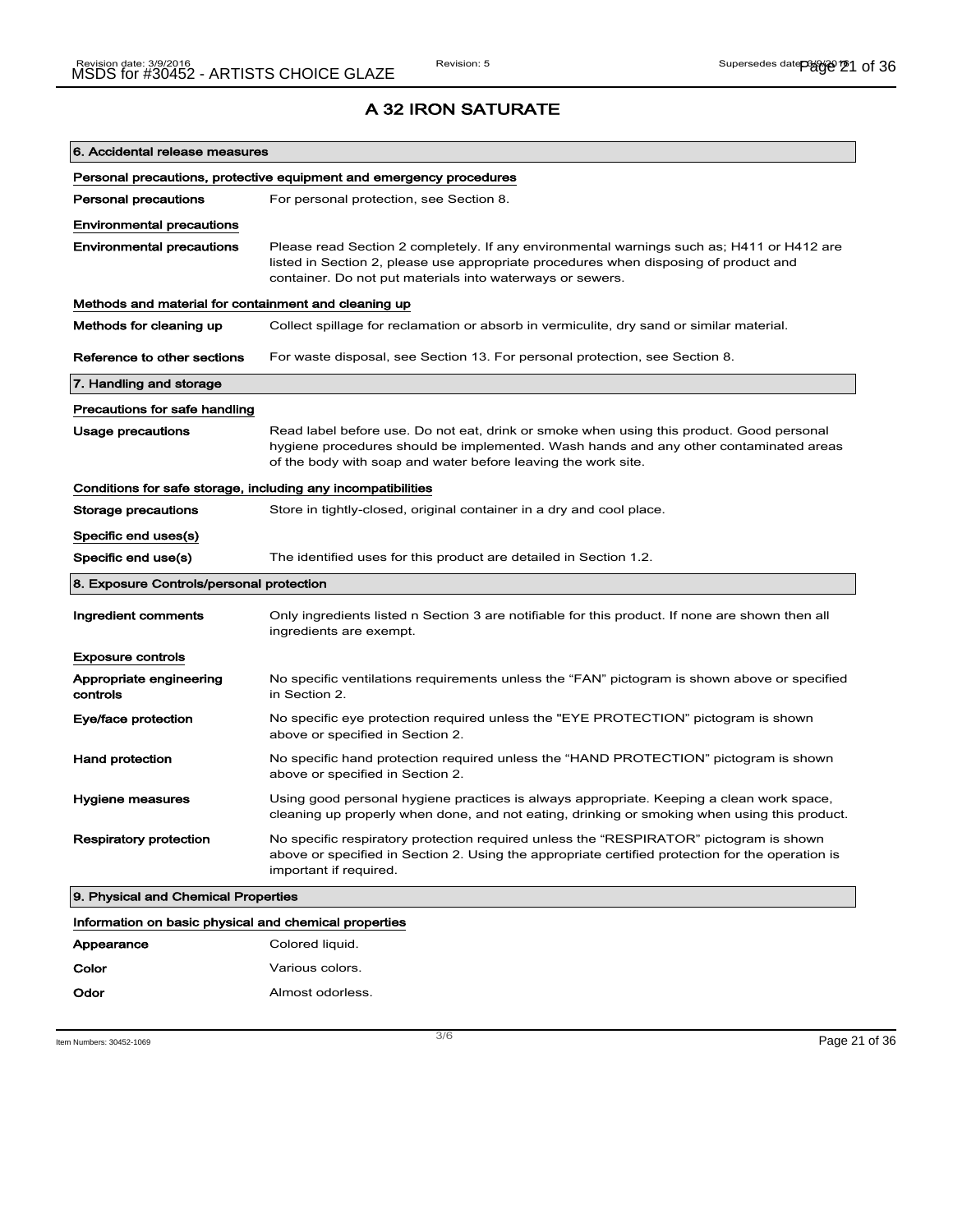| <b>Odor threshold</b>                           | No information available.                                                                                                  |  |
|-------------------------------------------------|----------------------------------------------------------------------------------------------------------------------------|--|
| рH                                              | $6 - 8$                                                                                                                    |  |
| <b>Melting point</b>                            | No information available.                                                                                                  |  |
| Initial boiling point and range                 | No information available.                                                                                                  |  |
| Flash point                                     | No information available.                                                                                                  |  |
| <b>Evaporation rate</b>                         | No information available.                                                                                                  |  |
| Flammability (solid, gas)                       | No information available.                                                                                                  |  |
| Upper/lower flammability or<br>explosive limits | No information available.                                                                                                  |  |
| Vapour pressure                                 | No information available.                                                                                                  |  |
| <b>Relative density</b>                         | Greater than 1.0                                                                                                           |  |
| Solubility(ies)                                 | Not applicable.                                                                                                            |  |
| <b>Partition coefficient</b>                    | No information available.                                                                                                  |  |
| Auto-ignition temperature                       | Not applicable.                                                                                                            |  |
| <b>Decomposition Temperature</b>                | No information available.                                                                                                  |  |
| <b>Viscosity</b>                                | No information available.                                                                                                  |  |
| <b>Explosive properties</b>                     | none                                                                                                                       |  |
| <b>Oxidising properties</b>                     | none                                                                                                                       |  |
|                                                 |                                                                                                                            |  |
| <b>Other information</b>                        | Not applicable.                                                                                                            |  |
| 10. Stability and reactivity                    |                                                                                                                            |  |
| Reactivity                                      | There are no known reactivity hazards associated with this product.                                                        |  |
| <b>Stability</b>                                | No particular stability concerns.                                                                                          |  |
| Possibility of hazardous<br>reactions           | None known.                                                                                                                |  |
| Conditions to avoid                             | None known.                                                                                                                |  |
| <b>Materials to avoid</b>                       | None known.                                                                                                                |  |
| Hazardous decomposition<br>products             | None known.                                                                                                                |  |
| 11. Toxicological information                   |                                                                                                                            |  |
| Information on toxicological effects            |                                                                                                                            |  |
| <b>Toxicological effects</b>                    | Please read Section 2 thoroughly to understand the toxicological risks, (if any) and<br>precautions for safe use (if any). |  |
| Acute toxicity - oral<br>ATE oral (mg/kg)       | 500.0                                                                                                                      |  |

Item Numbers: 30452-1069 Page 22 of 36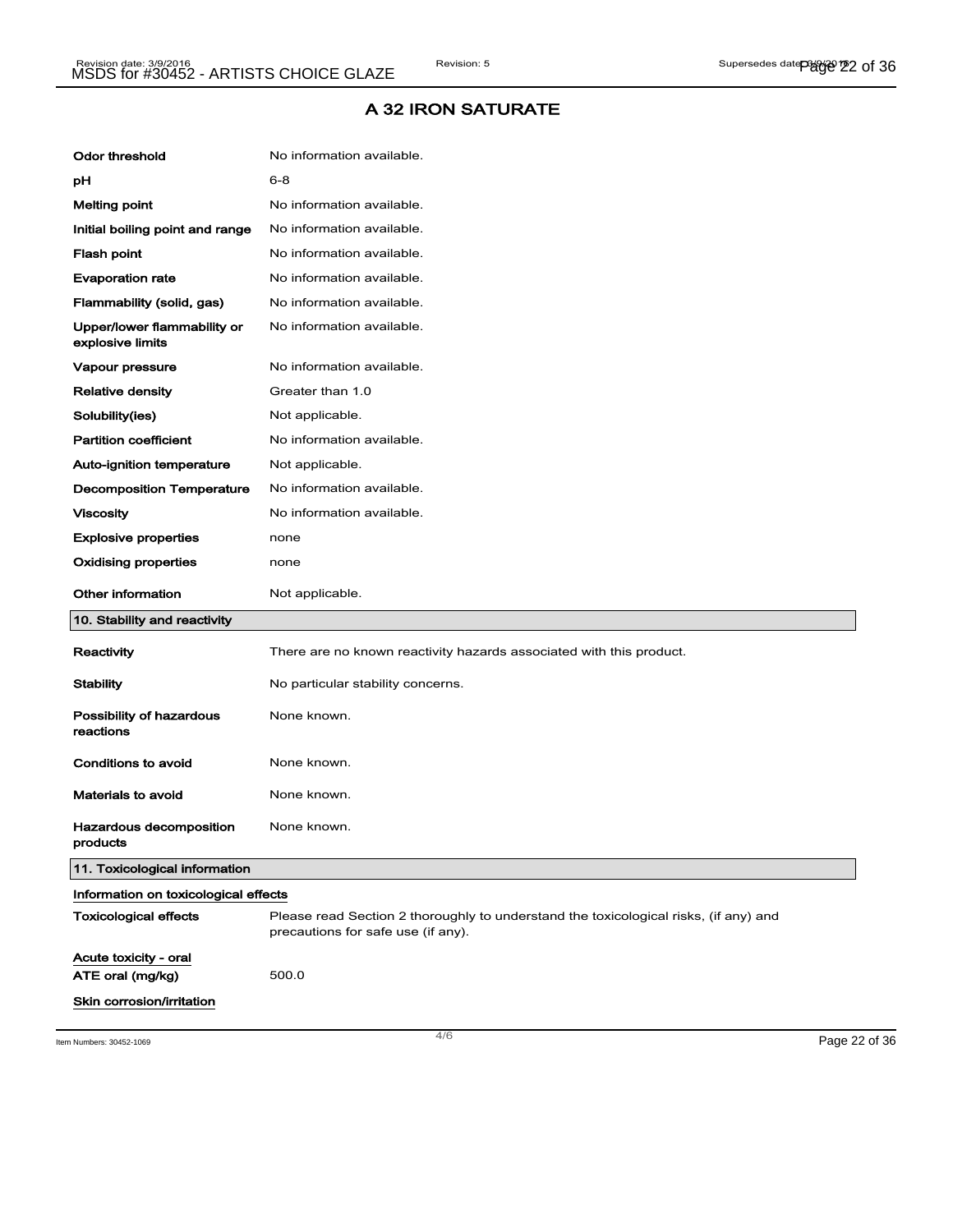| Eye contact<br>12. Ecological Information<br>Ecotoxicity | May cause temporary eye irritation.<br>Please read Section 2 completely. If any environmental warnings such as; H411 or H412 are<br>listed in Section 2, please use appropriate procedures when disposing of product and<br>container. Do not put materials into waterways or sewers. |               |
|----------------------------------------------------------|---------------------------------------------------------------------------------------------------------------------------------------------------------------------------------------------------------------------------------------------------------------------------------------|---------------|
|                                                          |                                                                                                                                                                                                                                                                                       |               |
|                                                          |                                                                                                                                                                                                                                                                                       |               |
|                                                          |                                                                                                                                                                                                                                                                                       |               |
| Toxicity                                                 |                                                                                                                                                                                                                                                                                       |               |
| <b>Toxicity</b>                                          | Please read Section 2 completely. If any environmental warnings such as; H411 or H412 are<br>listed in Section 2, please use appropriate procedures when disposing of product and<br>container. Do not put materials into waterways or sewers.                                        |               |
| Persistence and degradability                            |                                                                                                                                                                                                                                                                                       |               |
| Persistence and degradability                            | No data available.                                                                                                                                                                                                                                                                    |               |
| <b>Biodegradation</b>                                    | Not inherently biodegradable.                                                                                                                                                                                                                                                         |               |
| Bioaccumulative potential                                |                                                                                                                                                                                                                                                                                       |               |
| <b>Partition coefficient</b>                             | No information available.                                                                                                                                                                                                                                                             |               |
| Mobility in soil                                         |                                                                                                                                                                                                                                                                                       |               |
| <b>Mobility</b>                                          | Semi-mobile.                                                                                                                                                                                                                                                                          |               |
| Results of PBT and vPvB assessment                       |                                                                                                                                                                                                                                                                                       |               |
| Results of PBT and vPvB<br>assessment                    | This product does not contain any substances classified as PBT or vPvB.                                                                                                                                                                                                               |               |
| Other adverse effects                                    |                                                                                                                                                                                                                                                                                       |               |
| Other adverse effects                                    | None known.                                                                                                                                                                                                                                                                           |               |
| 13. Disposal considerations                              |                                                                                                                                                                                                                                                                                       |               |
| Waste treatment methods                                  |                                                                                                                                                                                                                                                                                       |               |
| <b>General information</b>                               | Dispose of waste product or used containers in accordance with local regulations When<br>handling waste, the safety precautions applying to handling of the product should be<br>considered.                                                                                          |               |
| 14. Transport information                                |                                                                                                                                                                                                                                                                                       |               |
| General                                                  | The product is not covered by international regulations on the transport of dangerous goods<br>(IMDG, IATA, DoT).                                                                                                                                                                     |               |
| <b>UN Number</b>                                         |                                                                                                                                                                                                                                                                                       |               |
| Not applicable.                                          |                                                                                                                                                                                                                                                                                       |               |
| UN proper shipping name                                  |                                                                                                                                                                                                                                                                                       |               |
| Not applicable.                                          |                                                                                                                                                                                                                                                                                       |               |
| Transport hazard class(es)                               |                                                                                                                                                                                                                                                                                       |               |
| No transport warning sign required.                      |                                                                                                                                                                                                                                                                                       |               |
| Packing group                                            |                                                                                                                                                                                                                                                                                       |               |
| Item Numbers: 30452-1069                                 | 5/6                                                                                                                                                                                                                                                                                   | Page 23 of 36 |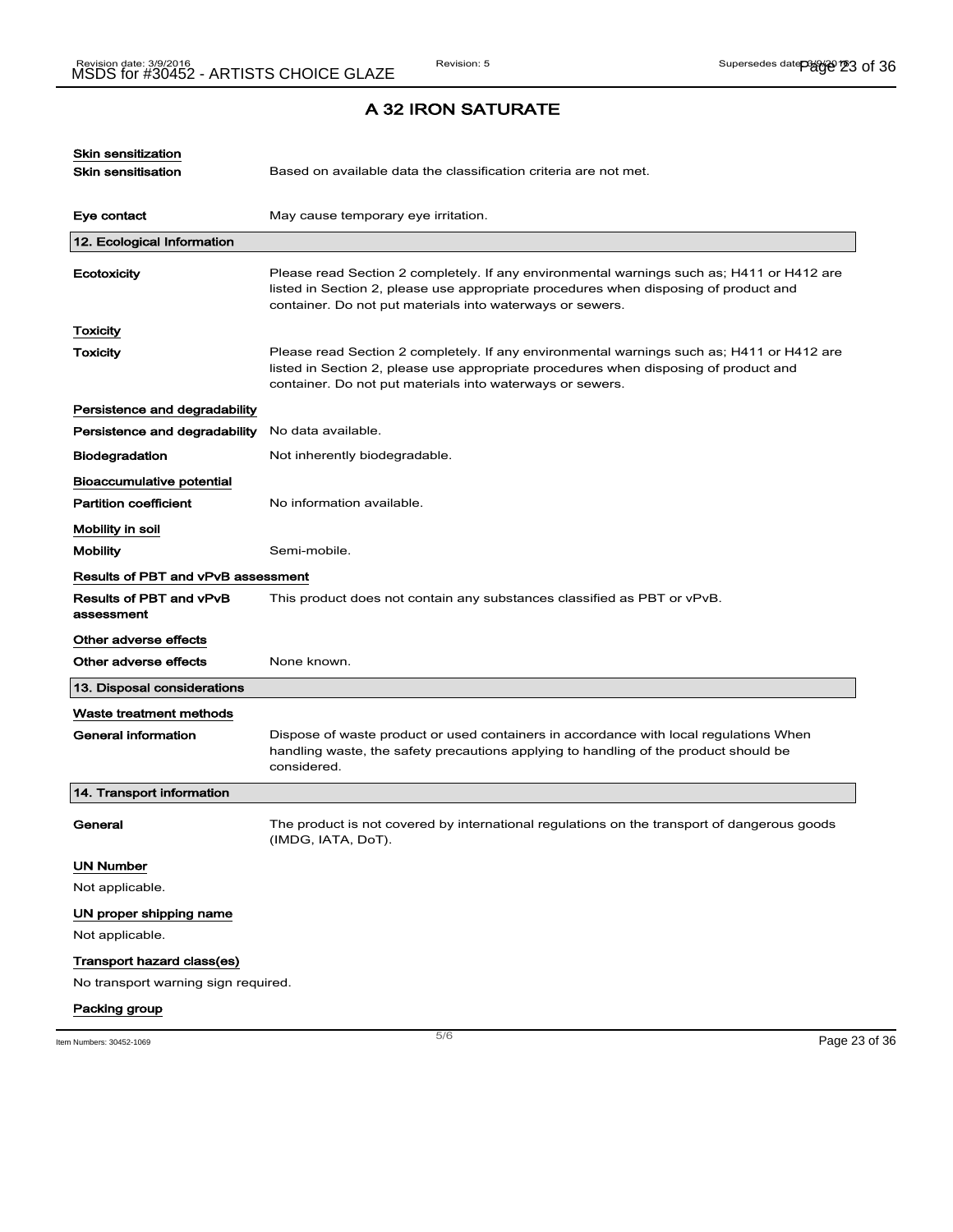Not applicable.

#### Environmental hazards

#### Environmentally Hazardous Substance

Please refer to Section 2 for any environmental hazards associated with this product. If H411/H412 warnings are shown then please verify packaging and labeling requirements for larger volumes.

#### Special precautions for user

Not applicable.

#### Transport in bulk according to Not applicable. Annex II of MARPOL 73/78

and the IBC Code

15. Regulatory information

#### US State Regulations

#### California Proposition 65 Carcinogens and Reproductive Toxins

None of the ingredients are listed or exempt.

#### Inventories

#### Canada - DSL/NDSL

All the ingredients are listed or exempt.

#### US - TSCA

All the ingredients are listed or exempt.

#### US - TSCA 12(b) Export Notification

All the ingredients are listed or exempt.

#### 16. Other information

| General information       | The following are the top 5 materials by weight listed for New Jersey (if applicable):- Water<br>7732-18-5, Non Lead Frit65997-18-4, Crystalline Silica14808-60-7, Calcium Carbonate471-<br>$34-1.$<br>Hydrated Aluminum Silicate 1332-58-7 |
|---------------------------|---------------------------------------------------------------------------------------------------------------------------------------------------------------------------------------------------------------------------------------------|
| <b>Revision date</b>      | 3/9/2016                                                                                                                                                                                                                                    |
| Revision                  | 5                                                                                                                                                                                                                                           |
| Supersedes date           | 3/9/2016                                                                                                                                                                                                                                    |
| SDS No.                   | 4893                                                                                                                                                                                                                                        |
| Hazard statements in full | H <sub>302</sub> Harmful if swallowed.<br>H315 Causes skin irritation.<br>H319 Causes serious eye irritation.<br>H335 May cause respiratory irritation.                                                                                     |

This information relates only to the specific material designated and may not be valid for such material used in combination with any other materials or in any process. Such information is, to the best of the company's knowledge and belief, accurate and reliable as of the date indicated. However, no warranty, guarantee or representation is made to its accuracy, reliability or<br>completeness. It is the user's responsibility to satisfy himself as to the suitability of suc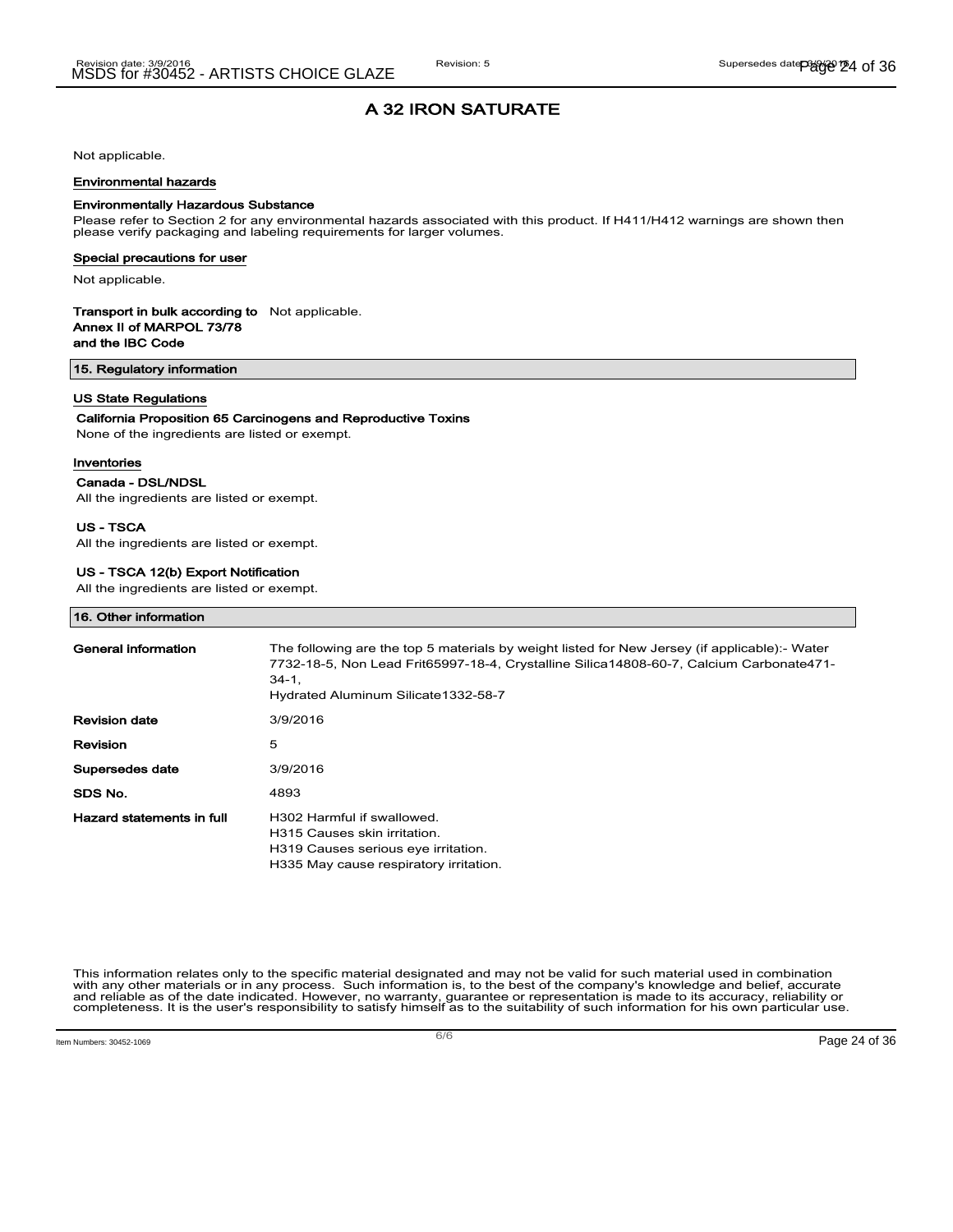### SAFETY DATA SHEET A 40 SEAFOAM GREEN

| 1. Identification                                |                                                                                                                                                                                                                                                                                                                                                                                                                                             |
|--------------------------------------------------|---------------------------------------------------------------------------------------------------------------------------------------------------------------------------------------------------------------------------------------------------------------------------------------------------------------------------------------------------------------------------------------------------------------------------------------------|
| <b>Product identifier</b>                        |                                                                                                                                                                                                                                                                                                                                                                                                                                             |
| <b>Product name</b>                              | A 40 SEAFOAM GREEN                                                                                                                                                                                                                                                                                                                                                                                                                          |
| <b>Product number</b>                            | A 40 SEAFOAM GREEN                                                                                                                                                                                                                                                                                                                                                                                                                          |
|                                                  | Recommended use of the chemical and restrictions on use                                                                                                                                                                                                                                                                                                                                                                                     |
| Application                                      | ceramic glaze                                                                                                                                                                                                                                                                                                                                                                                                                               |
| Details of the supplier of the safety data sheet |                                                                                                                                                                                                                                                                                                                                                                                                                                             |
| Supplier                                         | American Art Clay Co Inc<br>6060 Guion Road<br>Indianapolis,<br>IN 46254-1222<br><b>USA</b><br>+1 317 244 6871                                                                                                                                                                                                                                                                                                                              |
| Emergency telephone number                       |                                                                                                                                                                                                                                                                                                                                                                                                                                             |
| <b>Emergency telephone</b>                       | 1 317 244 6871 Mon-Fri, 0900-1700 EST                                                                                                                                                                                                                                                                                                                                                                                                       |
| 2. Hazard(s) identification                      |                                                                                                                                                                                                                                                                                                                                                                                                                                             |
| Classification of the substance or mixture       |                                                                                                                                                                                                                                                                                                                                                                                                                                             |
| <b>Physical hazards</b>                          | Not Classified                                                                                                                                                                                                                                                                                                                                                                                                                              |
| <b>Health hazards</b>                            | Acute Tox. 4 - H302                                                                                                                                                                                                                                                                                                                                                                                                                         |
| Label elements                                   |                                                                                                                                                                                                                                                                                                                                                                                                                                             |
| Pictogram                                        |                                                                                                                                                                                                                                                                                                                                                                                                                                             |
| Signal word                                      | Warning                                                                                                                                                                                                                                                                                                                                                                                                                                     |
| <b>Hazard statements</b>                         | H302 Harmful if swallowed.                                                                                                                                                                                                                                                                                                                                                                                                                  |
| <b>Precautionary statements</b>                  | P264 Wash contaminated skin thoroughly after handling.<br>P270 Do not eat, drink or smoke when using this product.<br>P301+P310 If swallowed: Immediately call a poison center/doctor.<br>P330 Rinse mouth.<br>P501 Dispose of contents/container in accordance with national regulations.                                                                                                                                                  |
| Supplemental label<br>information                | WARNING: MAY BE HARMFUL IF SWALLOWED. Contains: COPPER. PRECAUTIONS:<br>Keep in original container. Wash hands immediately after use. When using do not eat, drink or<br>smoke. NOT FOR SPRAY APPLICATION. NOT FOR USE IN HEALTH CARE FACILITIES.<br>KEEP OUT OF REACH OF CHILDREN. FIRST AID TREATMENT: If swallowed get prompt<br>medical attention. For further information, contact a national poison control number; 800-222-<br>1222. |
| <b>Other hazards</b>                             |                                                                                                                                                                                                                                                                                                                                                                                                                                             |
| none present.                                    |                                                                                                                                                                                                                                                                                                                                                                                                                                             |
|                                                  | 3. Composition/information on ingredients                                                                                                                                                                                                                                                                                                                                                                                                   |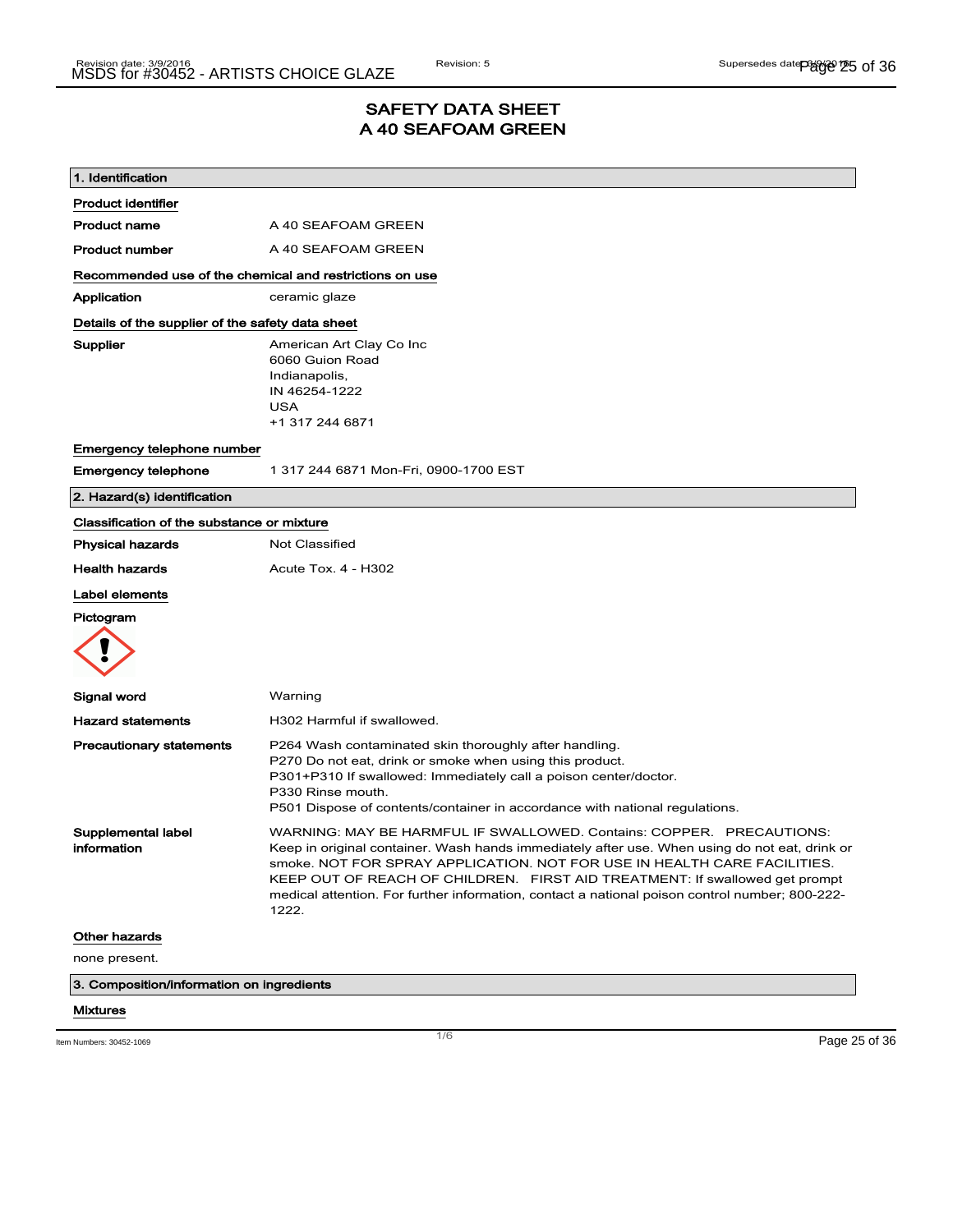| <b>Copper Oxide</b>                                                 | $1 - 5%$                                                                                                                                                                                                                                                                                                    |  |
|---------------------------------------------------------------------|-------------------------------------------------------------------------------------------------------------------------------------------------------------------------------------------------------------------------------------------------------------------------------------------------------------|--|
| CAS number: 1317-38-0                                               |                                                                                                                                                                                                                                                                                                             |  |
|                                                                     |                                                                                                                                                                                                                                                                                                             |  |
| Classification<br>Not Classified                                    |                                                                                                                                                                                                                                                                                                             |  |
|                                                                     | The Full Text for all Hazard Statements are Displayed in Section 16.                                                                                                                                                                                                                                        |  |
| Composition comments                                                | Only ingredients listed above are notifiable for this product. If none are shown then all<br>ingredients are exempt.,                                                                                                                                                                                       |  |
| 4. First-aid measures                                               |                                                                                                                                                                                                                                                                                                             |  |
| Description of first aid measures                                   |                                                                                                                                                                                                                                                                                                             |  |
| Inhalation                                                          | Unlikely route of exposure as the product does not contain volatile substances.                                                                                                                                                                                                                             |  |
| Ingestion                                                           | Do not induce vomiting. Rinse mouth thoroughly with water. Give a few small glasses of water<br>or milk to drink. Get medical attention if any discomfort continues.                                                                                                                                        |  |
| <b>Skin Contact</b>                                                 | Wash skin thoroughly with soap and water.                                                                                                                                                                                                                                                                   |  |
| Eye contact                                                         | Rinse with water.                                                                                                                                                                                                                                                                                           |  |
|                                                                     | Most important symptoms and effects, both acute and delayed                                                                                                                                                                                                                                                 |  |
| Inhalation                                                          | Read Section 2 for any specific precautions associated with this product. In general, breathing<br>any type of dust/mist can and may aggravate irritation of the throat and lungs.                                                                                                                          |  |
| Ingestion                                                           | Read Section 2 for any specific precautions associated with the use of this product. Products<br>with specific warnings about ingestion will give guidance there.                                                                                                                                           |  |
| <b>Skin contact</b>                                                 | Read Section 2 for any specific precautions associated with the use of this product. In general<br>most ceramic glazes, clays and special products will tend to have a drying effect on the skin<br>and may cause some sensitivity to users with sensitive skin.                                            |  |
| Eye contact                                                         | Read Section 2 for any specific precautions associated with the use of this product. In general<br>most ceramic and special products contain materials that maybe abrasive to eyes. Keeping<br>materials from contacting the eyes is prudent. If contact does occur, flush with clean water, do<br>not rub. |  |
|                                                                     | Indication of immediate medical attention and special treatment needed                                                                                                                                                                                                                                      |  |
| Notes for the doctor                                                | Treat symptomatically.                                                                                                                                                                                                                                                                                      |  |
| 5.Fire-fighting measures                                            |                                                                                                                                                                                                                                                                                                             |  |
| <b>Extinguishing media</b>                                          |                                                                                                                                                                                                                                                                                                             |  |
| Suitable extinguishing media                                        | Use fire-extinguishing media suitable for the surrounding fire.                                                                                                                                                                                                                                             |  |
| Special hazards arising from the substance or mixture               |                                                                                                                                                                                                                                                                                                             |  |
| Specific hazards                                                    | The product is not believed to present a hazard due to its physical nature.                                                                                                                                                                                                                                 |  |
| Advice for firefighters                                             |                                                                                                                                                                                                                                                                                                             |  |
| Special protective equipment<br>for firefighters                    | Use protective equipment appropriate for surrounding materials.                                                                                                                                                                                                                                             |  |
| 6. Accidental release measures                                      |                                                                                                                                                                                                                                                                                                             |  |
| Personal precautions, protective equipment and emergency procedures |                                                                                                                                                                                                                                                                                                             |  |
| Personal precautions                                                | For personal protection, see Section 8.                                                                                                                                                                                                                                                                     |  |

Item Numbers:  $30452-1069$   $Page\ 26 of\ 36$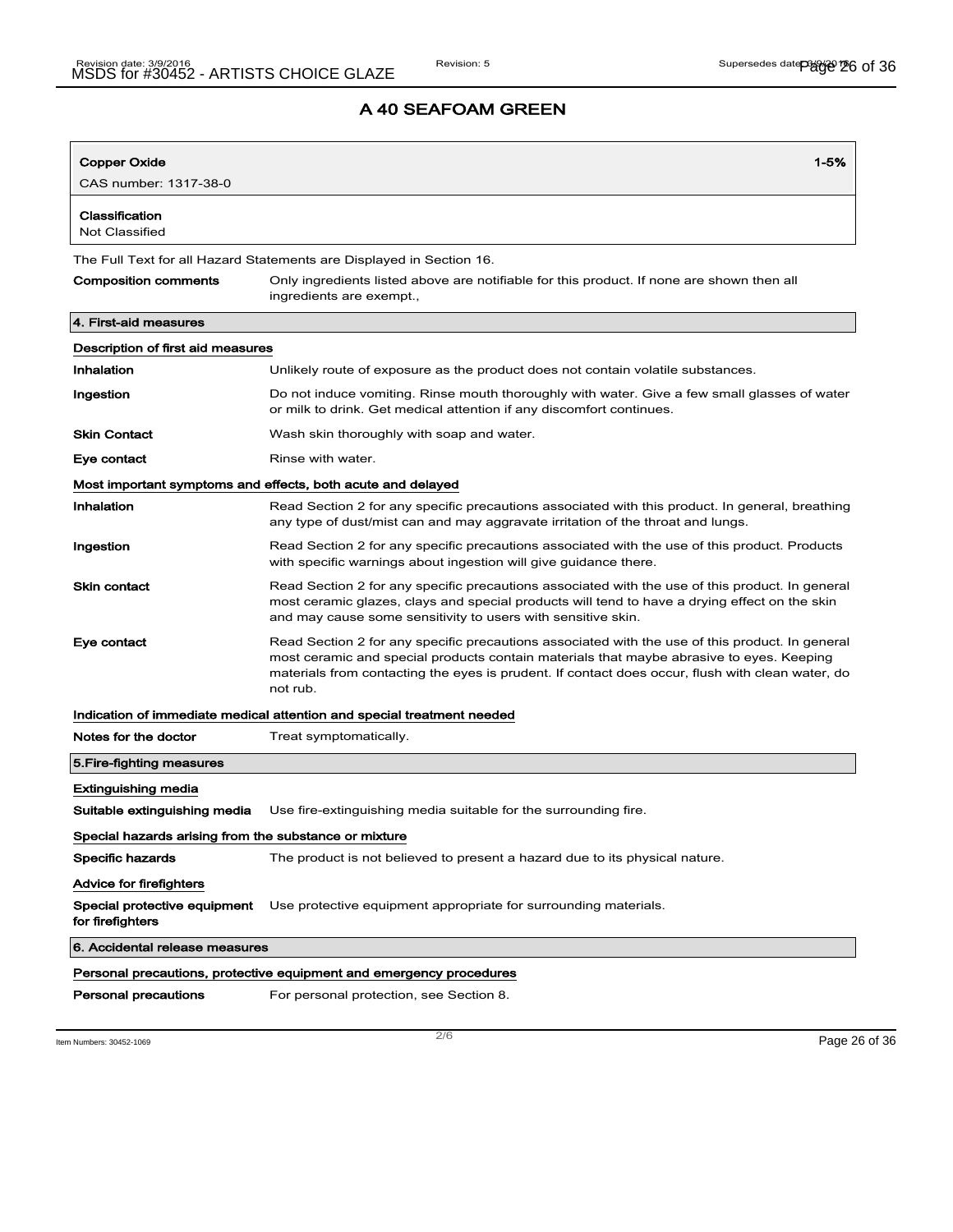| <b>Environmental precautions</b>                             |                                                                                                                                                                                                                                                    |  |
|--------------------------------------------------------------|----------------------------------------------------------------------------------------------------------------------------------------------------------------------------------------------------------------------------------------------------|--|
| <b>Environmental precautions</b>                             | Please read Section 2 completely. If any environmental warnings such as; H411 or H412 are<br>listed in Section 2, please use appropriate procedures when disposing of product and<br>container. Do not put materials into waterways or sewers.     |  |
| Methods and material for containment and cleaning up         |                                                                                                                                                                                                                                                    |  |
| Methods for cleaning up                                      | Collect spillage for reclamation or absorb in vermiculite, dry sand or similar material.                                                                                                                                                           |  |
| Reference to other sections                                  | For waste disposal, see Section 13. For personal protection, see Section 8.                                                                                                                                                                        |  |
| 7. Handling and storage                                      |                                                                                                                                                                                                                                                    |  |
| Precautions for safe handling                                |                                                                                                                                                                                                                                                    |  |
| Usage precautions                                            | Read label before use. Do not eat, drink or smoke when using this product. Good personal<br>hygiene procedures should be implemented. Wash hands and any other contaminated areas<br>of the body with soap and water before leaving the work site. |  |
| Conditions for safe storage, including any incompatibilities |                                                                                                                                                                                                                                                    |  |
| Storage precautions                                          | Store in tightly-closed, original container in a dry and cool place.                                                                                                                                                                               |  |
| Specific end uses(s)                                         |                                                                                                                                                                                                                                                    |  |
| Specific end use(s)                                          | The identified uses for this product are detailed in Section 1.2.                                                                                                                                                                                  |  |
| 8. Exposure Controls/personal protection                     |                                                                                                                                                                                                                                                    |  |
| Ingredient comments                                          | Only ingredients listed n Section 3 are notifiable for this product. If none are shown then all<br>ingredients are exempt.                                                                                                                         |  |
|                                                              | Copper Oxide (CAS: 1317-38-0)                                                                                                                                                                                                                      |  |
| Immediate danger to life<br>and health                       | 100 mg/m <sup>3</sup>                                                                                                                                                                                                                              |  |
| <b>Exposure controls</b>                                     |                                                                                                                                                                                                                                                    |  |
| Appropriate engineering<br>controls                          | No specific ventilations requirements unless the "FAN" pictogram is shown above or specified<br>in Section 2.                                                                                                                                      |  |
| Eye/face protection                                          | No specific eye protection required unless the "EYE PROTECTION" pictogram is shown<br>above or specified in Section 2.                                                                                                                             |  |
| <b>Hand protection</b>                                       | No specific hand protection required unless the "HAND PROTECTION" pictogram is shown<br>above or specified in Section 2.                                                                                                                           |  |
| Hygiene measures                                             | Using good personal hygiene practices is always appropriate. Keeping a clean work space,<br>cleaning up properly when done, and not eating, drinking or smoking when using this product.                                                           |  |
| <b>Respiratory protection</b>                                | No specific respiratory protection required unless the "RESPIRATOR" pictogram is shown<br>above or specified in Section 2. Using the appropriate certified protection for the operation is<br>important if required.                               |  |
| 9. Physical and Chemical Properties                          |                                                                                                                                                                                                                                                    |  |
| Information on basic physical and chemical properties        |                                                                                                                                                                                                                                                    |  |
| Appearance                                                   | Colored liquid.                                                                                                                                                                                                                                    |  |
| Color                                                        | Various colors.                                                                                                                                                                                                                                    |  |
| Odor                                                         | Almost odorless.                                                                                                                                                                                                                                   |  |

Item Numbers: 30452-1069 Page 27 of 36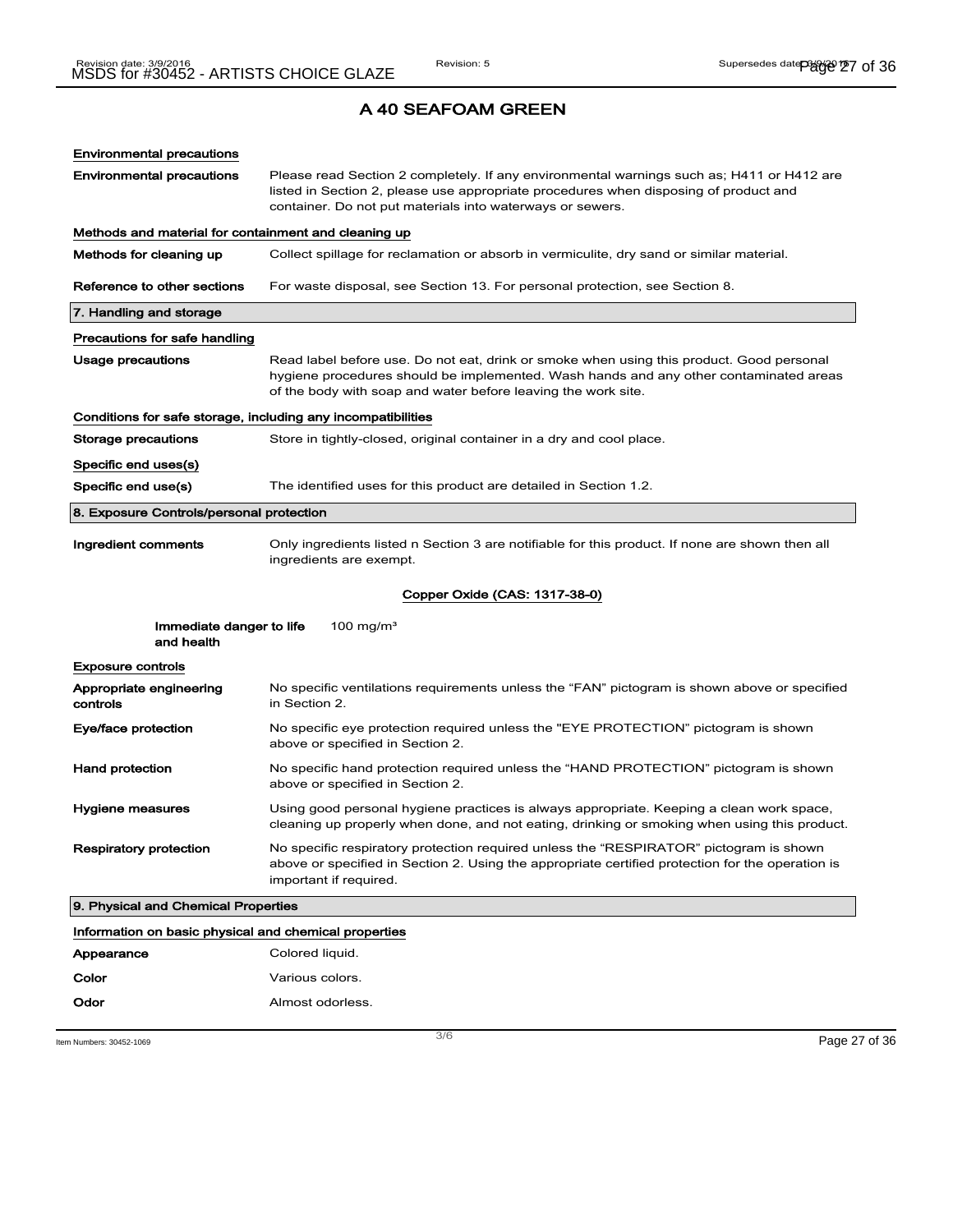| <b>Odor threshold</b>                           | No information available.                                                                                                  |
|-------------------------------------------------|----------------------------------------------------------------------------------------------------------------------------|
| рH                                              | $6 - 8$                                                                                                                    |
| <b>Melting point</b>                            | No information available.                                                                                                  |
| Initial boiling point and range                 | No information available.                                                                                                  |
| Flash point                                     | No information available.                                                                                                  |
| <b>Evaporation rate</b>                         | No information available.                                                                                                  |
| Flammability (solid, gas)                       | No information available.                                                                                                  |
| Upper/lower flammability or<br>explosive limits | No information available.                                                                                                  |
| Vapour pressure                                 | No information available.                                                                                                  |
| <b>Relative density</b>                         | Greater than 1.0                                                                                                           |
| Solubility(ies)                                 | Not applicable.                                                                                                            |
| <b>Partition coefficient</b>                    | No information available.                                                                                                  |
| Auto-ignition temperature                       | Not applicable.                                                                                                            |
| <b>Decomposition Temperature</b>                | No information available.                                                                                                  |
| <b>Viscosity</b>                                | No information available.                                                                                                  |
| <b>Explosive properties</b>                     | none                                                                                                                       |
| <b>Oxidising properties</b>                     | none                                                                                                                       |
|                                                 |                                                                                                                            |
| Other information                               | Not applicable.                                                                                                            |
| 10. Stability and reactivity                    |                                                                                                                            |
| Reactivity                                      | There are no known reactivity hazards associated with this product.                                                        |
| <b>Stability</b>                                | No particular stability concerns.                                                                                          |
| Possibility of hazardous<br>reactions           | None known.                                                                                                                |
| Conditions to avoid                             | None known.                                                                                                                |
| Materials to avoid                              | None known.                                                                                                                |
| <b>Hazardous decomposition</b><br>products      | None known.                                                                                                                |
| 11. Toxicological information                   |                                                                                                                            |
| Information on toxicological effects            |                                                                                                                            |
| <b>Toxicological effects</b>                    | Please read Section 2 thoroughly to understand the toxicological risks, (if any) and<br>precautions for safe use (if any). |
| Acute toxicity - oral                           |                                                                                                                            |
| ATE oral (mg/kg)                                | 500.0                                                                                                                      |

Item Numbers: 30452-1069 Page 28 of 36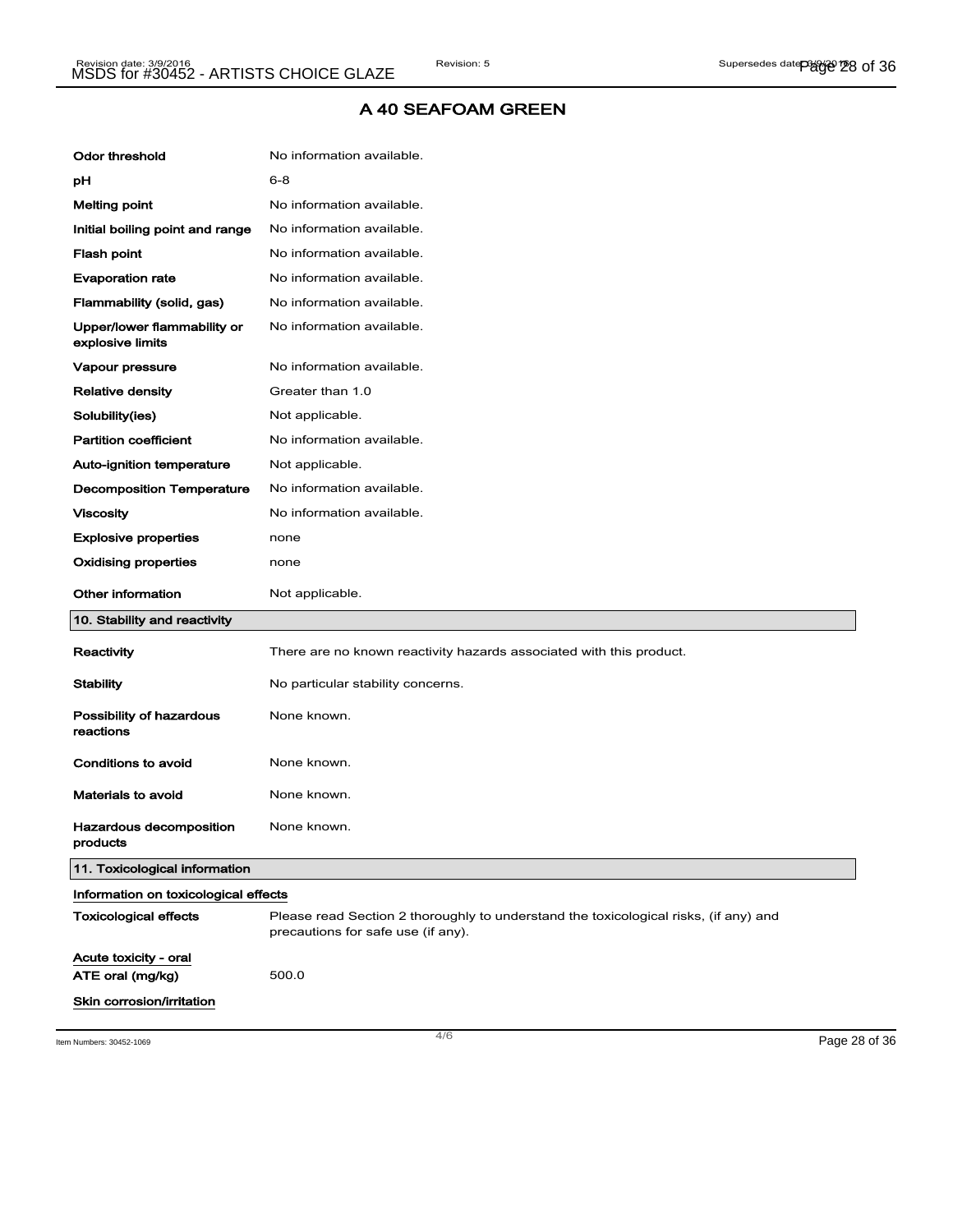| Skin sensitization<br><b>Skin sensitisation</b> | Based on available data the classification criteria are not met.                                                                                                                                                                               |               |
|-------------------------------------------------|------------------------------------------------------------------------------------------------------------------------------------------------------------------------------------------------------------------------------------------------|---------------|
| Eye contact                                     | May cause temporary eye irritation.                                                                                                                                                                                                            |               |
| 12. Ecological Information                      |                                                                                                                                                                                                                                                |               |
| Ecotoxicity                                     | Please read Section 2 completely. If any environmental warnings such as; H411 or H412 are<br>listed in Section 2, please use appropriate procedures when disposing of product and<br>container. Do not put materials into waterways or sewers. |               |
| Toxicity                                        |                                                                                                                                                                                                                                                |               |
| <b>Toxicity</b>                                 | Please read Section 2 completely. If any environmental warnings such as; H411 or H412 are<br>listed in Section 2, please use appropriate procedures when disposing of product and<br>container. Do not put materials into waterways or sewers. |               |
| Persistence and degradability                   |                                                                                                                                                                                                                                                |               |
| Persistence and degradability                   | No data available.                                                                                                                                                                                                                             |               |
| <b>Biodegradation</b>                           | Not inherently biodegradable.                                                                                                                                                                                                                  |               |
| Bioaccumulative potential                       |                                                                                                                                                                                                                                                |               |
| <b>Partition coefficient</b>                    | No information available.                                                                                                                                                                                                                      |               |
| Mobility in soil                                |                                                                                                                                                                                                                                                |               |
| <b>Mobility</b>                                 | Semi-mobile.                                                                                                                                                                                                                                   |               |
| Results of PBT and vPvB assessment              |                                                                                                                                                                                                                                                |               |
| Results of PBT and vPvB<br>assessment           | This product does not contain any substances classified as PBT or vPvB.                                                                                                                                                                        |               |
| Other adverse effects                           |                                                                                                                                                                                                                                                |               |
| Other adverse effects                           | None known.                                                                                                                                                                                                                                    |               |
| 13. Disposal considerations                     |                                                                                                                                                                                                                                                |               |
| Waste treatment methods                         |                                                                                                                                                                                                                                                |               |
| <b>General information</b>                      | Dispose of waste product or used containers in accordance with local regulations When<br>handling waste, the safety precautions applying to handling of the product should be<br>considered.                                                   |               |
| 14. Transport information                       |                                                                                                                                                                                                                                                |               |
| General                                         | The product is not covered by international regulations on the transport of dangerous goods<br>(IMDG, IATA, DoT).                                                                                                                              |               |
| <b>UN Number</b>                                |                                                                                                                                                                                                                                                |               |
| Not applicable.                                 |                                                                                                                                                                                                                                                |               |
| UN proper shipping name                         |                                                                                                                                                                                                                                                |               |
| Not applicable.                                 |                                                                                                                                                                                                                                                |               |
| Transport hazard class(es)                      |                                                                                                                                                                                                                                                |               |
| No transport warning sign required.             |                                                                                                                                                                                                                                                |               |
| Packing group                                   |                                                                                                                                                                                                                                                |               |
|                                                 | 5/6                                                                                                                                                                                                                                            |               |
| Item Numbers: 30452-1069                        |                                                                                                                                                                                                                                                | Page 29 of 36 |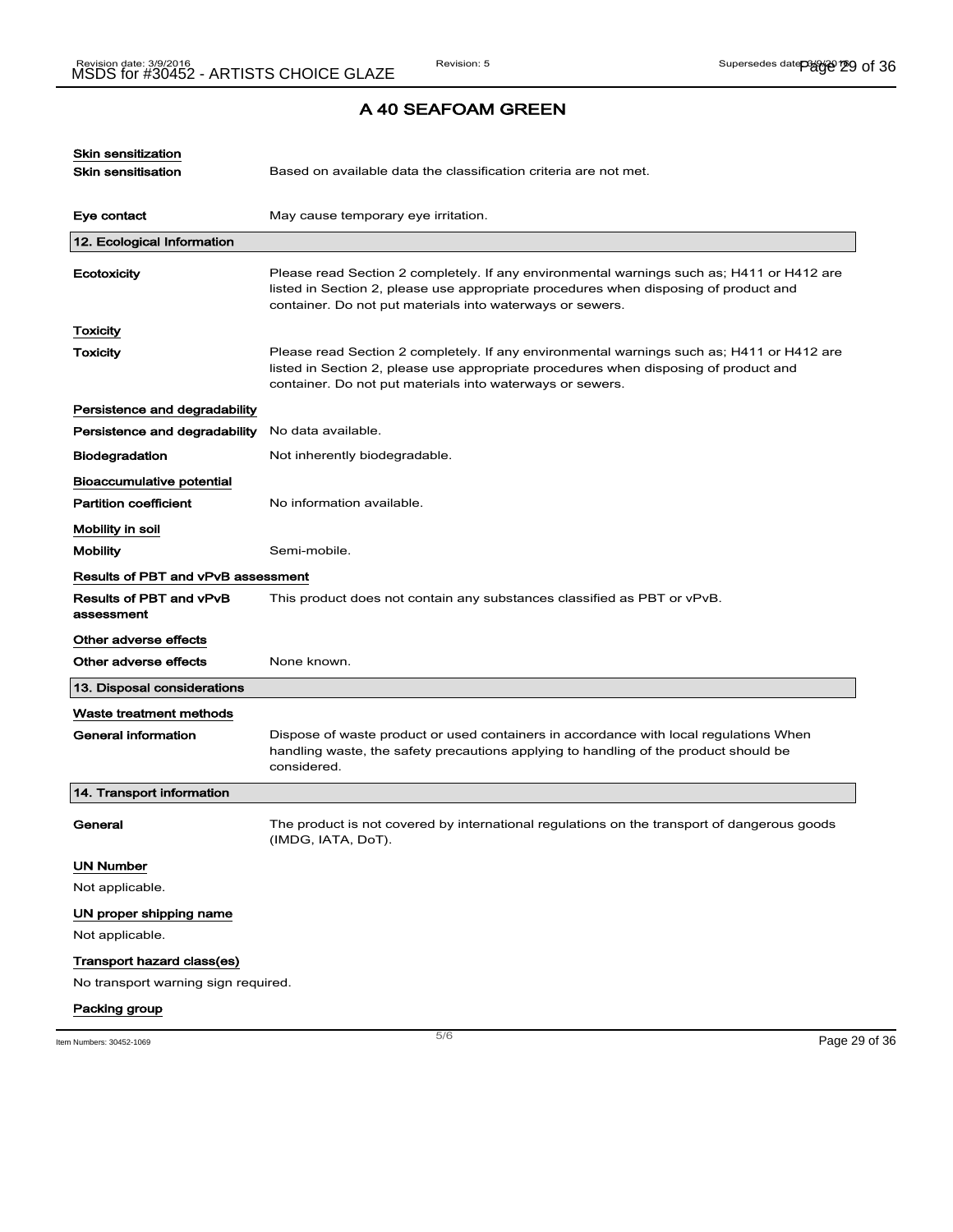Not applicable.

#### Environmental hazards

#### Environmentally Hazardous Substance

Please refer to Section 2 for any environmental hazards associated with this product. If H411/H412 warnings are shown then please verify packaging and labeling requirements for larger volumes.

#### Special precautions for user

Not applicable.

#### Transport in bulk according to Not applicable. Annex II of MARPOL 73/78

and the IBC Code

#### 15. Regulatory information

#### US State Regulations

#### California Proposition 65 Carcinogens and Reproductive Toxins

None of the ingredients are listed or exempt.

#### Inventories

#### Canada - DSL/NDSL

All the ingredients are listed or exempt.

#### US - TSCA

All the ingredients are listed or exempt.

#### US - TSCA 12(b) Export Notification

All the ingredients are listed or exempt.

#### 16. Other information

| General information       | The following are the top 5 materials by weight listed for New Jersey (if applicable):- Water<br>7732-18-5, Non Lead Frit65997-18-4, Crystalline Silica14808-60-7, Calcium Carbonate471-<br>$34-1.$<br>Hydrated Aluminum Silicate 1332-58-7 |
|---------------------------|---------------------------------------------------------------------------------------------------------------------------------------------------------------------------------------------------------------------------------------------|
| <b>Revision date</b>      | 3/9/2016                                                                                                                                                                                                                                    |
| Revision                  | 5                                                                                                                                                                                                                                           |
| Supersedes date           | 3/9/2016                                                                                                                                                                                                                                    |
| SDS No.                   | 4895                                                                                                                                                                                                                                        |
| Hazard statements in full | H302 Harmful if swallowed.                                                                                                                                                                                                                  |

This information relates only to the specific material designated and may not be valid for such material used in combination with any other materials or in any process. Such information is, to the best of the company's knowledge and belief, accurate and reliable as of the date indicated. However, no warranty, guarantee or representation is made to its accuracy, reliability or<br>completeness. It is the user's responsibility to satisfy himself as to the suitability of suc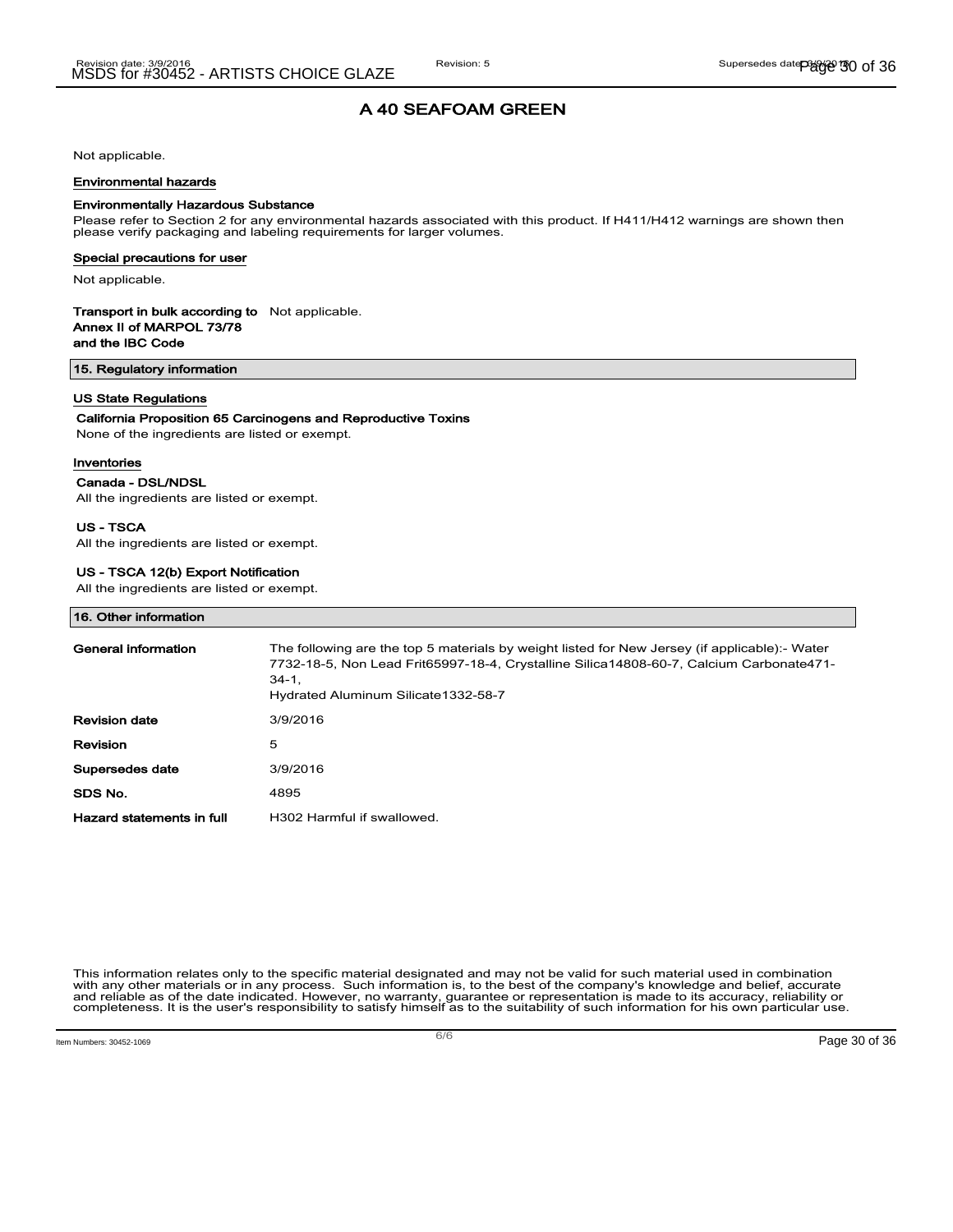### SAFETY DATA SHEET A 62 CAMEL

| 1. Identification                                       |                                                                                                                                                                                    |  |
|---------------------------------------------------------|------------------------------------------------------------------------------------------------------------------------------------------------------------------------------------|--|
| <b>Product identifier</b>                               |                                                                                                                                                                                    |  |
| <b>Product name</b>                                     | A 62 CAMEL                                                                                                                                                                         |  |
| <b>Product number</b>                                   | A 62 CAMEL                                                                                                                                                                         |  |
| Recommended use of the chemical and restrictions on use |                                                                                                                                                                                    |  |
| Application                                             | ceramic glaze                                                                                                                                                                      |  |
| Details of the supplier of the safety data sheet        |                                                                                                                                                                                    |  |
| Supplier                                                | American Art Clay Co Inc<br>6060 Guion Road<br>Indianapolis,<br>IN 46254-1222<br><b>USA</b><br>+1 317 244 6871                                                                     |  |
| Emergency telephone number                              |                                                                                                                                                                                    |  |
| <b>Emergency telephone</b>                              | 1 317 244 6871 Mon-Fri, 0900-1700 EST                                                                                                                                              |  |
| 2. Hazard(s) identification                             |                                                                                                                                                                                    |  |
| Classification of the substance or mixture              |                                                                                                                                                                                    |  |
| <b>Physical hazards</b>                                 | <b>Not Classified</b>                                                                                                                                                              |  |
| <b>Health hazards</b>                                   | <b>Not Classified</b>                                                                                                                                                              |  |
| <b>Environmental hazards</b>                            | Not Classified                                                                                                                                                                     |  |
| Label elements                                          |                                                                                                                                                                                    |  |
| <b>Hazard statements</b>                                | <b>NC Not Classified</b>                                                                                                                                                           |  |
| Other hazards                                           |                                                                                                                                                                                    |  |
| none present.                                           |                                                                                                                                                                                    |  |
| 3. Composition/information on ingredients               |                                                                                                                                                                                    |  |
| <b>Mixtures</b>                                         |                                                                                                                                                                                    |  |
| <b>Composition comments</b>                             | Only ingredients listed above are notifiable for this product. If none are shown then all<br>ingredients are exempt.,                                                              |  |
| 4. First-aid measures                                   |                                                                                                                                                                                    |  |
| Description of first aid measures                       |                                                                                                                                                                                    |  |
| Inhalation                                              | Unlikely route of exposure as the product does not contain volatile substances.                                                                                                    |  |
| Ingestion                                               | Do not induce vomiting. Rinse mouth thoroughly with water. Give a few small glasses of water<br>or milk to drink. Get medical attention if any discomfort continues.               |  |
| <b>Skin Contact</b>                                     | Wash skin thoroughly with soap and water.                                                                                                                                          |  |
| Eye contact                                             | Rinse with water.                                                                                                                                                                  |  |
|                                                         | Most important symptoms and effects, both acute and delayed                                                                                                                        |  |
| Inhalation                                              | Read Section 2 for any specific precautions associated with this product. In general, breathing<br>any type of dust/mist can and may aggravate irritation of the throat and lungs. |  |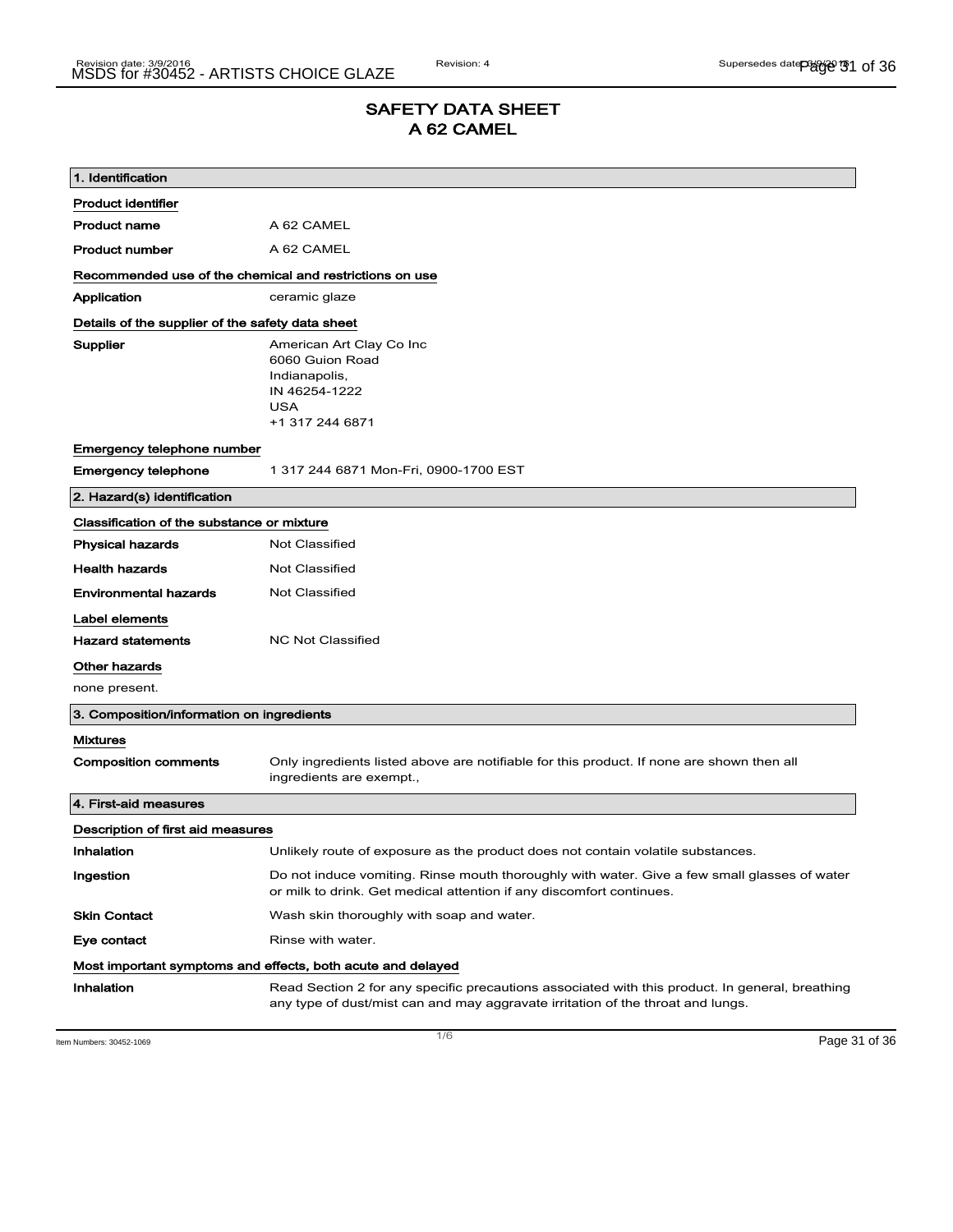### Ingestion **Read Section 2 for any specific precautions associated with the use of this product. Products** with specific warnings about ingestion will give guidance there. Skin contact **Read Section 2 for any specific precautions associated with the use of this product. In general** most ceramic glazes, clays and special products will tend to have a drying effect on the skin and may cause some sensitivity to users with sensitive skin. Eye contact **Read Section 2 for any specific precautions associated with the use of this product. In general** most ceramic and special products contain materials that maybe abrasive to eyes. Keeping materials from contacting the eyes is prudent. If contact does occur, flush with clean water, do not rub. Indication of immediate medical attention and special treatment needed Notes for the doctor Treat symptomatically. 5.Fire-fighting measures Extinguishing media Suitable extinguishing media Use fire-extinguishing media suitable for the surrounding fire. Special hazards arising from the substance or mixture Specific hazards The product is not believed to present a hazard due to its physical nature. Advice for firefighters Special protective equipment Use protective equipment appropriate for surrounding materials. for firefighters 6. Accidental release measures Personal precautions, protective equipment and emergency procedures Personal precautions For personal protection, see Section 8. Environmental precautions Environmental precautions Please read Section 2 completely. If any environmental warnings such as; H411 or H412 are listed in Section 2, please use appropriate procedures when disposing of product and container. Do not put materials into waterways or sewers. Methods and material for containment and cleaning up Methods for cleaning up Collect spillage for reclamation or absorb in vermiculite, dry sand or similar material. Reference to other sections For waste disposal, see Section 13. For personal protection, see Section 8. 7. Handling and storage Precautions for safe handling Usage precautions **Read label before use. Do not eat, drink or smoke when using this product. Good personal** hygiene procedures should be implemented. Wash hands and any other contaminated areas of the body with soap and water before leaving the work site. Conditions for safe storage, including any incompatibilities Storage precautions Store in tightly-closed, original container in a dry and cool place. Specific end uses(s) Specific end use(s) The identified uses for this product are detailed in Section 1.2. 8. Exposure Controls/personal protection

Item Numbers: 30452-1069 Page 32 of 36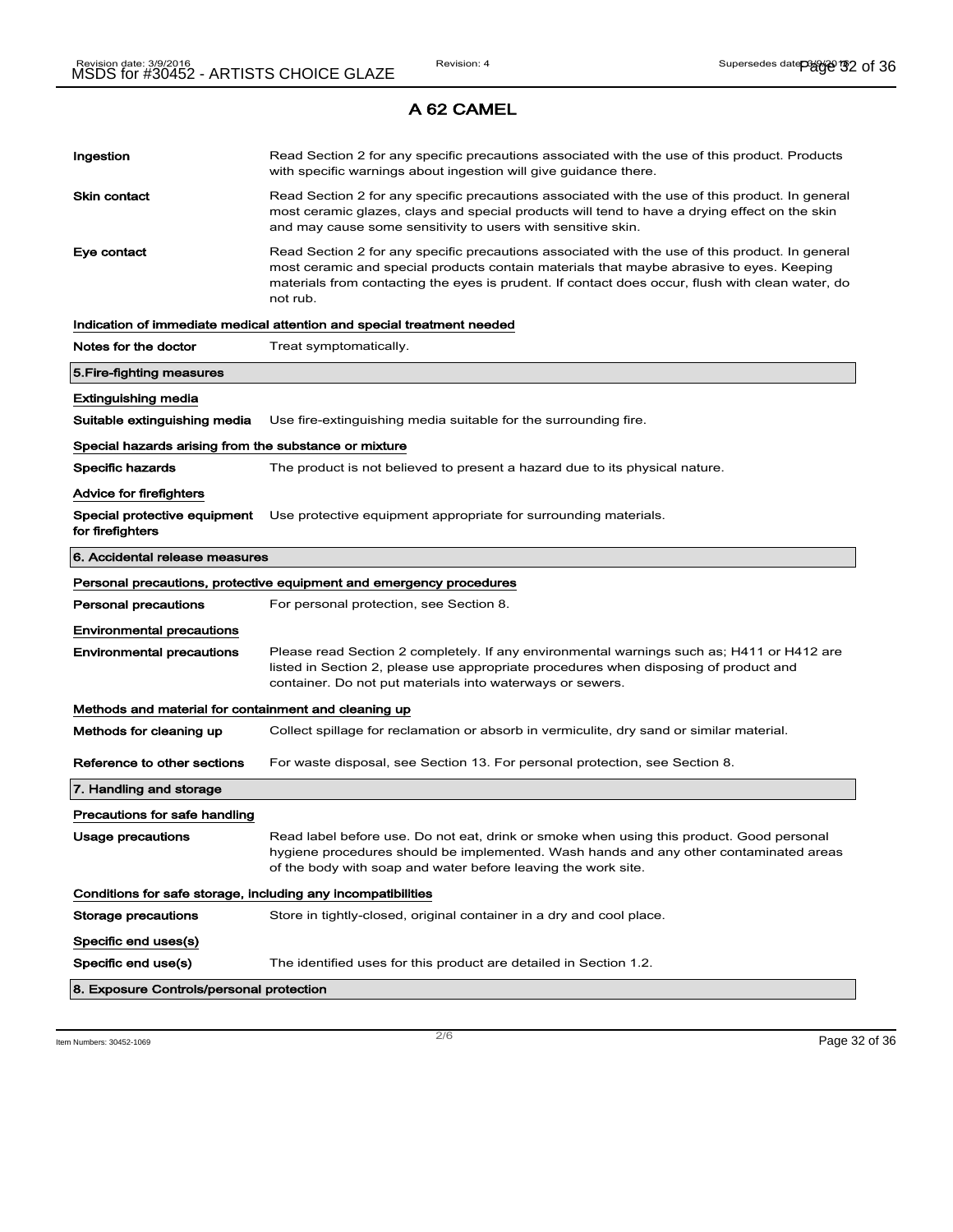| Ingredient comments                 | Only ingredients listed n Section 3 are notifiable for this product. If none are shown then all<br>ingredients are exempt.                                                                                           |
|-------------------------------------|----------------------------------------------------------------------------------------------------------------------------------------------------------------------------------------------------------------------|
| <b>Exposure controls</b>            |                                                                                                                                                                                                                      |
| Appropriate engineering<br>controls | No specific ventilations requirements unless the "FAN" pictogram is shown above or specified<br>in Section 2.                                                                                                        |
| Eye/face protection                 | No specific eye protection required unless the "EYE PROTECTION" pictogram is shown<br>above or specified in Section 2.                                                                                               |
| <b>Hand protection</b>              | No specific hand protection required unless the "HAND PROTECTION" pictogram is shown<br>above or specified in Section 2.                                                                                             |
| Hygiene measures                    | Using good personal hygiene practices is always appropriate. Keeping a clean work space,<br>cleaning up properly when done, and not eating, drinking or smoking when using this product.                             |
| <b>Respiratory protection</b>       | No specific respiratory protection required unless the "RESPIRATOR" pictogram is shown<br>above or specified in Section 2. Using the appropriate certified protection for the operation is<br>important if required. |

#### 9. Physical and Chemical Properties

### Information on basic physical and chemical properties

| Appearance                                      | Colored liquid.           |
|-------------------------------------------------|---------------------------|
| Color                                           | Various colors.           |
| Odor                                            | Almost odorless.          |
| Odor threshold                                  | No information available. |
| рH                                              | $6 - 8$                   |
| <b>Melting point</b>                            | No information available. |
| Initial boiling point and range                 | No information available. |
| <b>Flash point</b>                              | No information available. |
| <b>Evaporation rate</b>                         | No information available. |
| Flammability (solid, gas)                       | No information available. |
| Upper/lower flammability or<br>explosive limits | No information available. |
| Vapour pressure                                 | No information available. |
| <b>Relative density</b>                         | Greater than 1.0          |
| Solubility(ies)                                 | Not applicable.           |
| <b>Partition coefficient</b>                    | No information available. |
| <b>Auto-ignition temperature</b>                | Not applicable.           |
| <b>Decomposition Temperature</b>                | No information available. |
| <b>Viscosity</b>                                | No information available. |
| <b>Explosive properties</b>                     | none                      |
| <b>Oxidising properties</b>                     | none                      |
| Other information                               | Not applicable.           |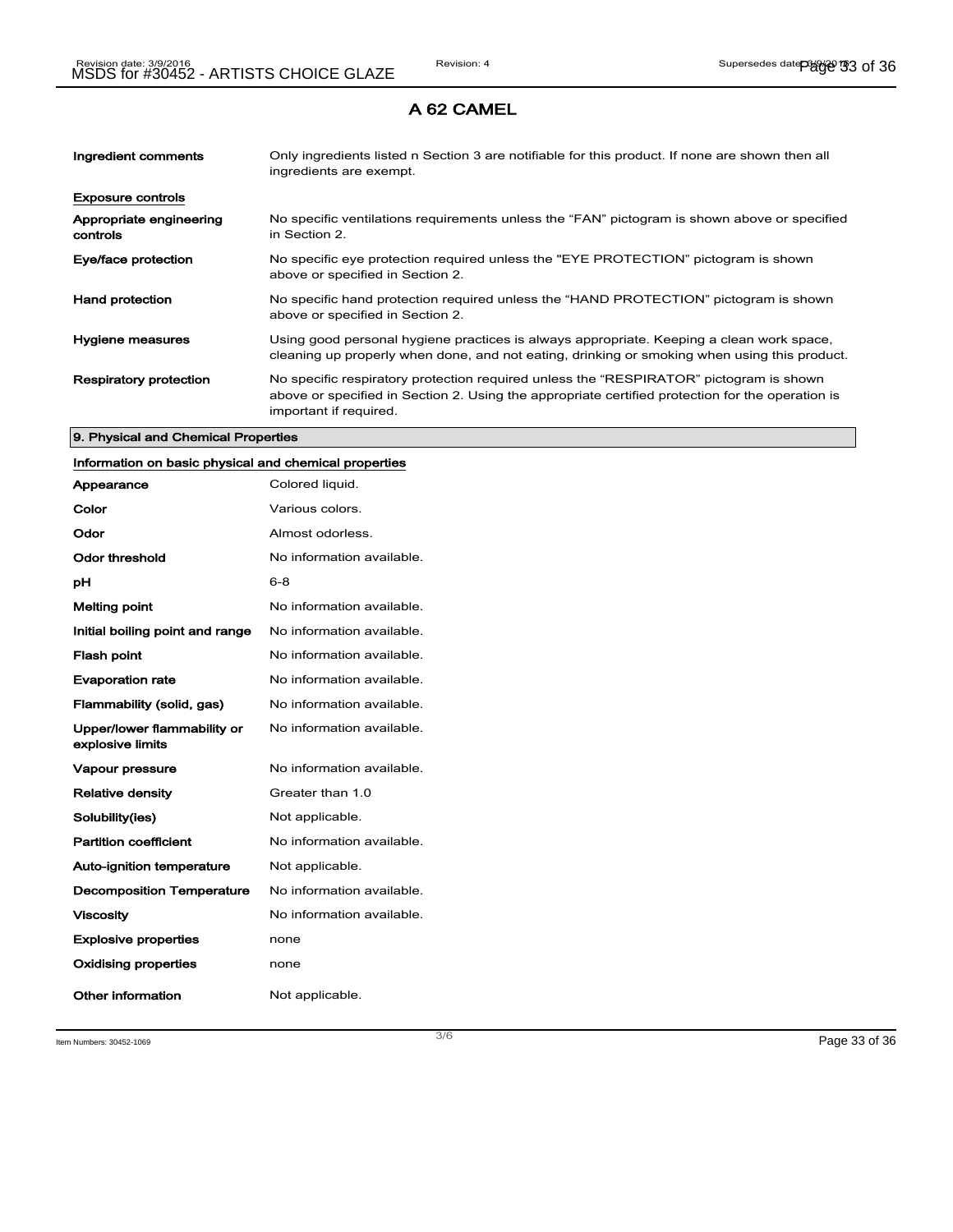| 10. Stability and reactivity              |                                                                                                                                                                                                                                                |  |
|-------------------------------------------|------------------------------------------------------------------------------------------------------------------------------------------------------------------------------------------------------------------------------------------------|--|
| Reactivity                                | There are no known reactivity hazards associated with this product.                                                                                                                                                                            |  |
| <b>Stability</b>                          | No particular stability concerns.                                                                                                                                                                                                              |  |
| Possibility of hazardous<br>reactions     | None known.                                                                                                                                                                                                                                    |  |
| Conditions to avoid                       | None known.                                                                                                                                                                                                                                    |  |
| <b>Materials to avoid</b>                 | None known.                                                                                                                                                                                                                                    |  |
| Hazardous decomposition<br>products       | None known.                                                                                                                                                                                                                                    |  |
| 11. Toxicological information             |                                                                                                                                                                                                                                                |  |
| Information on toxicological effects      |                                                                                                                                                                                                                                                |  |
| <b>Toxicological effects</b>              | Please read Section 2 thoroughly to understand the toxicological risks, (if any) and<br>precautions for safe use (if any).                                                                                                                     |  |
| Skin corrosion/irritation                 |                                                                                                                                                                                                                                                |  |
| <b>Skin sensitization</b>                 |                                                                                                                                                                                                                                                |  |
| <b>Skin sensitisation</b>                 | Based on available data the classification criteria are not met.                                                                                                                                                                               |  |
| Eye contact                               | May cause temporary eye irritation.                                                                                                                                                                                                            |  |
| 12. Ecological Information                |                                                                                                                                                                                                                                                |  |
| Ecotoxicity                               | Please read Section 2 completely. If any environmental warnings such as; H411 or H412 are<br>listed in Section 2, please use appropriate procedures when disposing of product and<br>container. Do not put materials into waterways or sewers. |  |
| <b>Toxicity</b>                           |                                                                                                                                                                                                                                                |  |
| Toxicity                                  | Please read Section 2 completely. If any environmental warnings such as; H411 or H412 are<br>listed in Section 2, please use appropriate procedures when disposing of product and<br>container. Do not put materials into waterways or sewers. |  |
| Persistence and degradability             |                                                                                                                                                                                                                                                |  |
| Persistence and degradability             | No data available.                                                                                                                                                                                                                             |  |
| <b>Biodegradation</b>                     | Not inherently biodegradable.                                                                                                                                                                                                                  |  |
| <b>Bioaccumulative potential</b>          |                                                                                                                                                                                                                                                |  |
| <b>Partition coefficient</b>              | No information available.                                                                                                                                                                                                                      |  |
| Mobility in soil                          |                                                                                                                                                                                                                                                |  |
| <b>Mobility</b>                           | Semi-mobile.                                                                                                                                                                                                                                   |  |
| <b>Results of PBT and vPvB assessment</b> |                                                                                                                                                                                                                                                |  |
| Results of PBT and vPvB<br>assessment     | This product does not contain any substances classified as PBT or vPvB.                                                                                                                                                                        |  |
| Other adverse effects                     |                                                                                                                                                                                                                                                |  |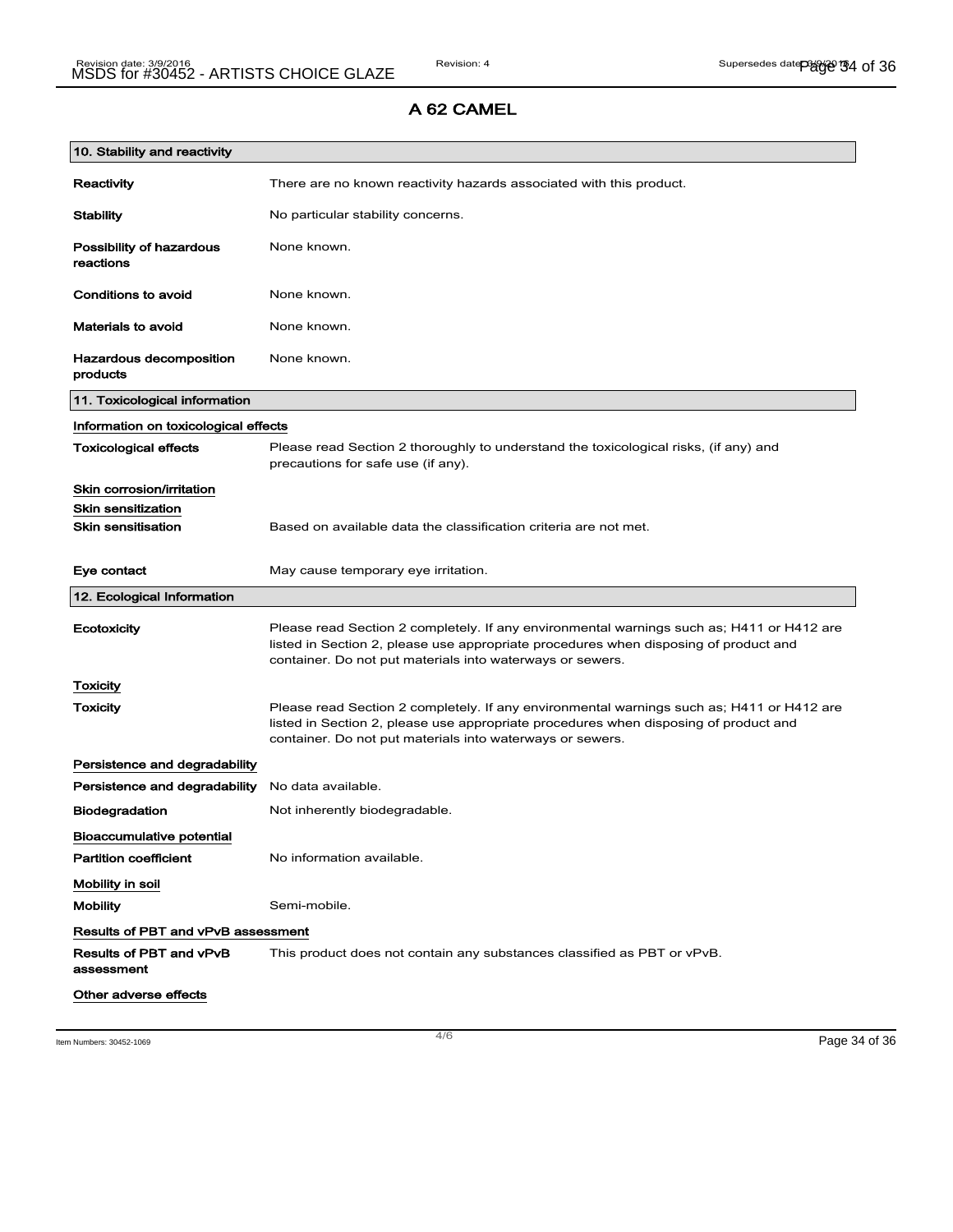| Other adverse effects                                                                                 | None known.                                                                                                                                                                                         |
|-------------------------------------------------------------------------------------------------------|-----------------------------------------------------------------------------------------------------------------------------------------------------------------------------------------------------|
| 13. Disposal considerations                                                                           |                                                                                                                                                                                                     |
| Waste treatment methods                                                                               |                                                                                                                                                                                                     |
| General information                                                                                   | Dispose of waste product or used containers in accordance with local regulations When<br>handling waste, the safety precautions applying to handling of the product should be<br>considered.        |
| 14. Transport information                                                                             |                                                                                                                                                                                                     |
| General                                                                                               | The product is not covered by international regulations on the transport of dangerous goods<br>(IMDG, IATA, DoT).                                                                                   |
| UN Number                                                                                             |                                                                                                                                                                                                     |
| Not applicable.                                                                                       |                                                                                                                                                                                                     |
| UN proper shipping name                                                                               |                                                                                                                                                                                                     |
| Not applicable.                                                                                       |                                                                                                                                                                                                     |
| Transport hazard class(es)                                                                            |                                                                                                                                                                                                     |
| No transport warning sign required.                                                                   |                                                                                                                                                                                                     |
| Packing group                                                                                         |                                                                                                                                                                                                     |
| Not applicable.                                                                                       |                                                                                                                                                                                                     |
| Environmental hazards                                                                                 |                                                                                                                                                                                                     |
| <b>Environmentally Hazardous Substance</b>                                                            |                                                                                                                                                                                                     |
|                                                                                                       | Please refer to Section 2 for any environmental hazards associated with this product. If H411/H412 warnings are shown then<br>please verify packaging and labeling requirements for larger volumes. |
| Special precautions for user                                                                          |                                                                                                                                                                                                     |
| Not applicable.                                                                                       |                                                                                                                                                                                                     |
| <b>Transport in bulk according to</b> Not applicable.<br>Annex II of MARPOL 73/78<br>and the IBC Code |                                                                                                                                                                                                     |
| 15. Regulatory information                                                                            |                                                                                                                                                                                                     |
| US State Regulations                                                                                  |                                                                                                                                                                                                     |
| None of the ingredients are listed or exempt.                                                         | California Proposition 65 Carcinogens and Reproductive Toxins                                                                                                                                       |

#### Inventories

Canada - DSL/NDSL

All the ingredients are listed or exempt.

US - TSCA All the ingredients are listed or exempt.

#### US - TSCA 12(b) Export Notification

All the ingredients are listed or exempt.

#### 16. Other information